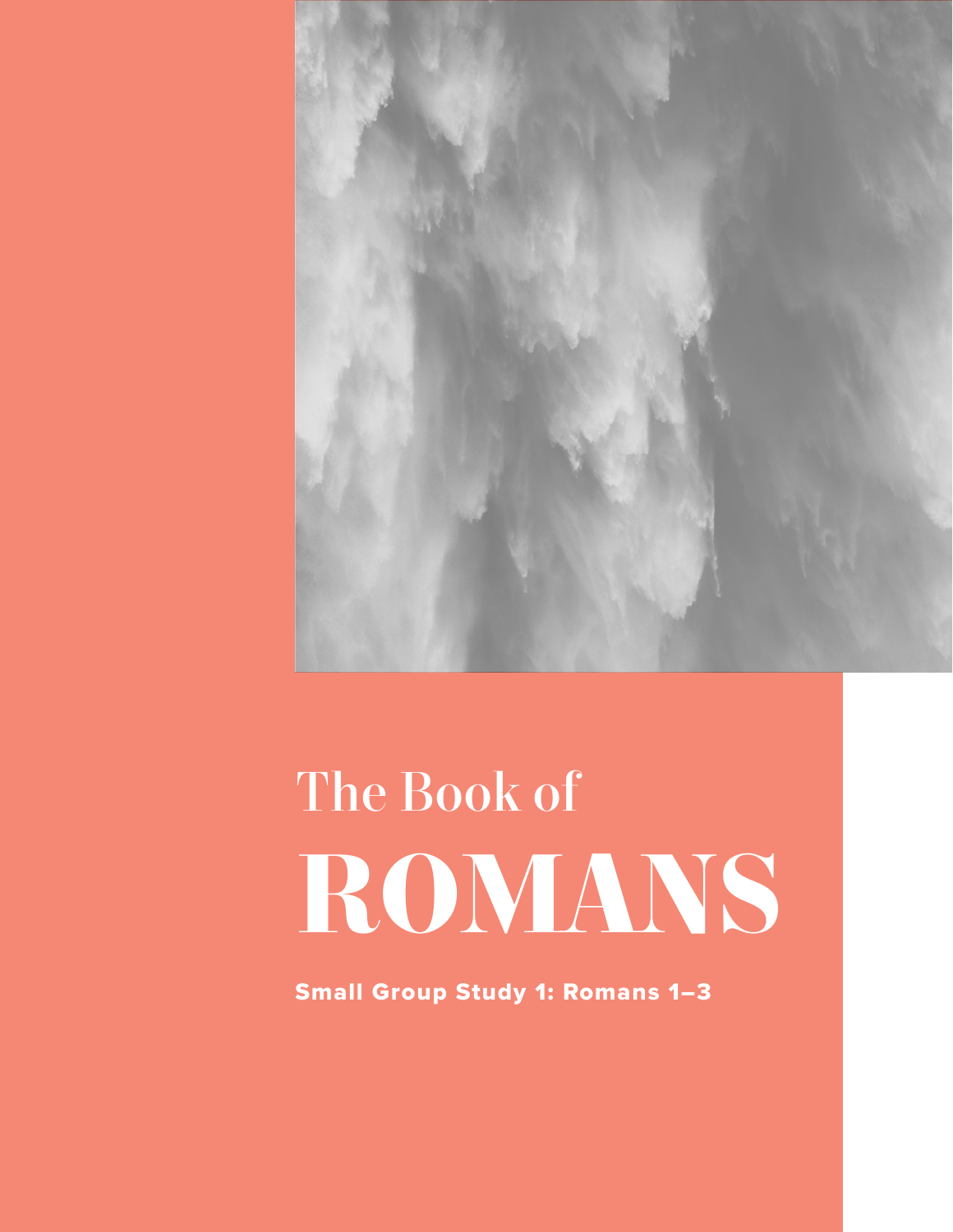## **Introduction**

In 2019, The Summit Church will study the book of Romans together. Pastor J.D. will preach through Romans all year long, and our Summit small groups will investigate the message and meaning of Romans in our small group rhythms.

Romans is an important and powerful book, and in this letter, Paul invites us to mine the depths of the gospel like never before. As we journey through this book together, we'll grow to understand God's righteousness, our unrighteousness apart from him, the significance of God's Son Jesus Christ, and the implications of the gospel message for our everyday lives.

This Bible study booklet includes six studies that comprise the first set in a larger series of studies produced for Summit small groups this year. Each Bible study series is designed to aid both our personal study of Romans and facilitate our small group discussions. This current volume will investigate Romans 1–3, which introduces us to God's righteousness in the gospel.

Throughout our year-long study of Romans, our hope is that we would all grow to see the gospel with greater appreciation and to love God with greater passion, as we seek to apply the messages of Romans in ways that impact our everyday lives and bear witness for Christ in our communities.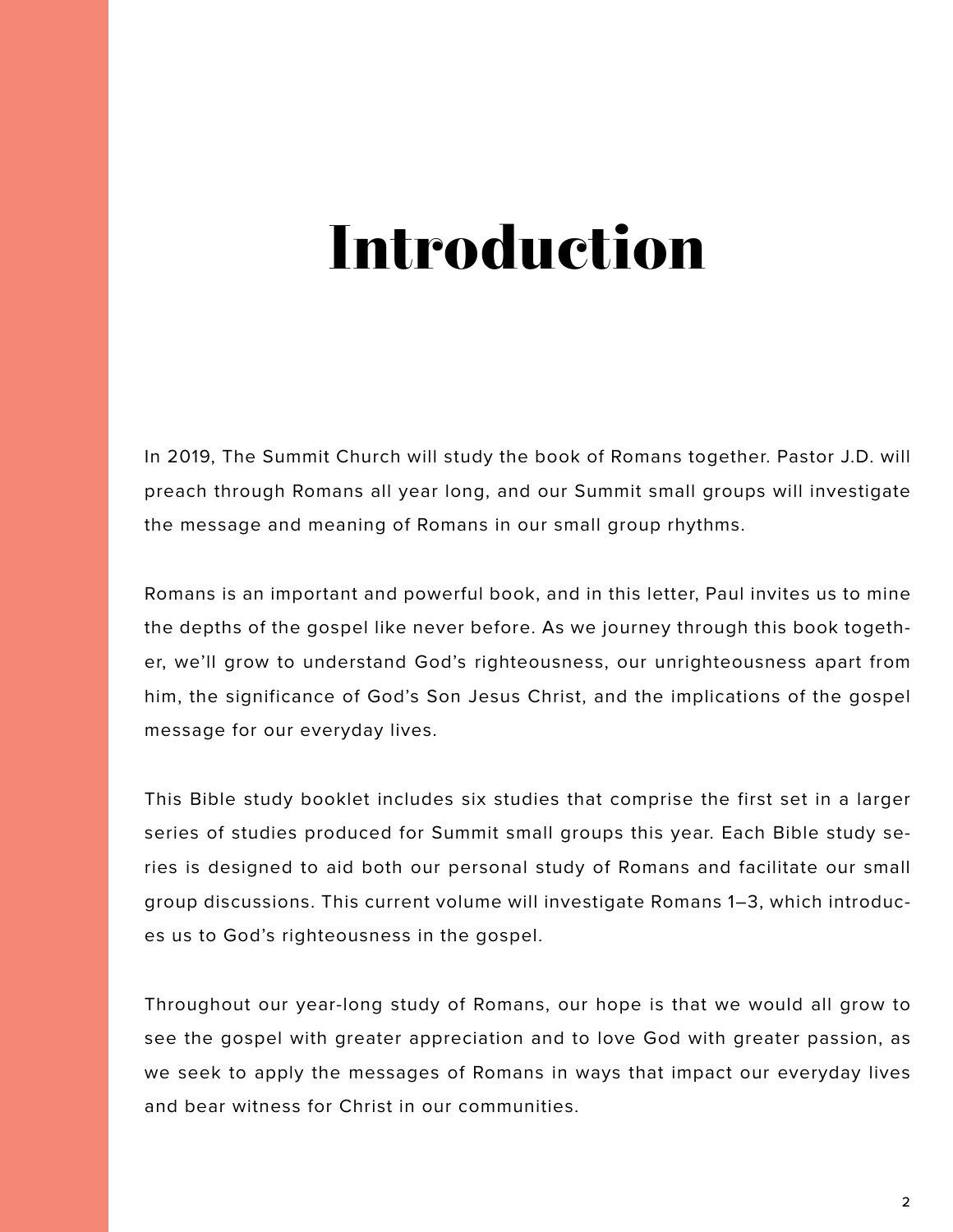### How to Use This Guide

Each study begins with some key verses and key principles for each passage, followed by a devotional introduction to prepare our hearts and minds. Then, the Study Guide section incorporates a series of questions specifically designed to help us engage the text of Romans in personal study and small group discussion, according to the H.E.A.R. method of Bible study:

- **• Highlight:** Read and observe everything in the passage.
- **• Explain:** Based on your reading, discover what the passage means in its context.
- **• Apply:** Understand how the meaning of the passage affects your life.
- **• Respond in Prayer:** Pray God's word back to him, asking to believe, share, and put the Bible into practice in your life and relationships.

Work on these exercises at any time throughout the week. Some may find it helpful to work through the exercises in sections—such as two or three blocks of 15 to 20 minutes each, while others may want to study the whole passage in one, hour-long sitting. Whichever approach you choose to take, please answer the exercises *before* your small group meeting. In small groups, we'll discuss our answers to the Bible study questions together. To maximize our study of God's Word and the impact it can have on our lives, we encourage everyone to work through *all* questions in each of the six weekly studies, but small group leaders may choose to focus on some questions more than others.

In addition to resources in this booklet, we also encourage you and your small group to take full advantage of the following Romans-specific resources.

### Discipleship Group Guides

As part of the Summit small group rhythms, we will produce Discipleship Group (D-group) guides throughout the year to assist your group in applying the truths of the gospel and the messages of Romans, encouraging us to grow deeper in fellowship and accountability.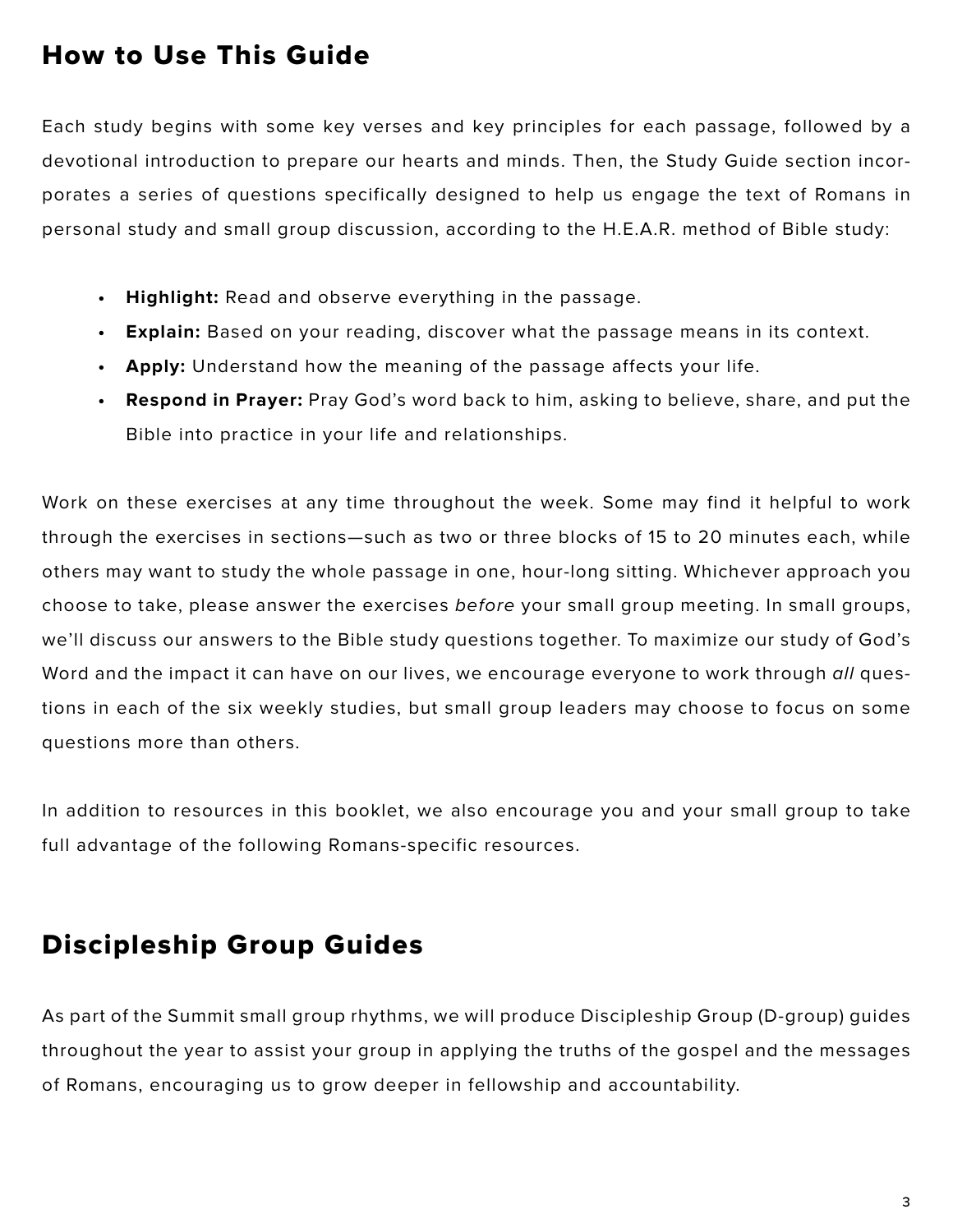### Romans Scripture Journal

The Romans Scripture Journal is a special edition resource from The Summit Church to aid your study of Romans in a few specific ways:

- The journal features larger font with extra spacing, wide margins, and blank pages and is designed to give you space to take notes and process what God is saying to you through his Word.
- The journal identifies key terms in bold that correspond with expanded definitions in a glossary at the back of the book.
- The journal includes recommended memory verses from each chapter of Romans, making it easier to hide God's Word in our hearts (Psalm 119:11).

Print copies of the journal are available in limited quantities at each campus and are free for the people of The Summit Church, while supplies last at Next Steps. For a digital version, visit **summitrdu.com/romansjournal.**

### Bible Reading Plan

Encounter God by reading his Word every day in 2019. In order to help us make daily Bible reading a priority, we have released a daily Bible reading plan for the people of The Summit Church. Our reading plan usually covers one chapter per day, and our scheduled readings allow us to read Romans in its entirety three times throughout the year. The 2019 reading plan also features many books with connections to Romans. Some books represent Scriptures quoted by Paul in Romans (e.g. Genesis, Psalms, Isaiah), while other books represent related themes (e.g. Galatians, James, Hebrews). Join thousands of brothers and sisters in Christ at The Summit Church as we encounter God each day through our 2019 Bible reading plan. You can find the plan at **summitrdu.com/plan.**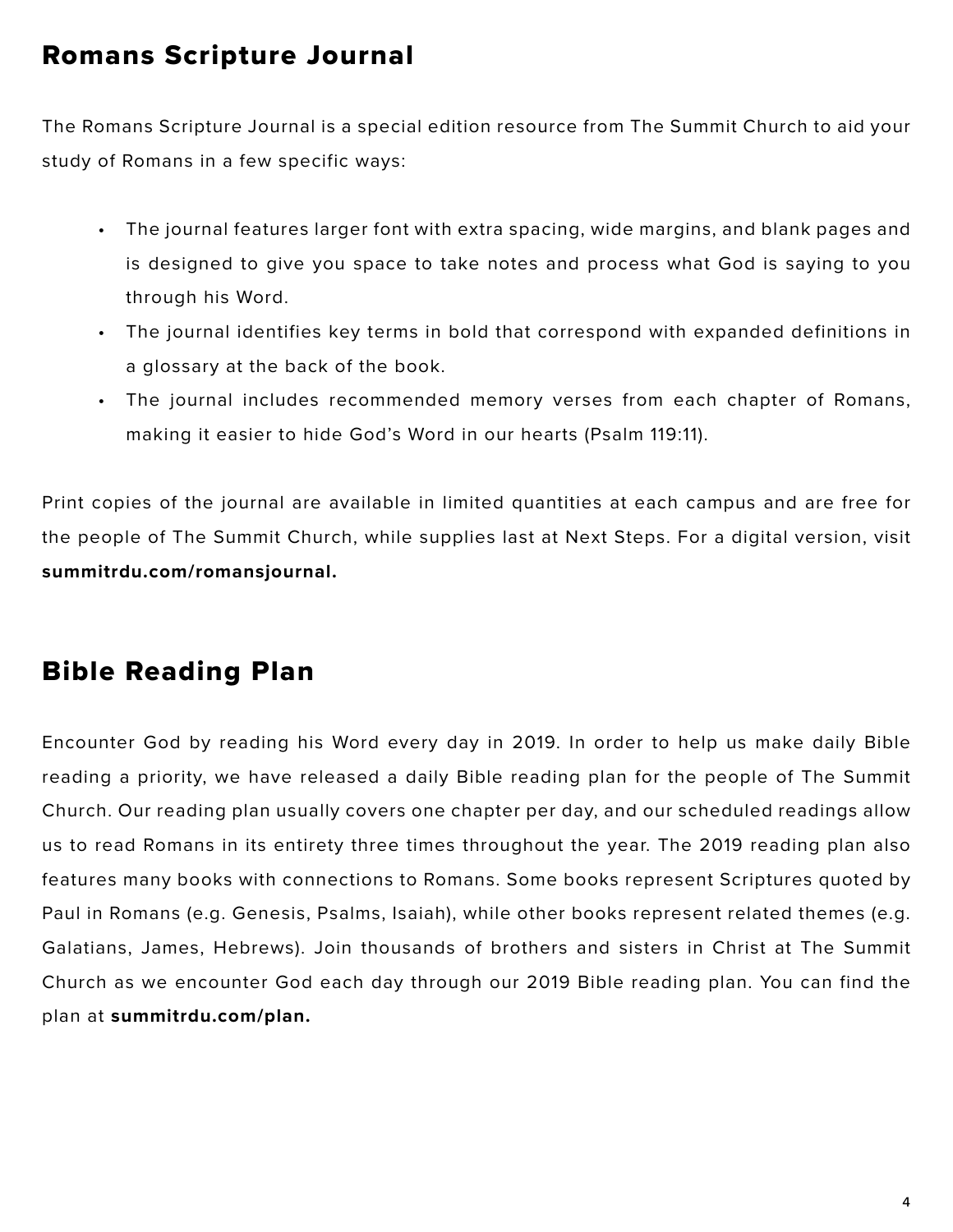### Additional Romans Resources

For even more resources, The Summit Institute has provided a list of recommended Romans resources to meet a variety of ministry needs. Visit **summitrduinstitute.com/romans.**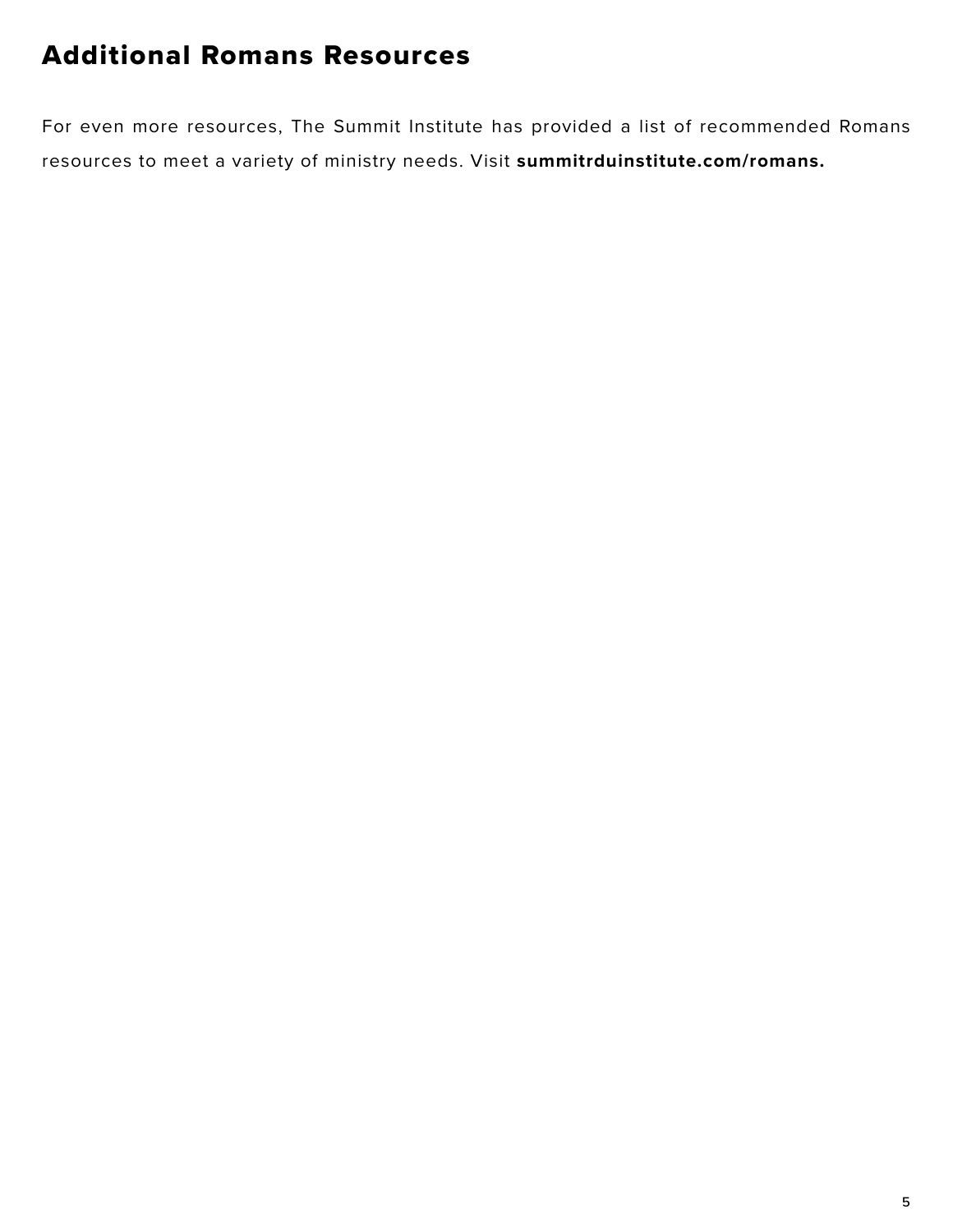## **Week One: (Romans 1:1–17)**

### Key Verses

"For I am not ashamed of the gospel, because it is the power of God for salvation to everyone who believes, first to the Jew, and also to the Greek. For in it the righteousness of God is revealed …" - Romans 1:16–17 (CSB)

### Key Principles

- Romans is about God's gospel.
- The gospel reveals both God's power and God's righteousness.
- The gospel is for all peoples.
- Paul is going to show us throughout this book that every nook and cranny of the gospel has been proclaimed by the Old Testament prophetic writings, long before he took on the job of apostle.
- Romans provides information that is vital to our growth in our relationship with God.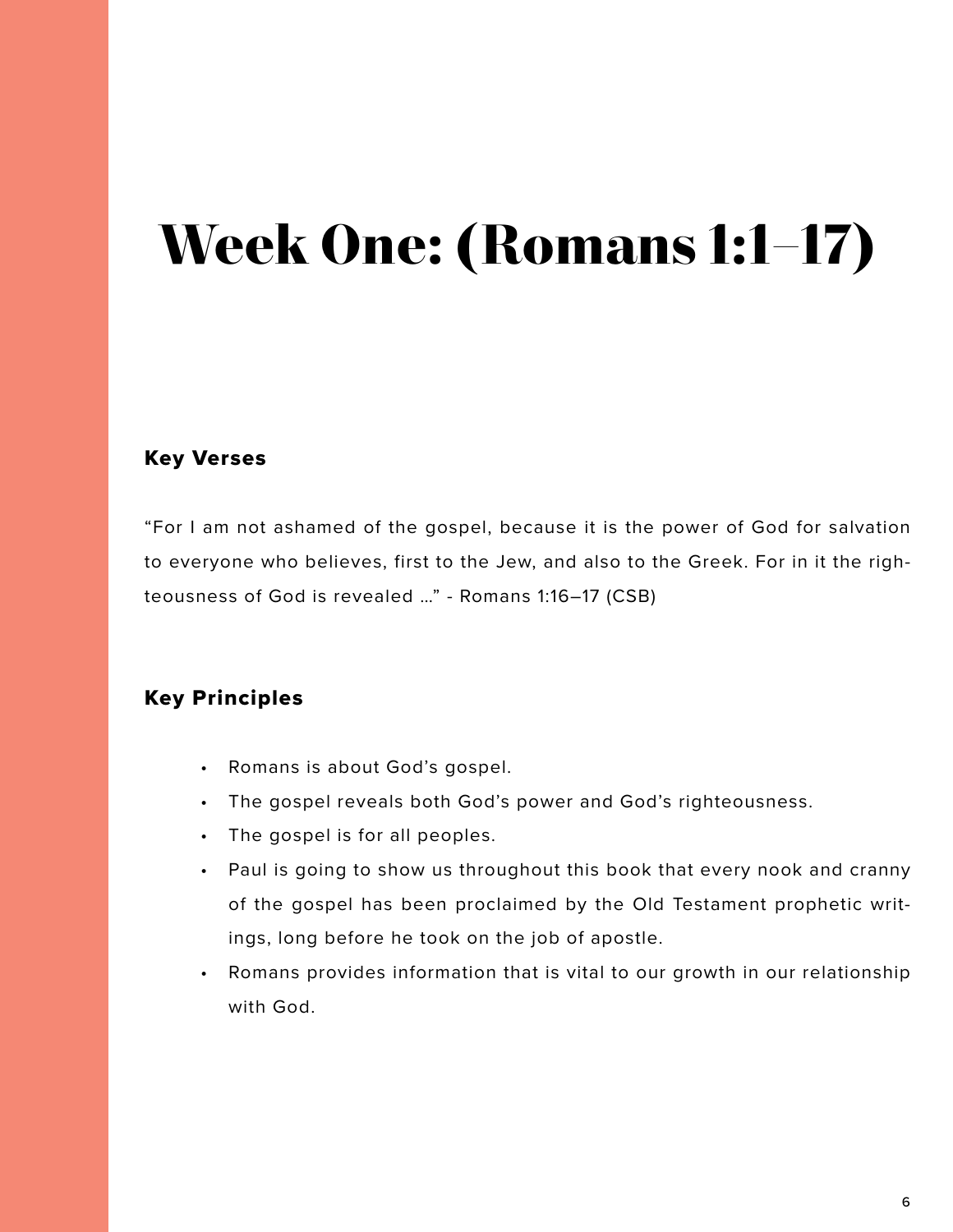#### Read

Romans is a powerful book. The contents of its pages have changed the lives of many influential people in history (e.g. Augustine, Martin Luther, John Calvin, to name a few). One could even argue that much of Western history changed course because of the contents in this book. And over the next 12 months, we are going to study this book slowly to allow every ounce of its power to be unleashed in our minds and hearts as we go through it together.

This week, we will look at Romans 1:1–17. In the opening verse, we see that the Apostle Paul is the author of this letter (1:1), and these first 17 verses serve as the introduction of the book, where Paul: 1) introduces some key concepts about the gospel, 2) tells us the occasion for his writing, and 3) gives us the theme for his letter.

#### 1) Key Concepts (1:1–6)

Paul wrote many of the letters in the New Testament, and he often began his letters in a similar pattern—introducing himself as an apostle of Jesus Christ for the sake of the gospel and providing a series of descriptive phrases that tell us more about the gospel and his mission.

In Romans, this introduction takes up the first six verses. After introducing himself to the Romans as "an apostle set apart for the gospel of God" (1:1), Paul moves on to descriptive phrases about the gospel and his specific mission in it. Much of what Paul uses in Romans 1:1–6 is different from how he describes himself and the gospel in his other letters. We learn much more about the gospel in this introduction, but three points are unique to Romans and essential for understanding message of this book.

First, Paul makes sure we know that this is God's gospel. Other books of the Bible might mention phrases like the "gospel of Christ" (see Galatians 1:7; Philippians 1:27), and Matthew's preferred phrase is "the gospel of the kingdom" (Matthew 4:23; 9:35; 24:14). But in Romans, Paul calls it the "gospel of God"—defining our relationship with God himself. Even more broadly, Paul describes how the nations of the entire world relate to God. Verses 16 and 17 add further detail, saying that the gospel is important because it reveals both God's power for salvation and God's righteousness. This is God's gospel, not anyone else's.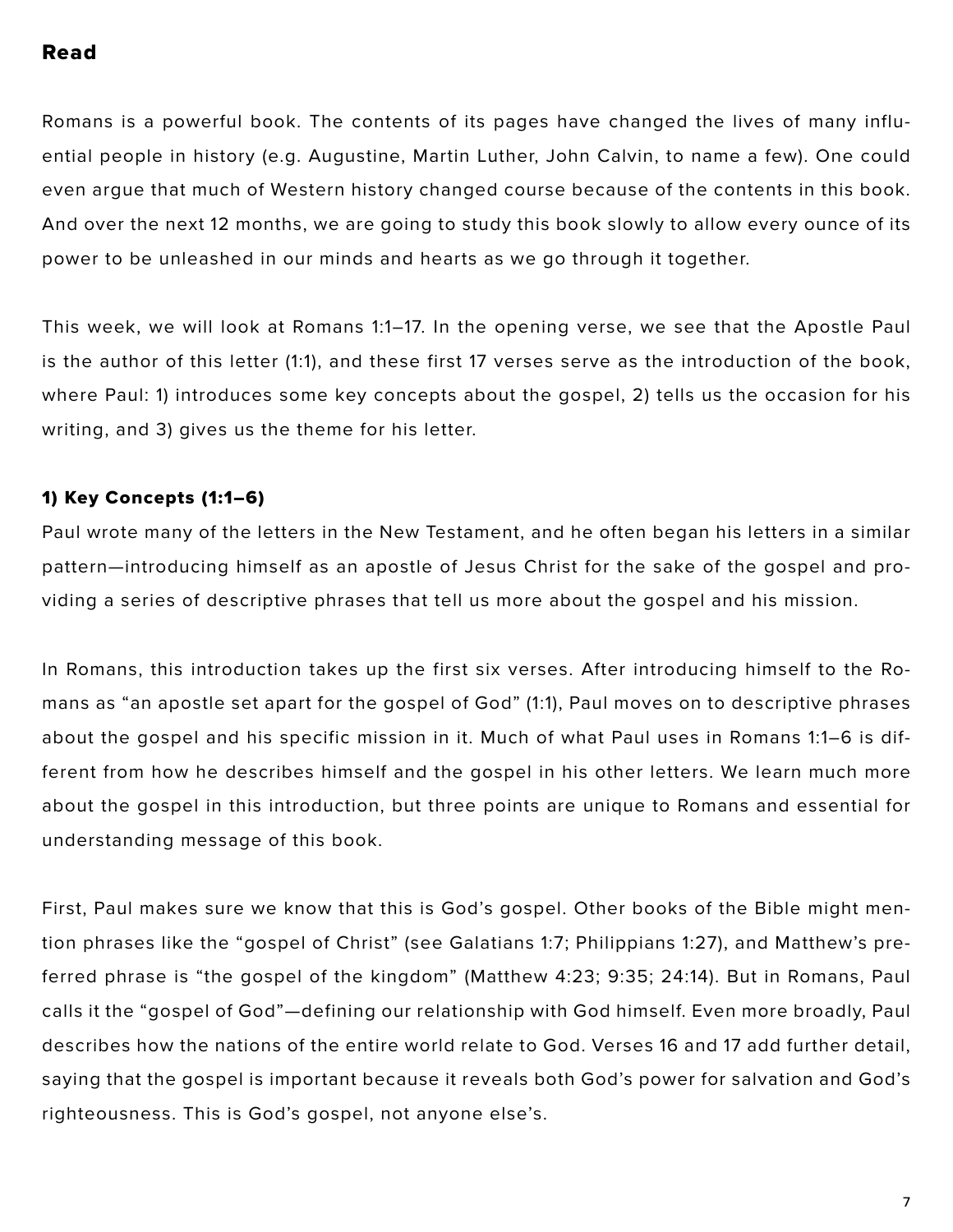Second, this introduction tells us that the gospel has been God's idea from the beginning of time. Romans 1:2 explains that God had been promising this gospel would arrive one day, and the fact that we have seen it come to fruition means two things—God is faithful to keep his promises and is powerful enough to put them in motion. But this verse is also a foreshadowing of Paul's approach in writing the letter. Paul is going to show us throughout this book that every nook and cranny of the gospel has been proclaimed by the Old Testament prophetic writings, long before he became an apostle.

Third, the introduction declares that the gospel is for all nations (1:5). Sure, the gospel comes through Jesus, who is the direct descendant of the Jewish king David, but Jesus is also the Son of God who will receive obedience from every nation (1:5). Paul will spend a great deal of time showing how Jews, Gentiles (or "Greeks"; Paul uses these words interchangeably), and every human can take part in this gospel and what will happen to them if they do not.

#### 2) Occasion (1:7–15)

Next, in Romans 1:7–15, Paul tells us why he is writing this letter. Paul longs to visit Christians in Rome and preach the gospel to them in person. He knows that such a visit would strengthen (1:11) and encourage (1:12) his brothers and sisters in Christ. However, Paul chooses to write a letter to the Roman church at this time because he sees a strategic opportunity to meet with Christians and raise relief funds in support of the church in Jerusalem and Judea. The church in Judea had fallen on hard times, and Paul believed that a collection of financial resources would strengthen relationships between Christians of diverse backgrounds—specifically, Gentile Christians and their brothers and sisters in Christ who were ethnic Jews.

#### 3) Theme (1:16–17)

Romans 1:16–17 function as theme verses for Paul. In these verses, Paul gives his topic for the letter—the gospel. The gospel reveals both God's power for salvation and God's righteousness to those who believe. And this gospel is for everyone (both Jew and Gentile).

Read Romans 1:16–17 a few times before each week's study to help keep you focused on Paul's main theme.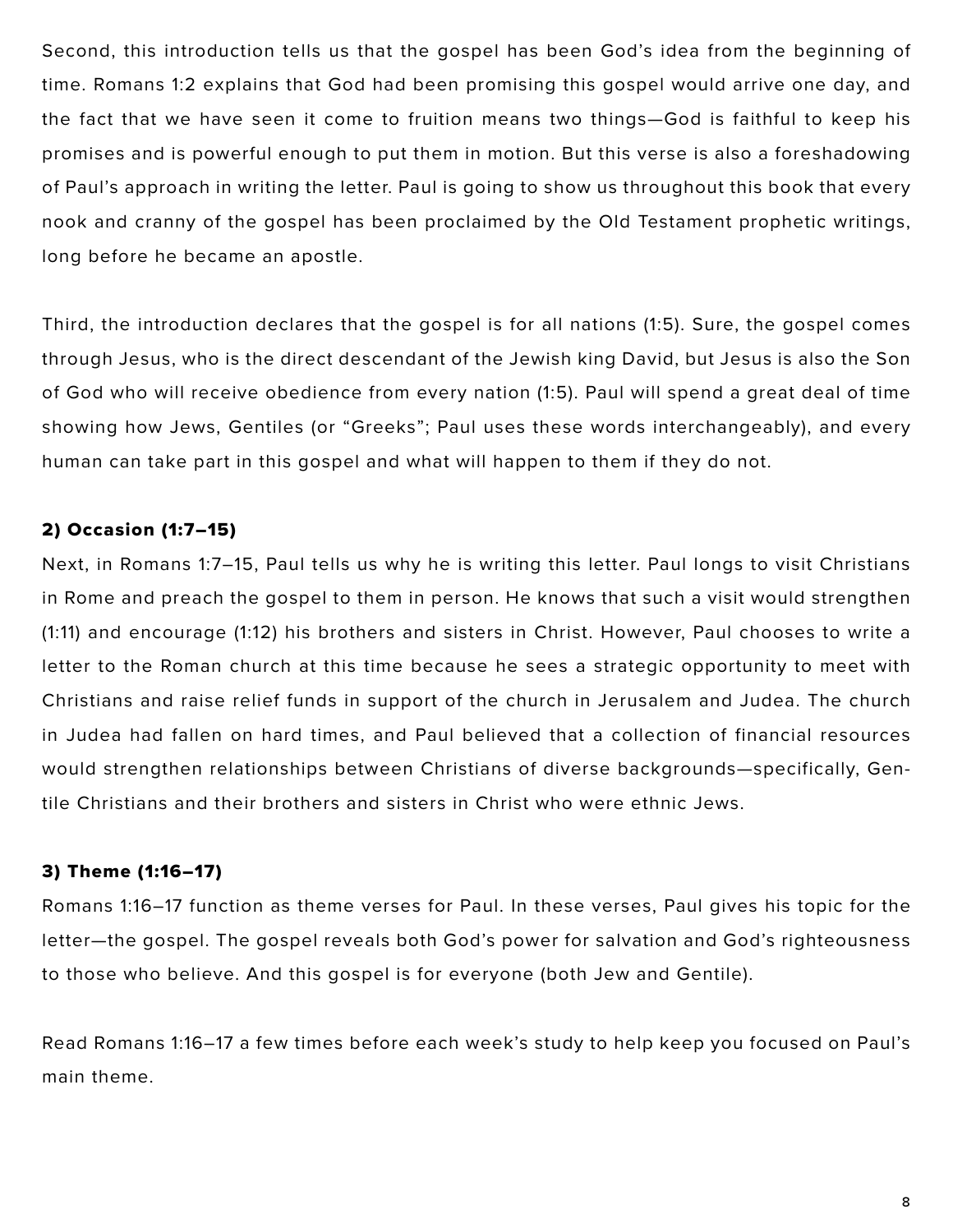We're going to learn a lot about God's character by taking a deeper look at God's gospel in Romans. So, buckle your seatbelts, whether you're new to Christianity or you've been following Jesus for years, Romans provides information that is vital to our growth in our relationship with God.

### Study Guide

The following study questions are meant to help us wrestle with the text of Romans and see how the gospel displays God's righteousness. Set aside some time this week to meet with God and answer these questions for yourself. Complete each question before your weekly small group meeting. Then, when you gather with your small group, be prepared to discuss your answers together.



**Read Romans 1:16–17 to remain focused on Paul's major points. Then, read Romans 1:1–17 in preparation for this week's study.**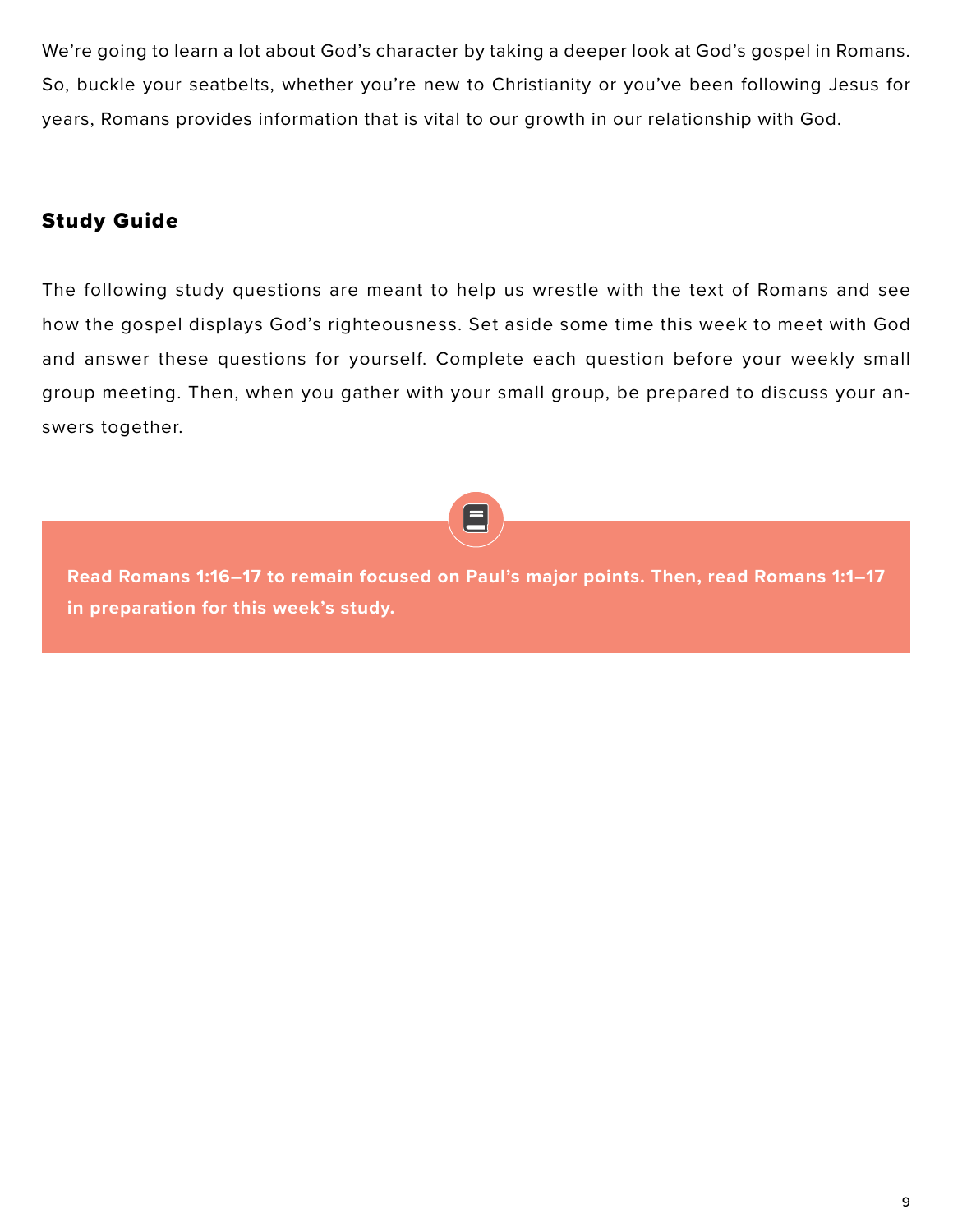### **Highlight**

1. Reread Romans 1:1–17, keeping in mind that this is the introduction to a long letter. What might we expect to find in the rest of Romans based on this introduction?

2. Looking at Romans 1:8–15, what does Paul want for the Roman Christians? What different ways does Paul express his affections for the Roman believers?

3. Read Romans 1:1–6 again. Now, flip to the end of the book and read Romans 16:25–27. What similarities can we identify between the two sections?

*Remember, many in Paul's audience would hear this letter recited out loud instead of reading it with their own eyes. And writers in Paul's time often repeated main ideas at the beginning and the end, which helped the audience remember key phrases and concepts.* 

4. In your own words, write a phrase or sentence that summarizes what you think the theme of Romans is.

*We'll come back to this exercise when we have finished studying the entire book and compare your answers.*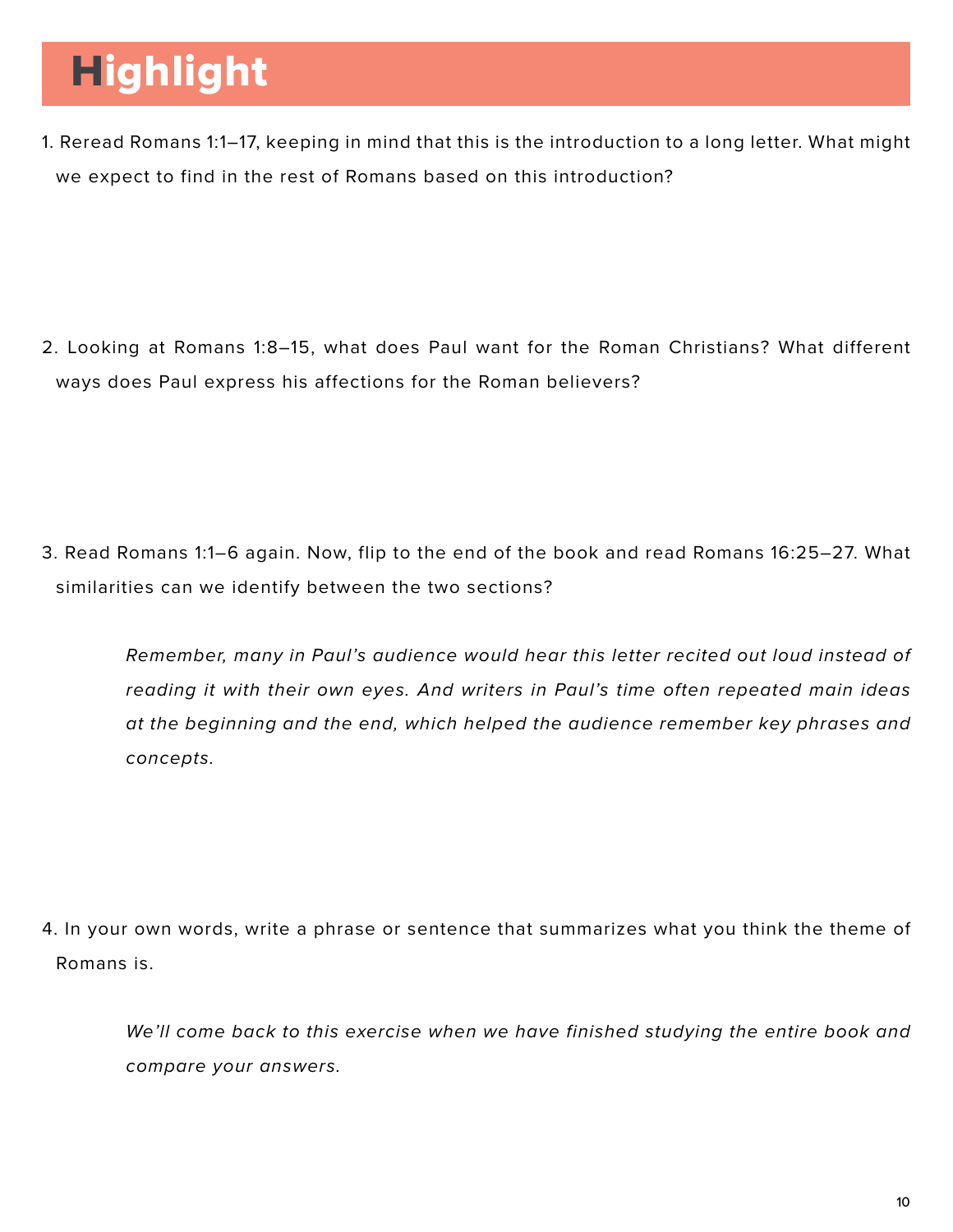**1) 2)** <u> 1989 - Andrea Santa Andrea Andrea Andrea Andrea Andrea Andrea Andrea Andrea Andrea Andrea Andrea Andrea Andr</u> **3) 4)**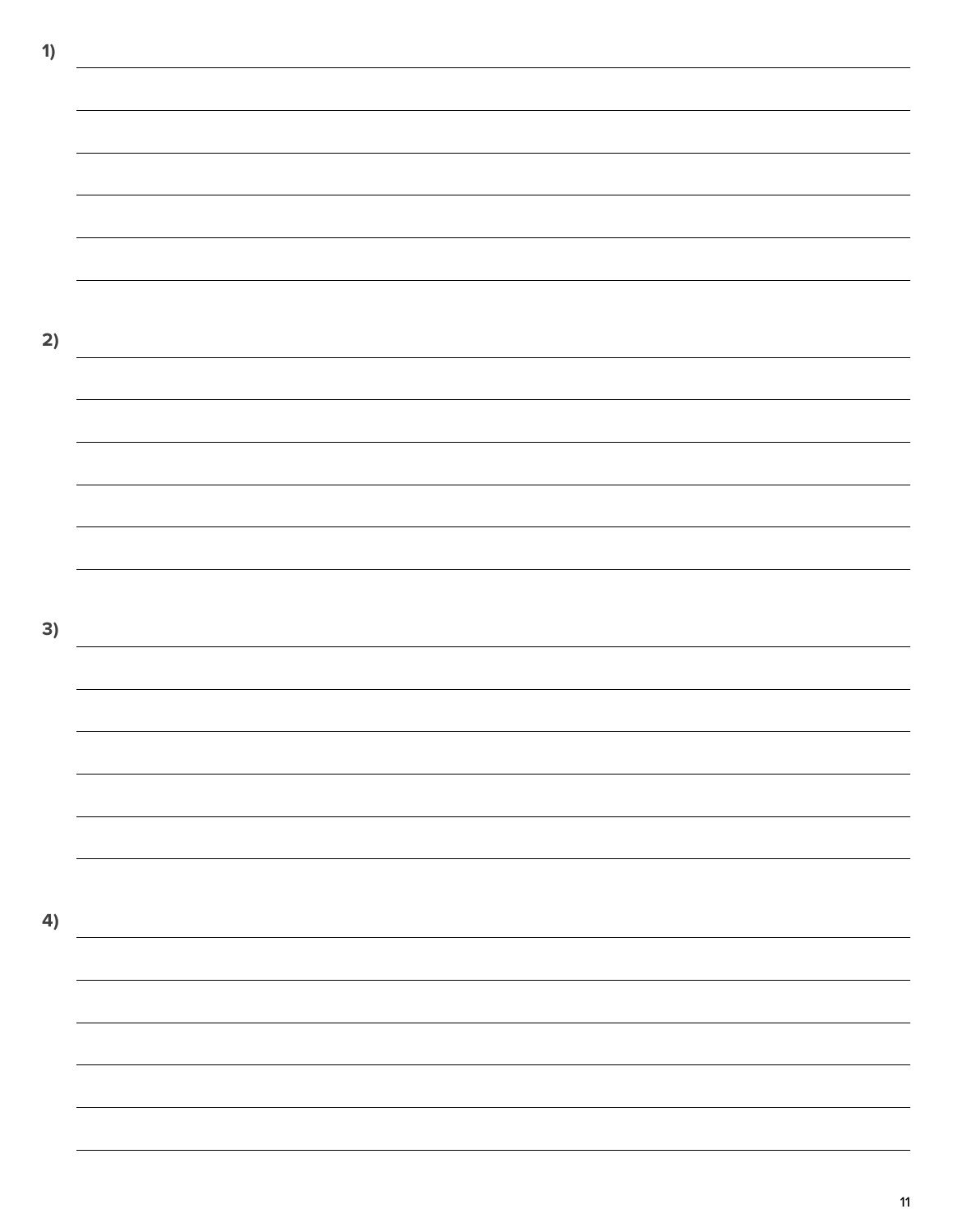### **Explain**

- 5. Romans 1:2 declares that the gospel was promised beforehand by God's prophets in the Holy Scriptures. Why is this important?
- 6. Paul uses the terms "faith" and "belief" several times in Romans 1:1–17. What do we learn about faith from this passage?
- 7. Romans 1:1–17 contains a number of words that are important for Christians—"gospel," "salvation," and "righteousness." How are these words related to one another in Romans 1:1–17? Based on Paul's use of these three words in this passage, how would you explain each term?
- 8. What groups are mentioned by Paul in Romans 1:14? Why is Paul obligated to them and what must he do because of this obligation?
- 9. Why is Paul not ashamed of the gospel? How should this understanding affect our lives?

10. How is the righteousness of God revealed in the gospel?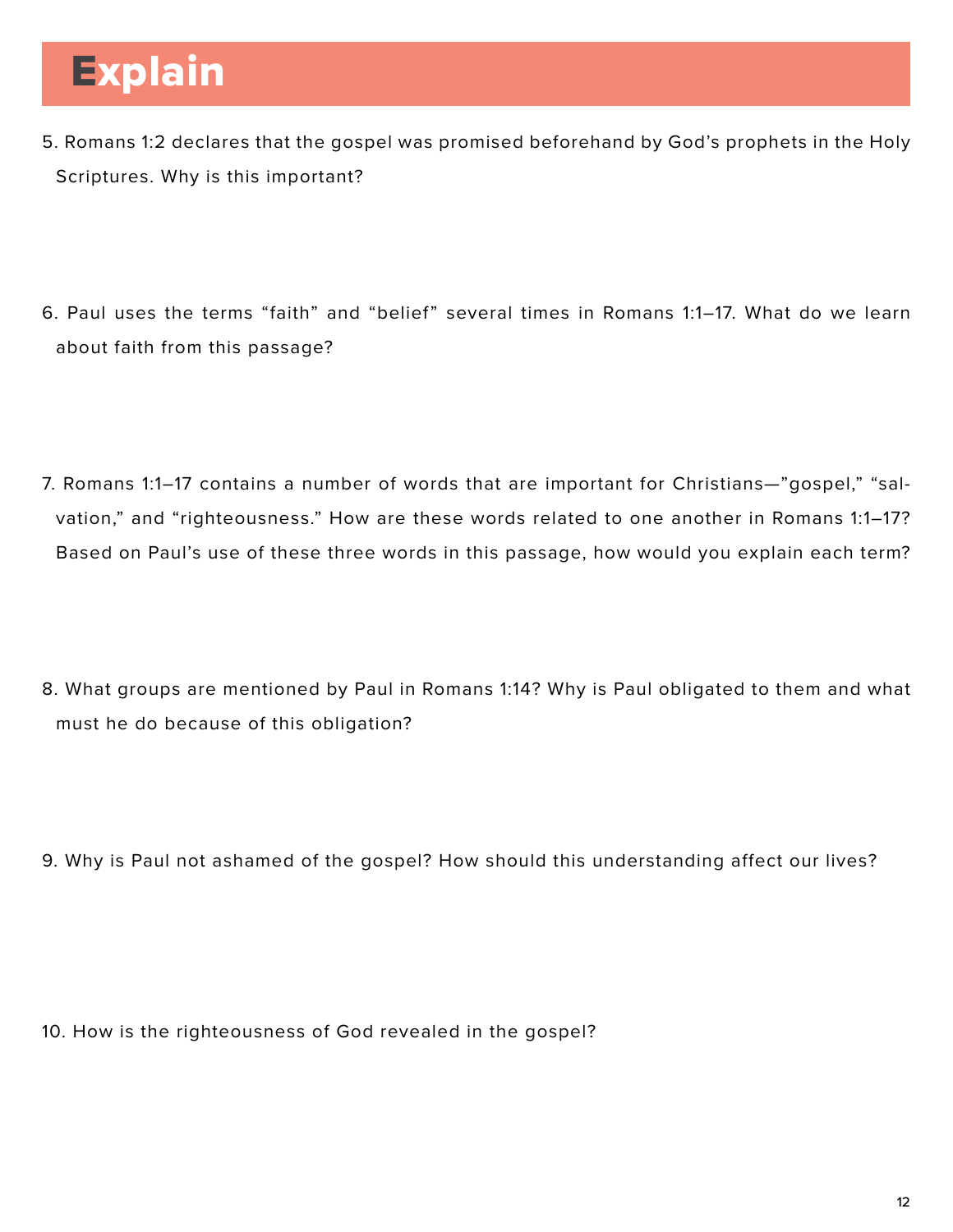**5) 6)** <u> 1989 - Johann Stein, marwolaethau a bhann an chomhair an chomhair an chomhair an chomhair an chomhair an chom</u> **7) 8)** <u> 1989 - Johann Barn, mars ann an t-Amhain Aonaich an t-Aonaich an t-Aonaich ann an t-Aonaich ann an t-Aonaich</u> **9)** <u> 1980 - Johann Stoff, deutscher Stoff, der Stoff, der Stoff, der Stoff, der Stoff, der Stoff, der Stoff, der S</u> **10)**

13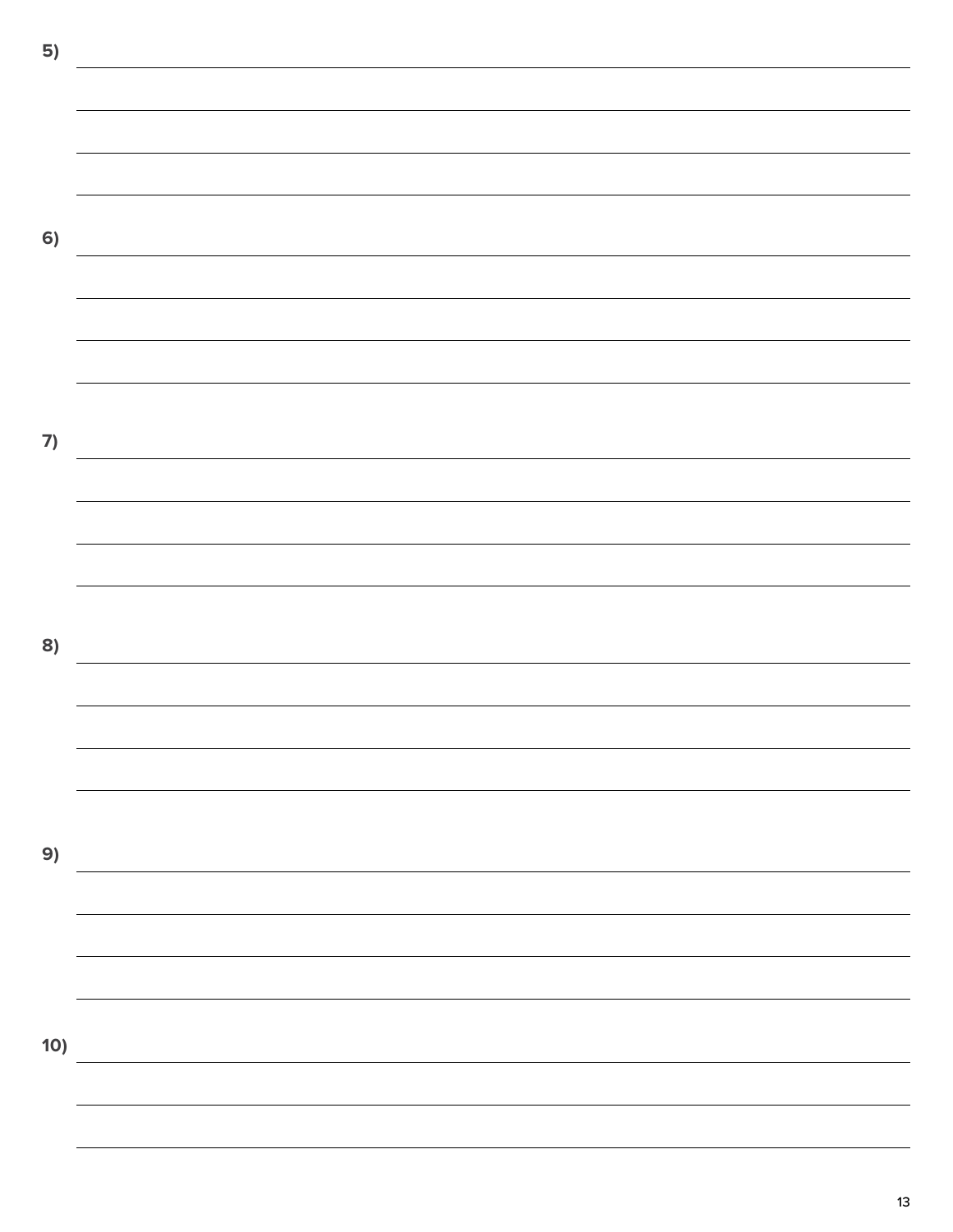### Apply

- 11. What do you think Paul means by the phrase "obedience of faith" in Romans 1:5? What does it look like to practice that obedience in our own lives?
- 12. Paul says clearly that he is "not ashamed of the gospel" in Romans 1:16. What would it look like to be ashamed of the gospel? How have you experienced temptations to hide what you believe about Jesus?
- 13. Reflect on the ways Romans 1:1–17 shows us that Jesus deserves our worship and respect. How do these truths encourage you to share the gospel? Share the practical steps you will take this week to display the gospel with your small group.
- 14. What does it look like to mutually encourage one another as believers like Paul desired to do in Romans? How can we do that as a small group?
- 15. Verse 6 says that believers are "called to belong to Jesus Christ." What does it mean to belong to Jesus Christ? How is your life different because you belong to Jesus? What actions, decisions, or priorities is the Holy Spirit prompting you to consider?
- 16. What questions do you want answered about the gospel, faith, or the book of Romans during our study this year?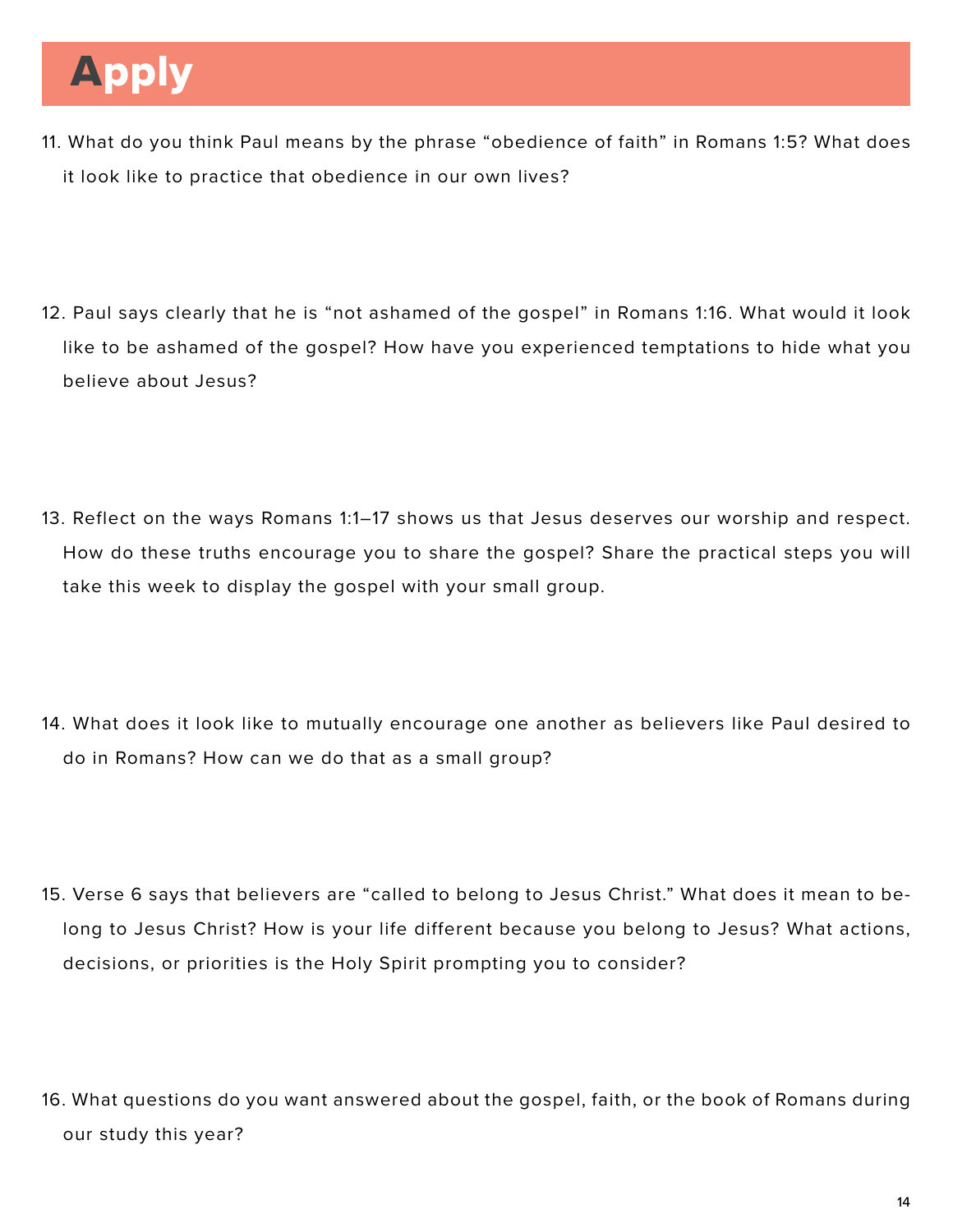| 11) | the contract of the contract of the contract of the contract of the contract of the contract of |
|-----|-------------------------------------------------------------------------------------------------|
|     |                                                                                                 |
|     |                                                                                                 |
|     |                                                                                                 |
|     |                                                                                                 |
|     |                                                                                                 |
| 12) |                                                                                                 |
|     | the control of the control of the control of the control of the control of the control of       |
|     |                                                                                                 |
|     |                                                                                                 |
|     |                                                                                                 |
|     |                                                                                                 |
|     |                                                                                                 |
| 13) |                                                                                                 |
|     |                                                                                                 |
|     |                                                                                                 |
|     |                                                                                                 |
|     |                                                                                                 |
|     |                                                                                                 |
|     |                                                                                                 |
| 14) |                                                                                                 |
|     |                                                                                                 |
|     |                                                                                                 |
|     |                                                                                                 |
|     |                                                                                                 |
|     |                                                                                                 |
|     |                                                                                                 |
| 15) |                                                                                                 |
|     |                                                                                                 |
|     |                                                                                                 |
|     |                                                                                                 |
|     |                                                                                                 |
|     |                                                                                                 |
| 16) |                                                                                                 |
|     |                                                                                                 |
|     |                                                                                                 |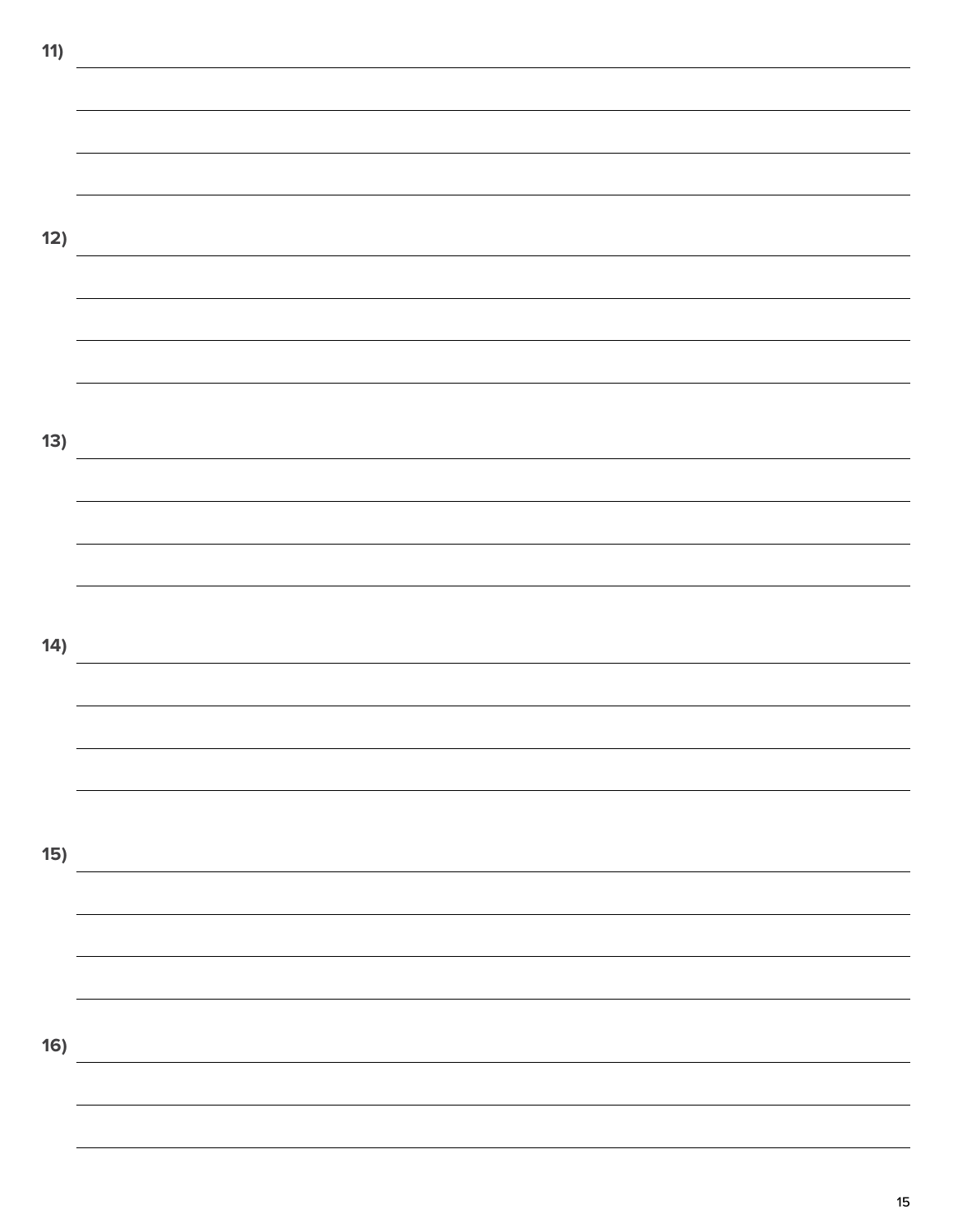### Respond in Prayer

In Romans 1–3, Paul references specific psalms in order to grow our understanding of God's righteousness. Each week of this Study Guide will include a recommended psalm that helps us focus on the righteousness of our great God. Set aside some time this week to read through the selected psalm and use the prayer prompts below as your guide. We recommend praying through this psalm on your own at home and together with your small group. And for those looking for more passages to pray, feel free to return to Romans 1–3 and pray through those passages as well.

### This Week's Prayer Passage: Psalm 143

Read Psalm 143.

Pray through the following prompts, according to the A.C.T.S. method.

- **• Adoration:** Give God praise for these characteristics that you see in Psalm 143:
	- He is steadfast (143:8,12).
	- He is merciful (143:1).
	- He is righteous (143:1,11).
	- He is faithful (143:1).
	- He is what our soul truly needs (143:6).
- **• Confession:** Plead with God for his mercy. The Lord has every right to judge us for our unrighteousness. Confess to God how we have not been steadfast and faithful like he has been to us.
- **• Thanksgiving:** Thank God for the following blessings:
	- God lifts our souls and guides us when we are down.
	- God already has victory over our greatest enemies—sin, death, and the devil.
	- Thank God that he has maintained his relationship with us in his steadfast love.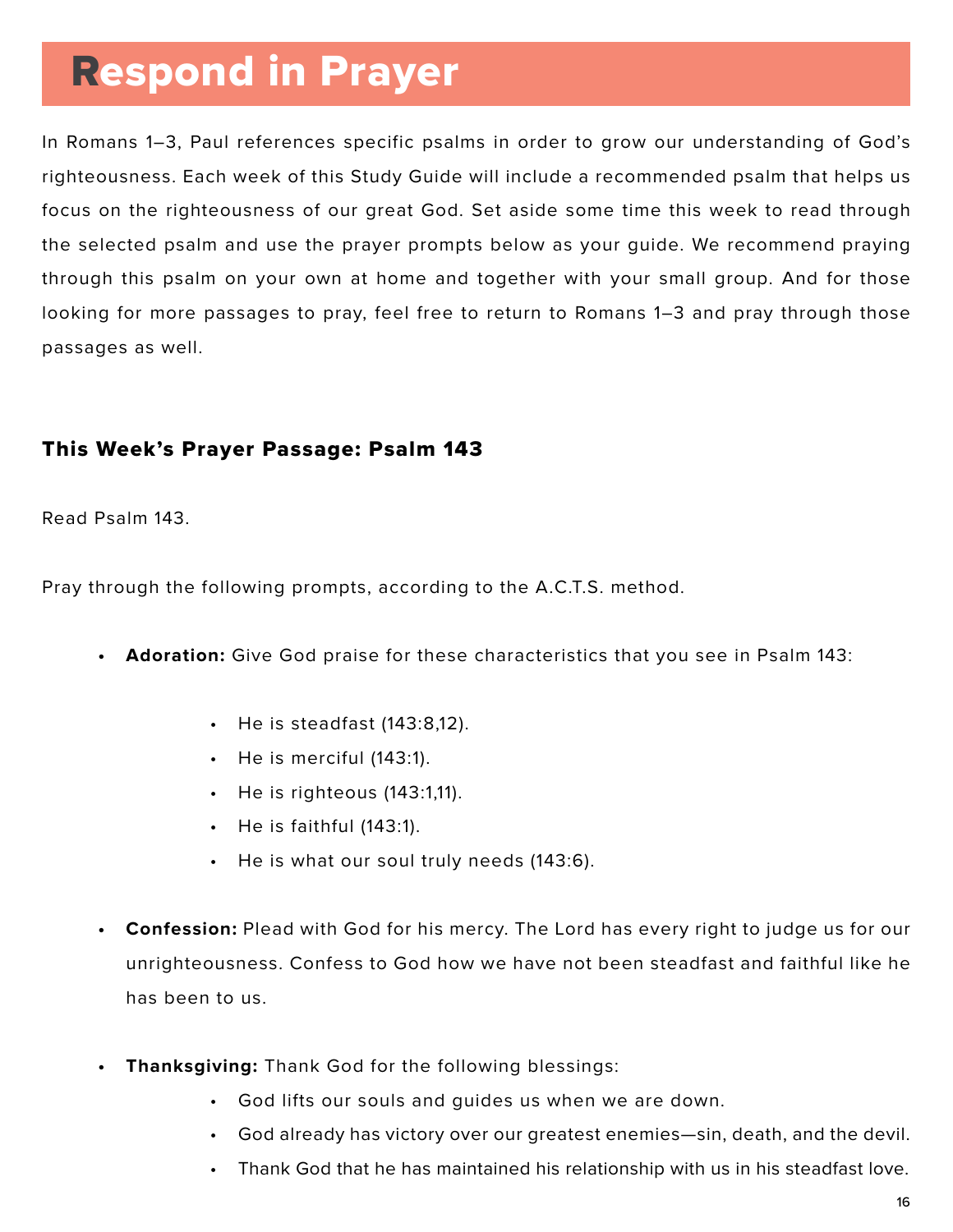**• Supplication:** Ask God that he would help lift our spirits where situations in our lives have made us downcast (143:3–4). Ask that God would guide us in your next steps in our lives (143:10). Ask that God would be our refuge (143:9).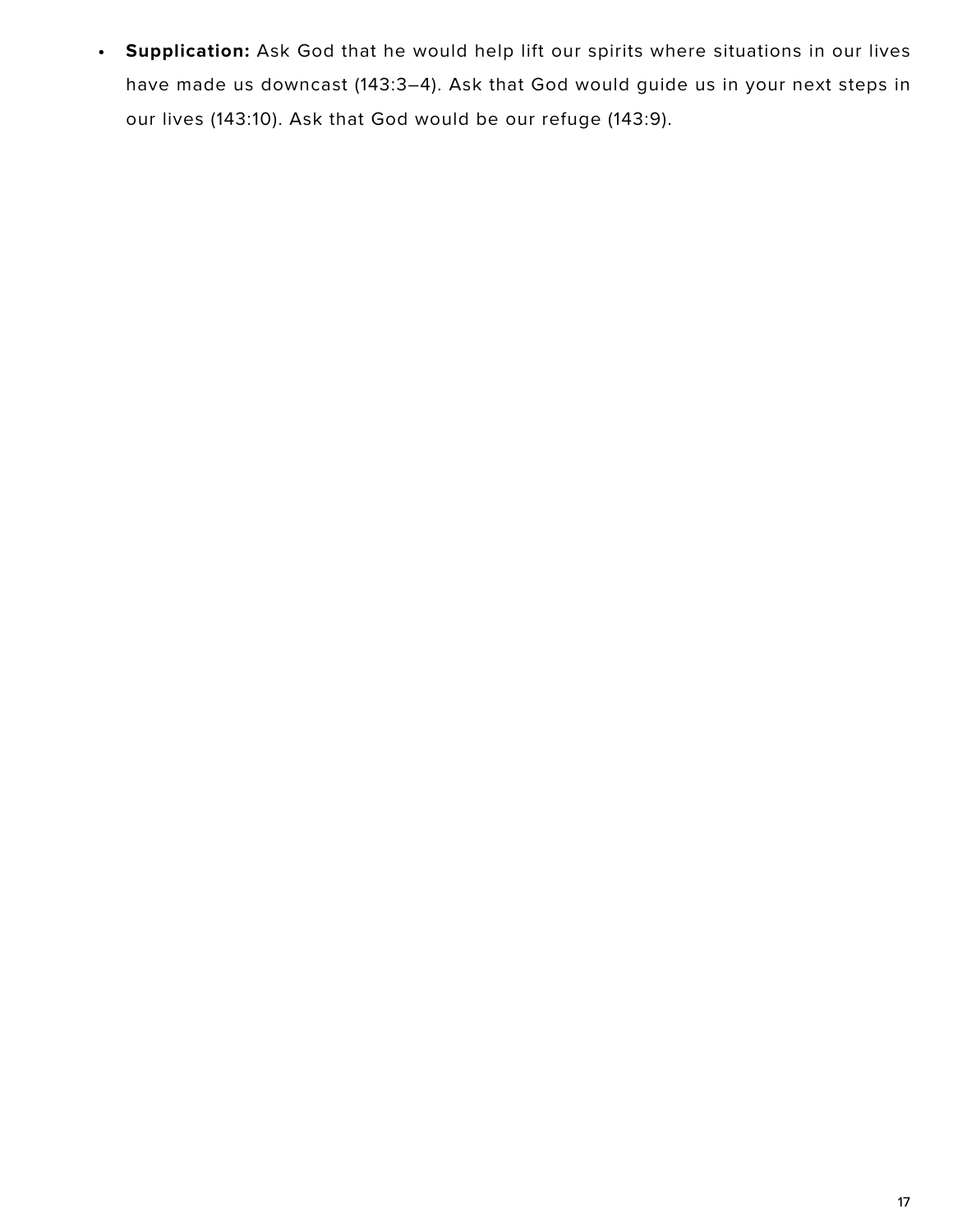## **Week Two: (Romans 1:18–32)**

### Key Verse

"For though they knew God, they did not glorify him as God or show gratitude. Instead, their thinking became worthless, and their senseless hearts were darkened." - Romans 1:21 (CSB)

### Key Principles

- God brings judgment against all unrighteousness and it is right for him to do this.
- Ignoring God prompts him to give people over to all sorts of problems and sins.
- The God of the gospel cannot be truly glorious to us without a profound understanding of our real problem.
- Those who have been forgiven much will demonstrate great love in return.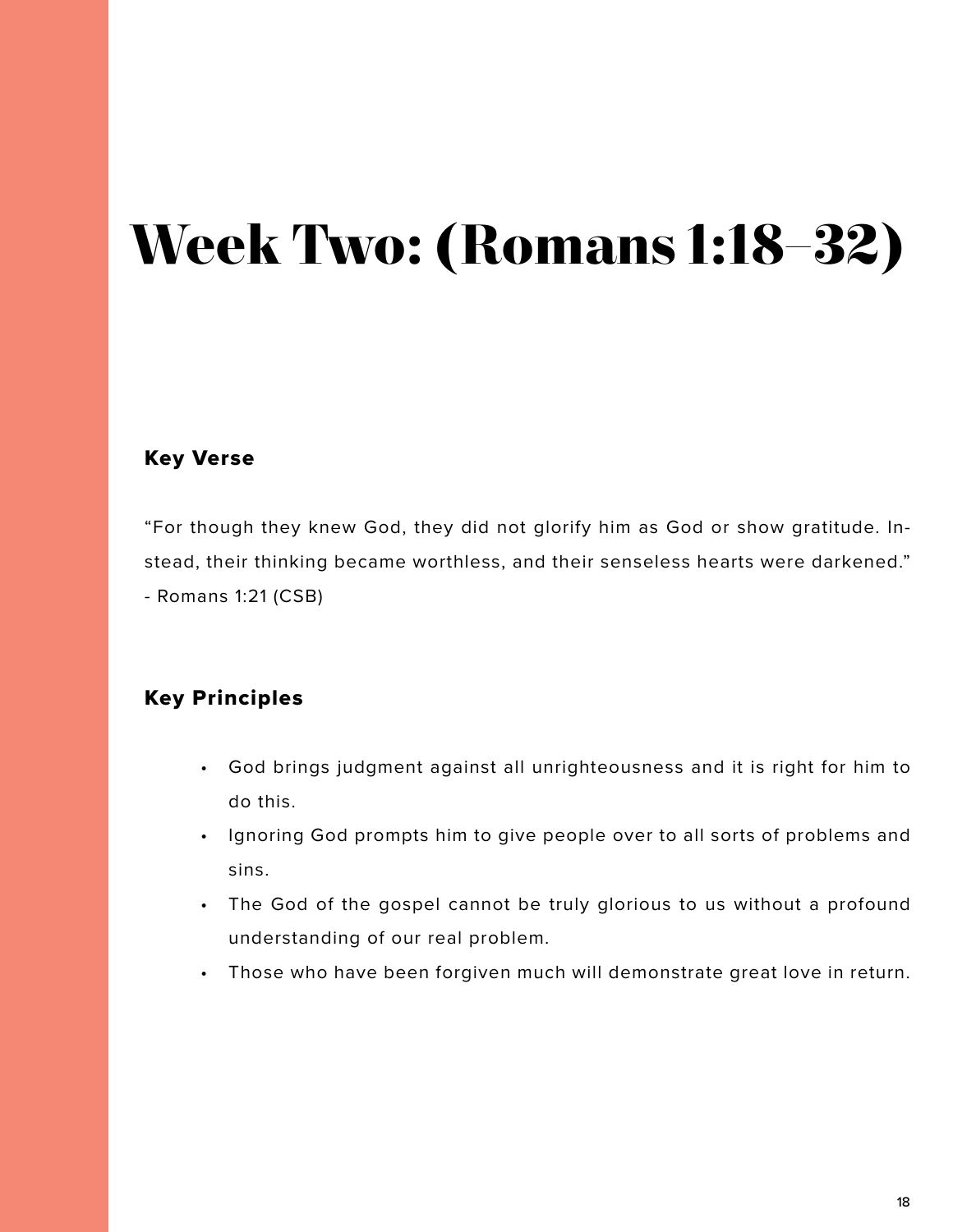#### Read

There are a few recurring themes throughout the entire book of Romans that Paul brings up in the first three chapters:

- The profound equality that all of humankind shares in the eyes of God.
- God's righteous judgment on all those who choose to worship creation over Creator.
- The sharp contrast between righteousness and unrighteousness.

As to the third theme, Paul ends Romans 1:17 with the sentence, "The righteous shall live by faith." This quotation, referring to Habakkuk 2:4, raises the topic of righteousness, a recurring theme in Romans that Paul often uses to describe both God and faithful people who are in right-standing with God. A basic definition of righteous is morally right or virtuous. Righteousness, then, is an attribute, a characteristic, and a state of being—the extent to which one is morally right or virtuous. For example, when Paul mentions God's righteousness, he is often describing how God is faithful, true, and just (Romans 3:1–8). Other times, Paul is talking about how God's righteousness is a gift that he has given believers. Through Christ, we get to claim his righteousness, his right-standing with God, as our own. What an amazing gift! Throughout your reading, take note of how Paul uses the word "righteousness" and who it describes.

In Romans 1–3, Paul begins his explanation of righteousness by describing what righteousness is not. In other words, in order to help us understand how righteousness works, Paul spends the next few chapters showing how unrighteousness works. And just like you would imagine, it is the opposite of all that is faithful, true, and just.

The first thing we need to know is that God judges unrighteousness. Romans 1:18 carries the message that God is currently against all unrighteousness, will actively thwart it in the present, and will destroy it completely in the future. At first glance, any of us might be tempted to excuse ourselves from being labeled "unrighteous." After all, the description of unrighteousness in Romans 1:18–32 lists some of the worst sins and behaviors we could imagine. Yet Paul explains in Romans 1:18–32, that God's wrath and judgment fall upon those who practice any of this unrighteousness. Let that idea sink in. When any of us do just one unrighteous act or think one unrighteous thought, we deserve to die (1:32). This means that all of us are guilty of practicing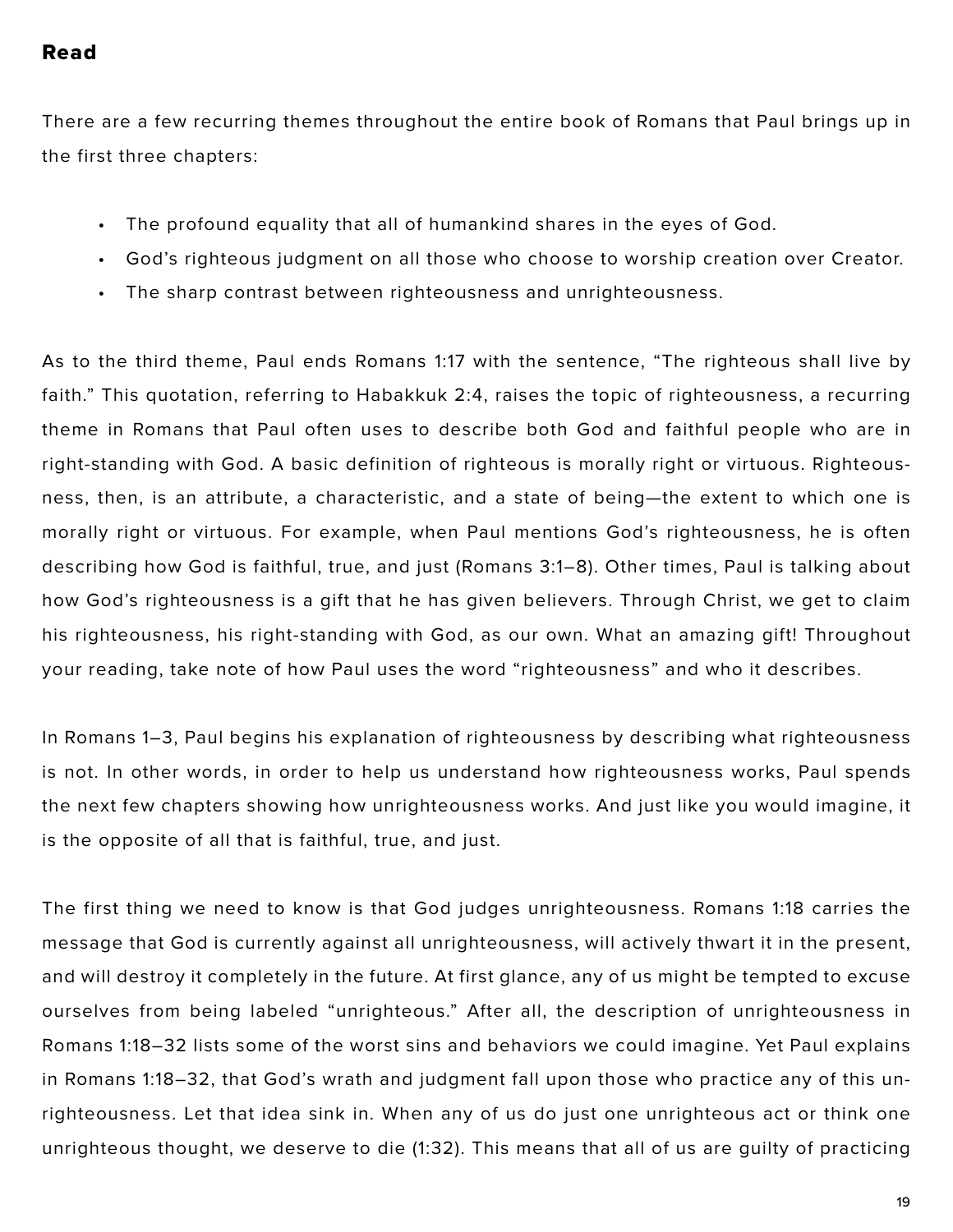unrighteousness and deserve God's judgment. And we deserve God's judgment because God is perfectly righteous, so any amount of unrighteousness is unacceptable for our righteous God.

But how can this be? How did we get like this? Did we really become slaves to all sorts of evil desires? First, God has made himself known through creation, so that we would worship him (1:19–20). All of us have foolishly worshiped creation instead of the Creator and now our hearts are darkened because of our rebellion (1:21). Though God has given us his matchless glory, we ignored him and settled for worshiping idols (1:23). Then, we started practicing all sorts of evil and unrighteous behavior, and we gave approval to those who did the same (1:32). It is a scary progression and one that we all are equally guilty of following apart from God's grace in our lives.

Paul repeatedly states that because God is a good and righteous God, he must judge all unrighteousness. They dishonored God, so he, in turn, dishonored their bodies by delivering them over to corrupt desires (1:21–24). They exchanged God for images and exchanged his truth for a lie. Thus, God gives them over to exchange their natural desires for unnatural ones (1:23–27). And because they did not think it worthwhile to acknowledge God, God delivered them over to a corrupt—literally translated as disacknowledged—mind (1:28). Every form of sin is met with an appropriate righteous judgment from God. Consider the sins listed in this section and how they are not only the cause of God's judgment but also the evidence of God's judgment on the world.

This means that the more we make it our practice to ignore God, the more we prompt God to give us over to different forms of unrighteousness. For example, when we sin with our words and lash out in sinful anger and bitterness against another person, God often gives us over to the consequence of friction in the relationship. Each of us can probably think of other practical examples in our own lives and communities. The seriousness of our unrighteousness and God's wrath can be seen in an illustration from 20th-century British author and professor C.S. Lewis. According to Lewis, God's judgment is not about a vindictive, malicious God tormenting innocent people. Instead, as Lewis metaphorically stated, "There are only two kinds of people in the end: those who say to God, 'Thy will be done,' and those to whom God says, in the end, 'Thy will be done.' All that are in hell choose it."1 As we look around at unrighteousness in our

<sup>1</sup> C. S. Lewis, *The Great Divorce* (New York: HarperCollins, 2001), 75.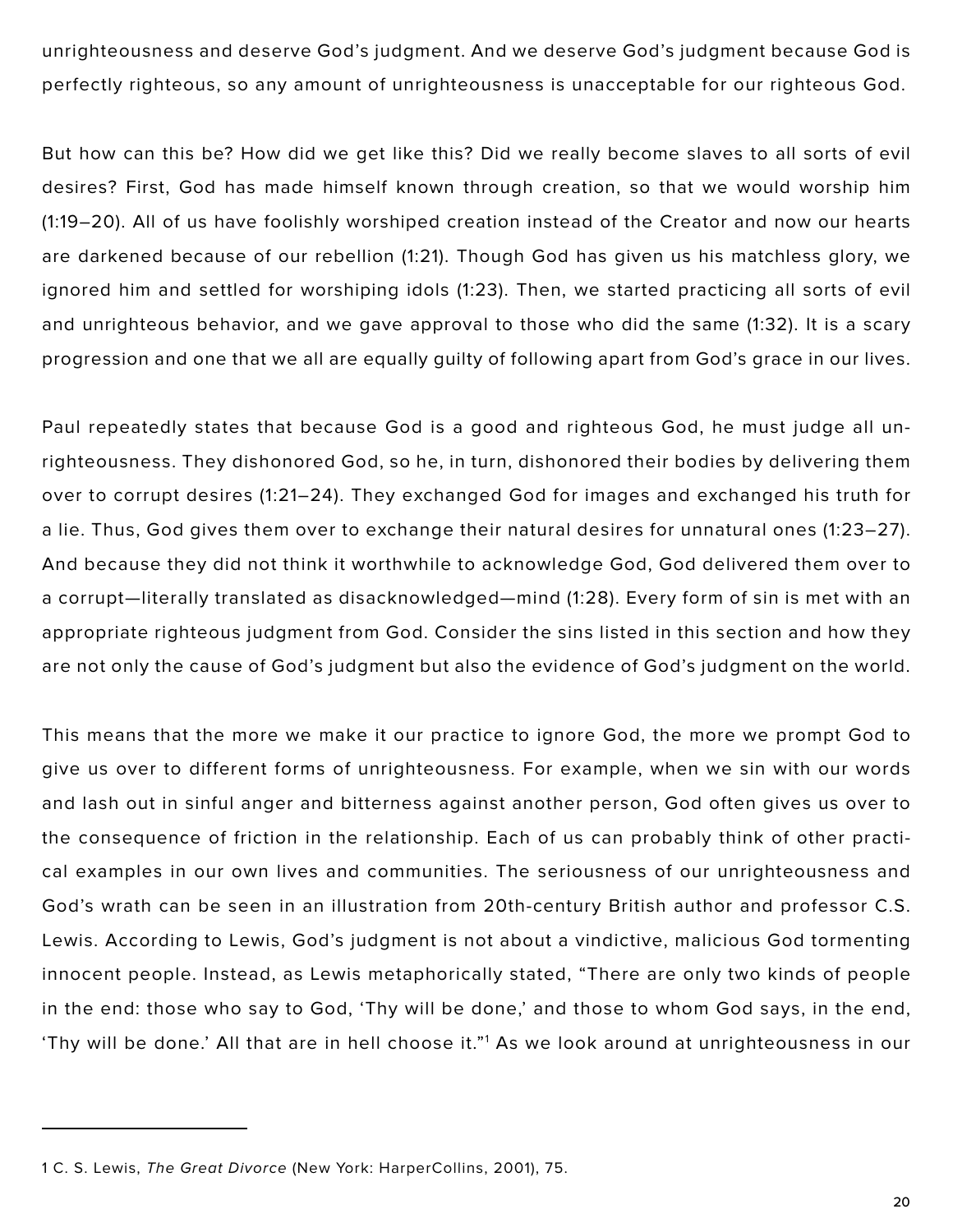world, and more importantly, our own lives, we should be sobered by the seriousness of God's righteous wrath.

In Romans, God does not offer us a superficial diagnosis of our problem. He mercifully teaches us that our deepest problems concern sin and wrath. All of us are sinful in rejecting God, and God himself has righteous wrath against us. Knowing the true nature of our problem will help us cherish God's kindness in the gospel. Romans 1:18–32 lays out the things that God must overcome in order to save us. He must remain righteous and true to himself, yet forgive and transform sinners. Can a good and righteous God ever simply let sinners walk away free? If God is righteous, he must offer exact retribution. Christ would take on every bit of the righteous wrath of God for those that would trust in him. What kind of God would do such a thing? The God of the gospel cannot be truly glorious to us without a profound understanding of our real problem.

Hopefully, taking a closer look at what happens to the unrighteous makes us realize the terrible and undesirable outcomes of consistently choosing unrighteousness. Paul explains that we are all equally lost without God's grace and we all have a desperate need for God's glorious gospel. Understanding this deep need for a Savior will help us appreciate how much Christ has done to save us. As Jesus himself explains, those who have been forgiven much will demonstrate great love in return; "but the one who has been forgiven little, loves little" (Luke 7:47). Consider this week how dark our paths were without Christ, how much God has given us in Christ, and how much we still need God's grace.

### Study Guide

The following study questions are meant to help us wrestle with the text of Romans and see how the gospel displays God's righteousness. Set aside some time this week to meet with God and answer these questions for yourself. Complete each question *before* your weekly small group meeting. Then, when you gather with your small group, be prepared to discuss your answers together.

**Read Romans 1:16–17 to remain focused on Paul's major points. Then, read Romans 1:18– 32 in preparation for this week's study.**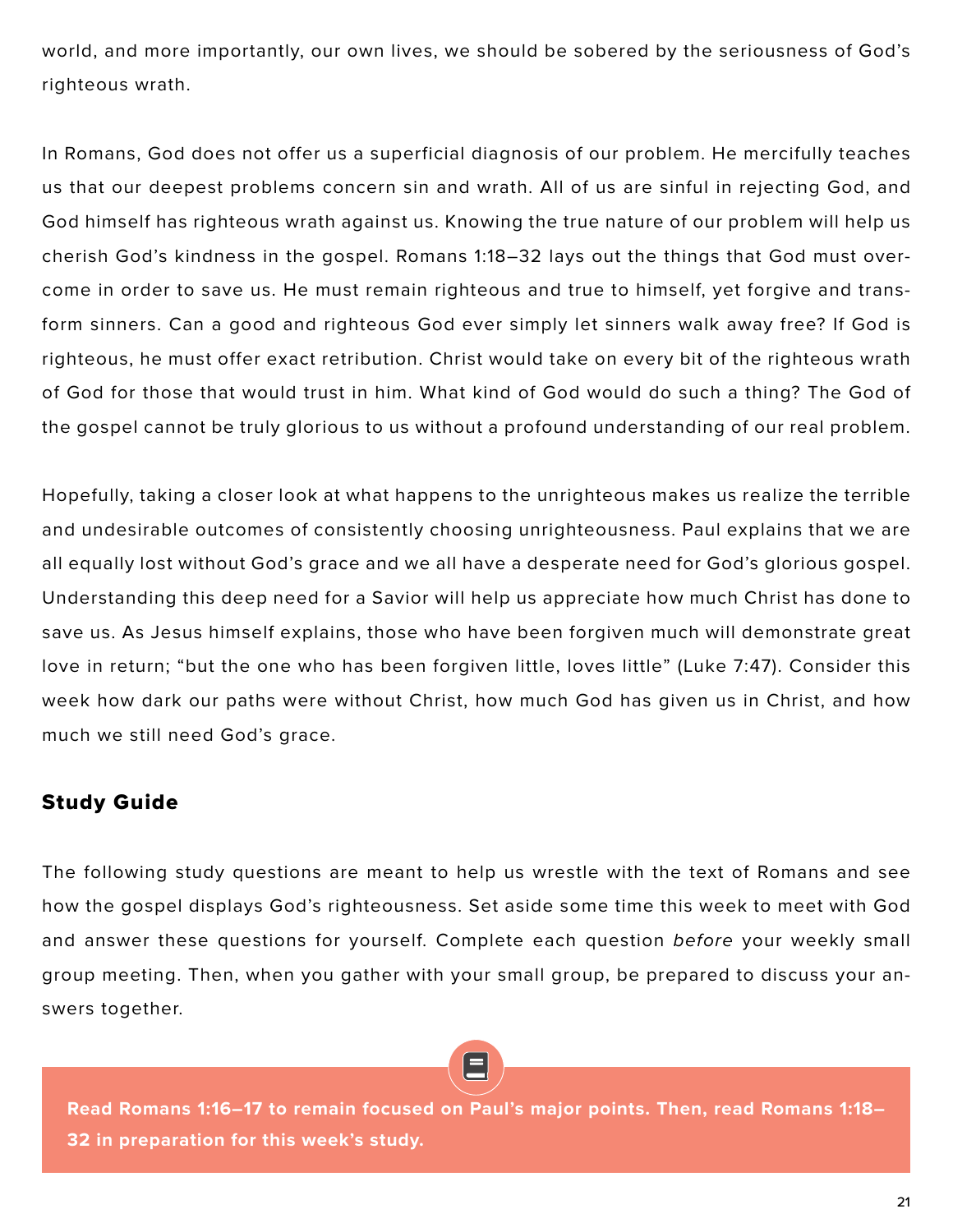### Highlight

1. What words does Paul use to describe the actions of unrighteous people in Romans 1:18–32? What words does he use to describe God's actions? Do you see any similarities?

2. How are humankind's actions related to God's actions in Romans 1:18–32?

*Hint: Notice the phrases "therefore" (1:24), "for this reason" (1:26), and "because" (1:28).*

3. From what we know so far in Romans 1, contrast how Romans 1:18–32 describes an unrighteous person with what we might assume about a righteous person. Share your reflections with your small group.

4. What comes to your mind when you think about the wrath of God? Now, read Romans 1:18–32 again. How does Paul think about the wrath of God?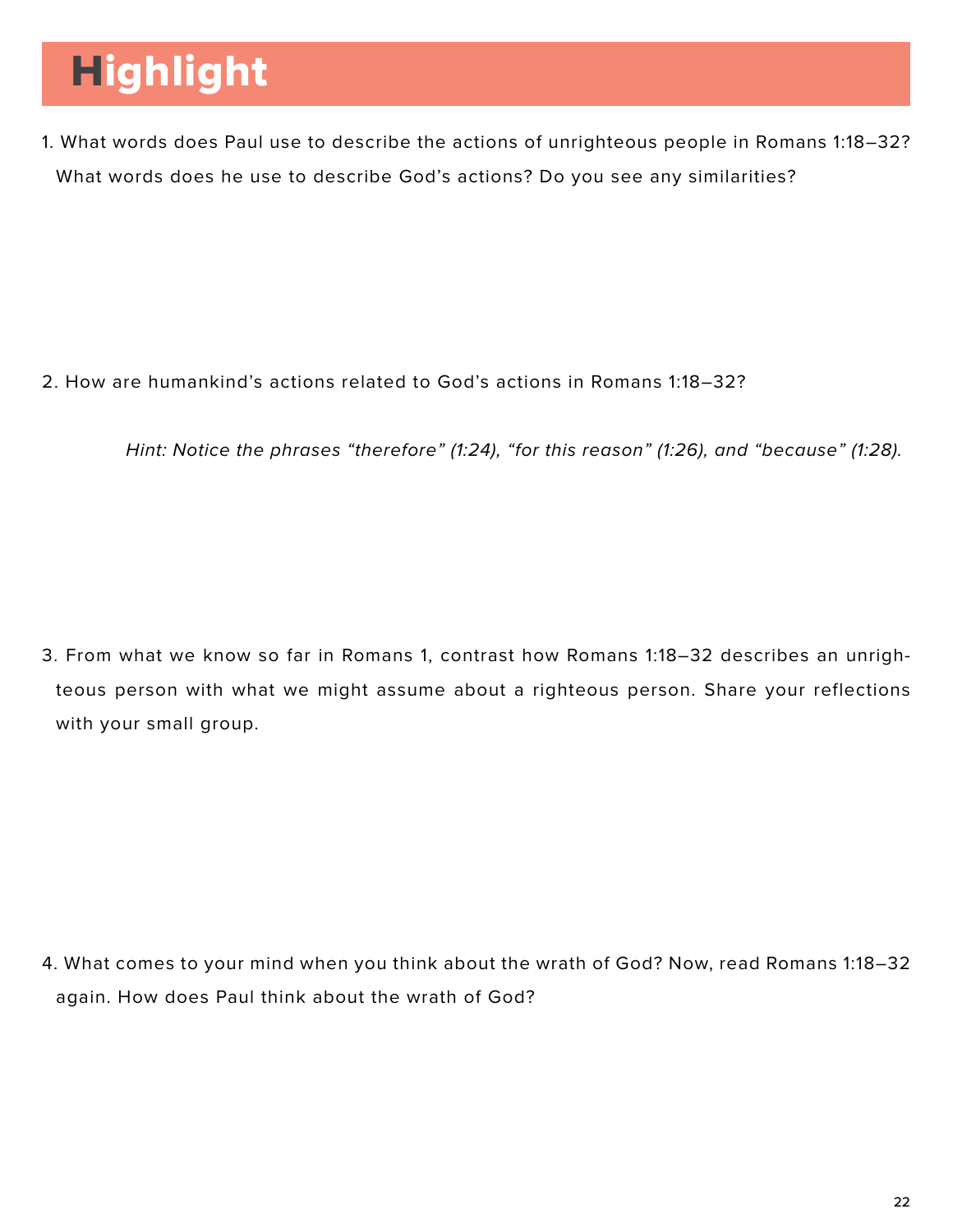**1) 2) 3)** <u> 1989 - Andrea Santa Andrea Andrea Andrea Andrea Andrea Andrea Andrea Andrea Andrea Andrea Andrea Andrea Andr</u> **4)**

23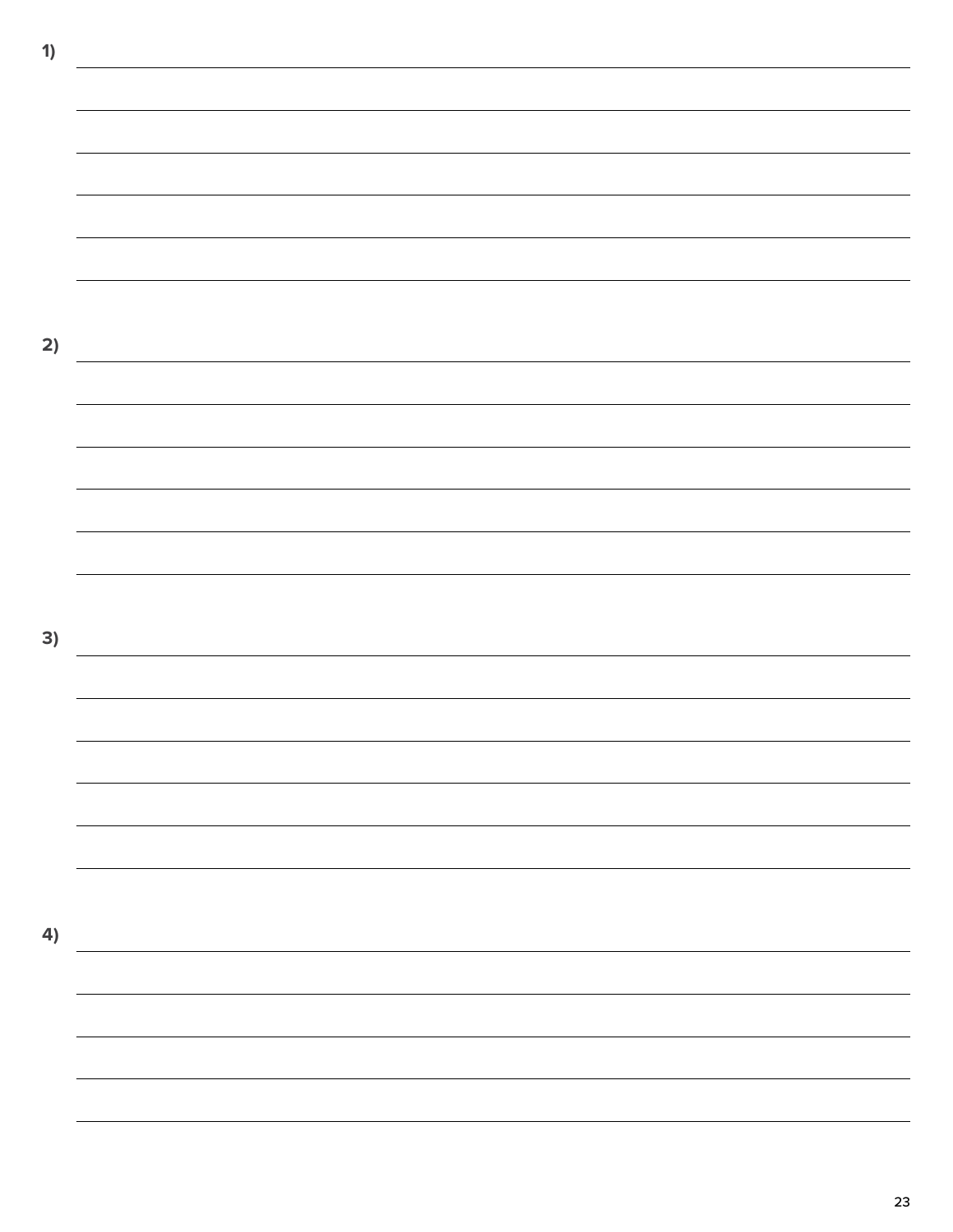5. According to Romans 1:18–32, what is idolatry and how does it come about?

6. How do people "suppress the truth" (1:18) of God by what they do and what they do not do?

7. Paul repeats three times in Romans 1:18–32 that God "gave them up" or "delivered them over" (1:24, 26, 28). What do these phrases tell us about God and about ourselves? What is Paul emphasizing through this repetition?

8. What does it mean to be "without excuse" (1:20) and why is this important for how anyone understands the gospel?

9. What is the overall point Paul is trying to make in Romans 1:18–32? How does this relate to what Paul said in Romans 1:1–17?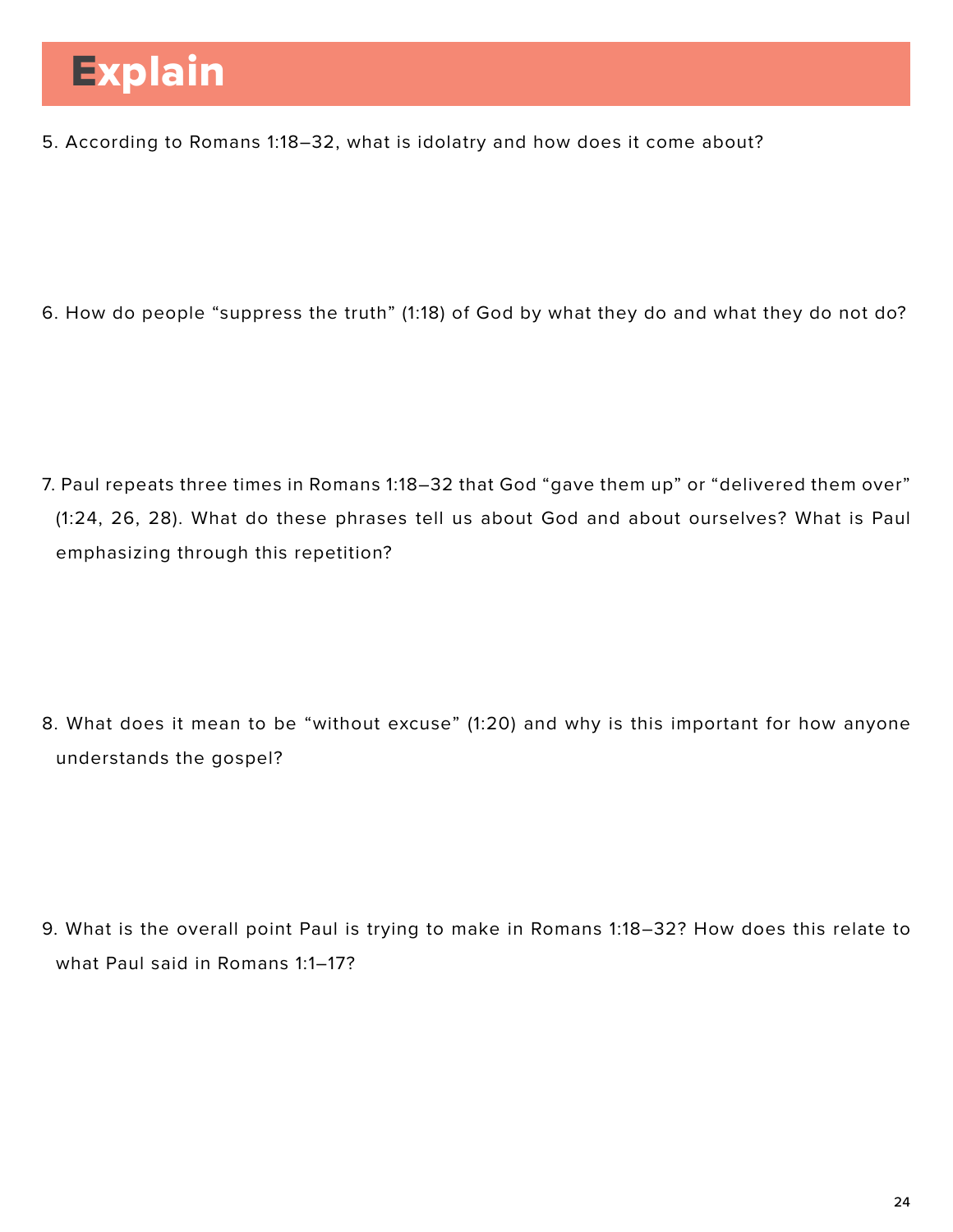**5) 6) 7)** <u> 1980 - Johann Barbara, martxa alemaniar arg</u> **8)** <u> 1989 - Johann Barn, mars ann an t-Amhain Aonaich an t-Aonaich an t-Aonaich ann an t-Aonaich ann an t-Aonaich</u> **9)**<u> 1989 - Andrea Station Barbara, actor a component de la componentación de la componentación de la componentaci</u>

25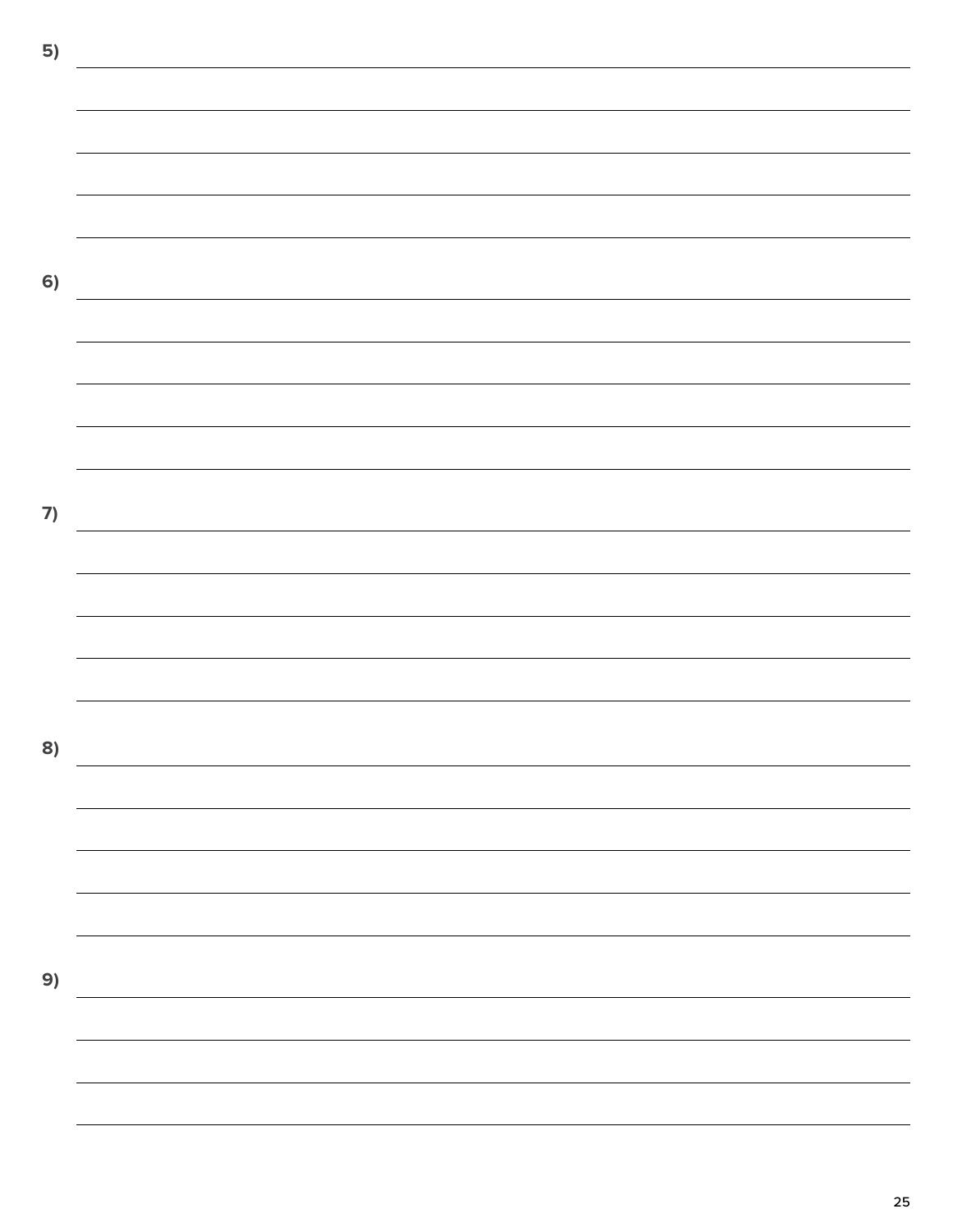### Apply

10. Paul describes idolatry in terms of how it developed in ancient times, producing wooden statues and false gods. What are some of the ways that our culture expresses idolatry today? How do we worship things other than God?

11. God deserves our first and our best in everything, whether it is our time, our talent, or our treasure. What things in your life challenge God's place for the first and the best?

12. Where are you guilty of judging and condemning others for sins that you excuse in your own life? How might the gospel influence such tendencies?

13. How have you seen God's wrath at work in the world? In your own life? In your small group?

14. Is it hard for you to agree that, according to Romans 1:32, people deserve spiritual death? Why or why not?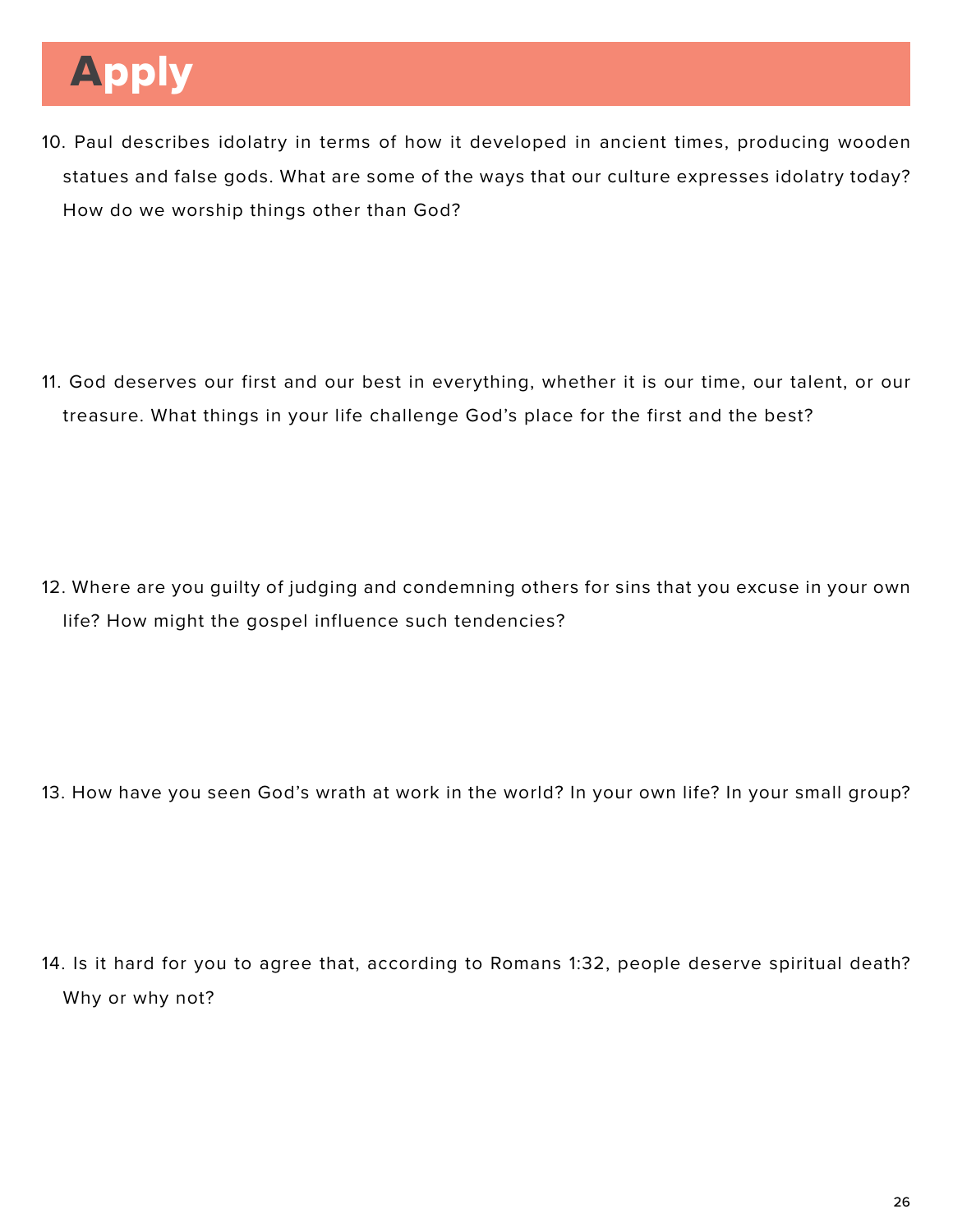**10) 11) 12) 13) 14)**<u> 1989 - Johann Barn, amerikansk politiker (d. 1989)</u>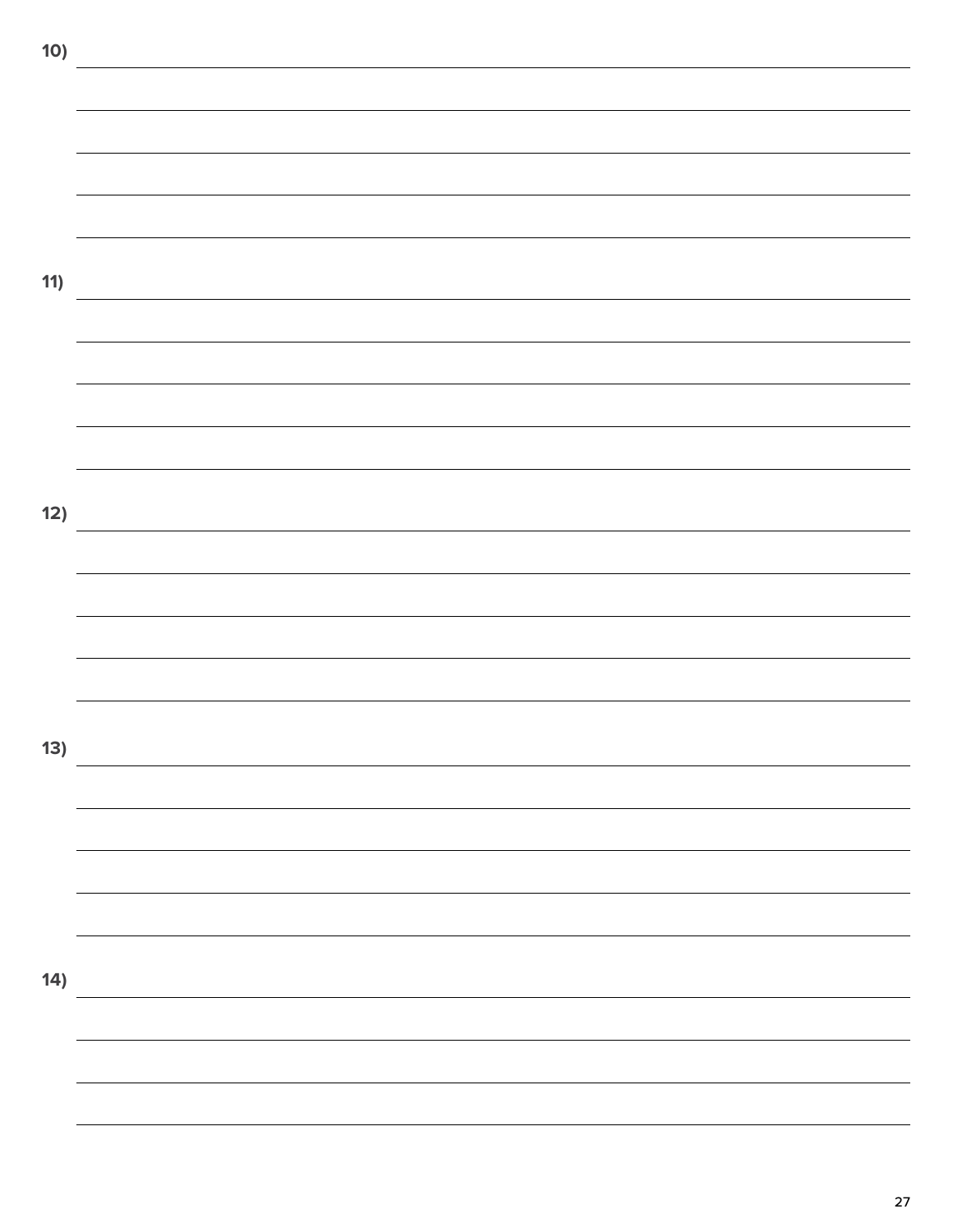### Respond in Prayer

In Romans 1–3, Paul references specific psalms in order to grow our understanding of God's righteousness. Each week of this Study Guide will include a recommended psalm that helps us focus on the righteousness of our great God. Set aside some time this week to read through the selected psalm and use the prayer prompts below as your guide. We recommend praying through this psalm on your own at home and together with your small group. And for those looking for more passages to pray, feel free to return to Romans 1–3 and pray through those passages as well.

### This Week's Prayer Passage: Psalm 10

Read Psalm 10.

Pray through the following prompts, according to the A.C.T.S. method.

- **• Adoration:** Praise the Lord for he is your King forever and ever (10:16). Praise the Lord because he is the helper of the weak (10:17–18). Praise God because he is the immovable, unchangeable I AM.
- **• Confession:** Ask God for forgiveness for thinking that he is far away from you in your times of trouble (10:1). Confess to him your pride and all the ways that you have acted like he does not exist (10:4). Ask for forgiveness for the ways you have been puffed up by pride (10:3 ff.).
- **• Thanksgiving:** Thank God that he does not forget the afflicted and brings justice to the oppressed (10:12–18). Thank God for his right judgment on the wicked (10:15). Thank God that he is an ever-present help in times of trouble.
- **• Supplication:** Ask God that he would be near to you in the ways that you are experiencing trouble right now. Ask God to show himself in the midst of your present circumstances.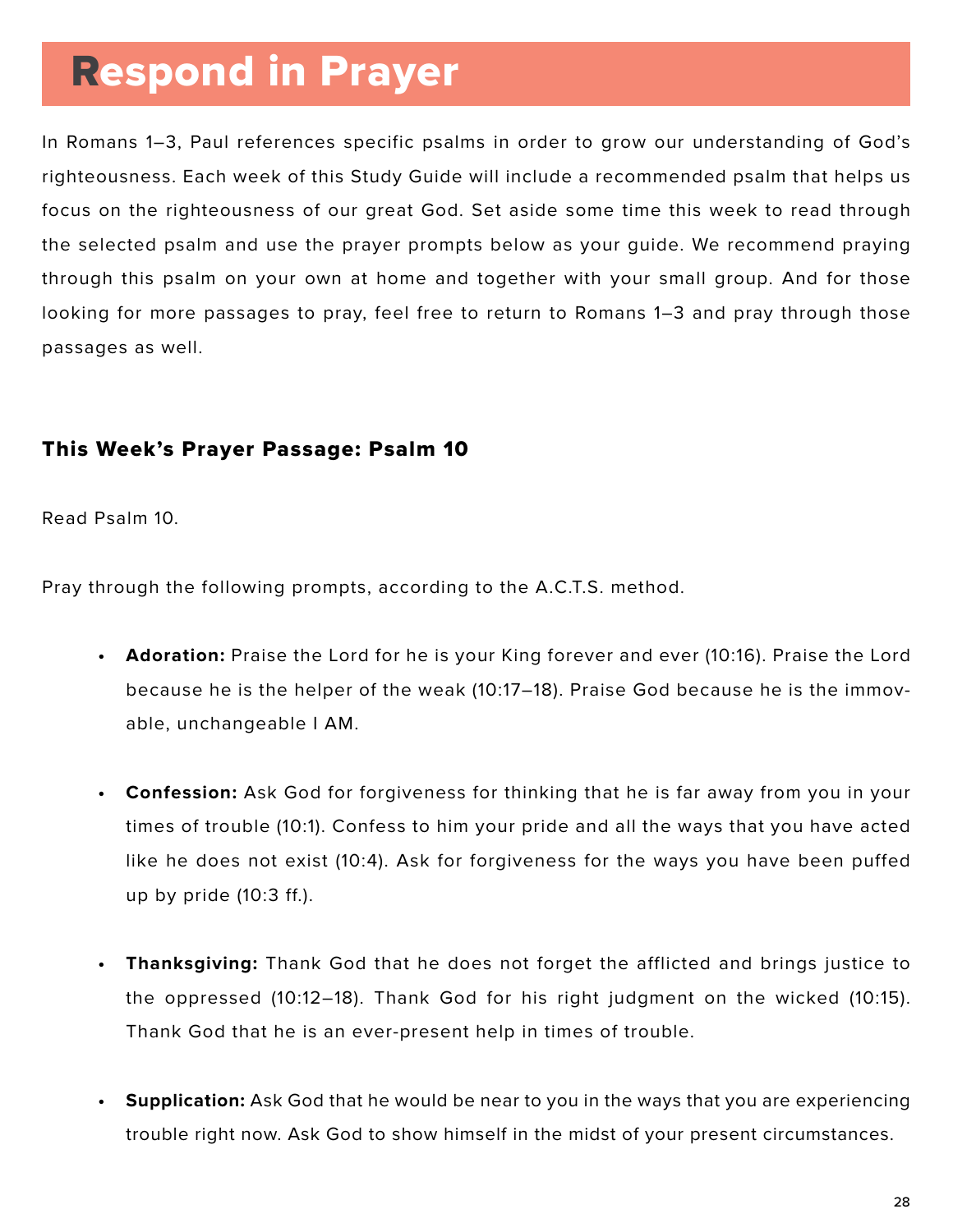## **Week Three: (Romans 2:1–16)**

Key Verse

"For there is no favoritism with God." - Romans 2:11 (CSB)

### Key Principles

- We are all equally guilty in God's eyes and God's judgment is righteous.
- The law did not produce righteousness in the Israelites.
- God has provided one way of salvation that unites diverse peoples.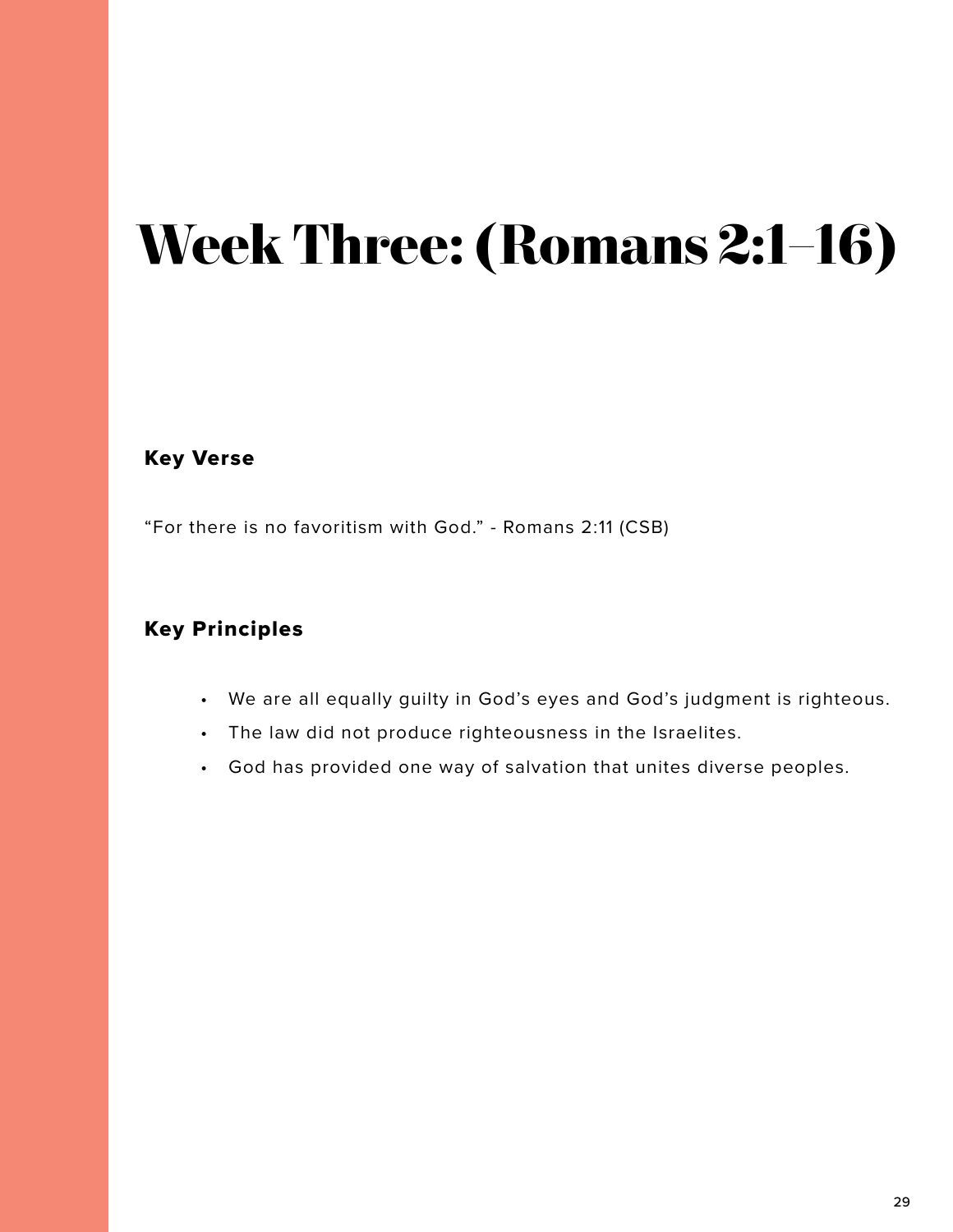### Read

Before we dive in, it's worth noting that the word "law" can refer to multiple things in the book of Romans. First, law may refer to the entire Old Testament, as in Romans 3:19, where Paul quotes from the Psalms and Prophets. Second, Law with a capital "L" may refer to the Pentateuch, the first five books of the Old Testament (see Luke 24:44). Finally, law may refer to the Sinai covenant found within the Pentateuch (see Galatians 3:17).

In Week Two, we began looking at three themes that will keep coming up in these early chapters of Romans, themes which will also set a tone for the rest of what Paul wants to accomplish in Romans as a whole. Those three themes are:

- Humankind's equality,
- God's judgment, and
- The difference between righteousness and unrighteousness.

In Romans 2:1–16, Paul adds new insight to what he has already taught on these topics. He does so most pointedly in verse 11, with a bold statement that "there is no favoritism with God." This statement is actually a summary of a profound truth from Deuteronomy 10:17 and Job 34:19, where the Old Testament goes into detail about how God does not favor some—such as those with wealth or status—over others. We are all equal in God's eyes.

We cannot understand the gospel, and the rest of what Paul will be writing about in Romans, until we let this concept sink in. God shows no partiality. What does this mean? From God's perspective, there is nothing that we can bring to him on our own, or brag about with our own words, that will ever make him change his mind about us. This is both good news and bad news.

God's lack of favoritism begins as bad news in these early chapters of Romans. As we have seen in Romans 1:18–32, all people are unrighteous, and God looks upon unrighteous people as deserving of his wrath and judgment. It does not matter what station or job we are in, how much status or influence we have, what color our skin is, or even how rich or talented we may be. None of these things impress God. None of these things can fix our unrighteousness be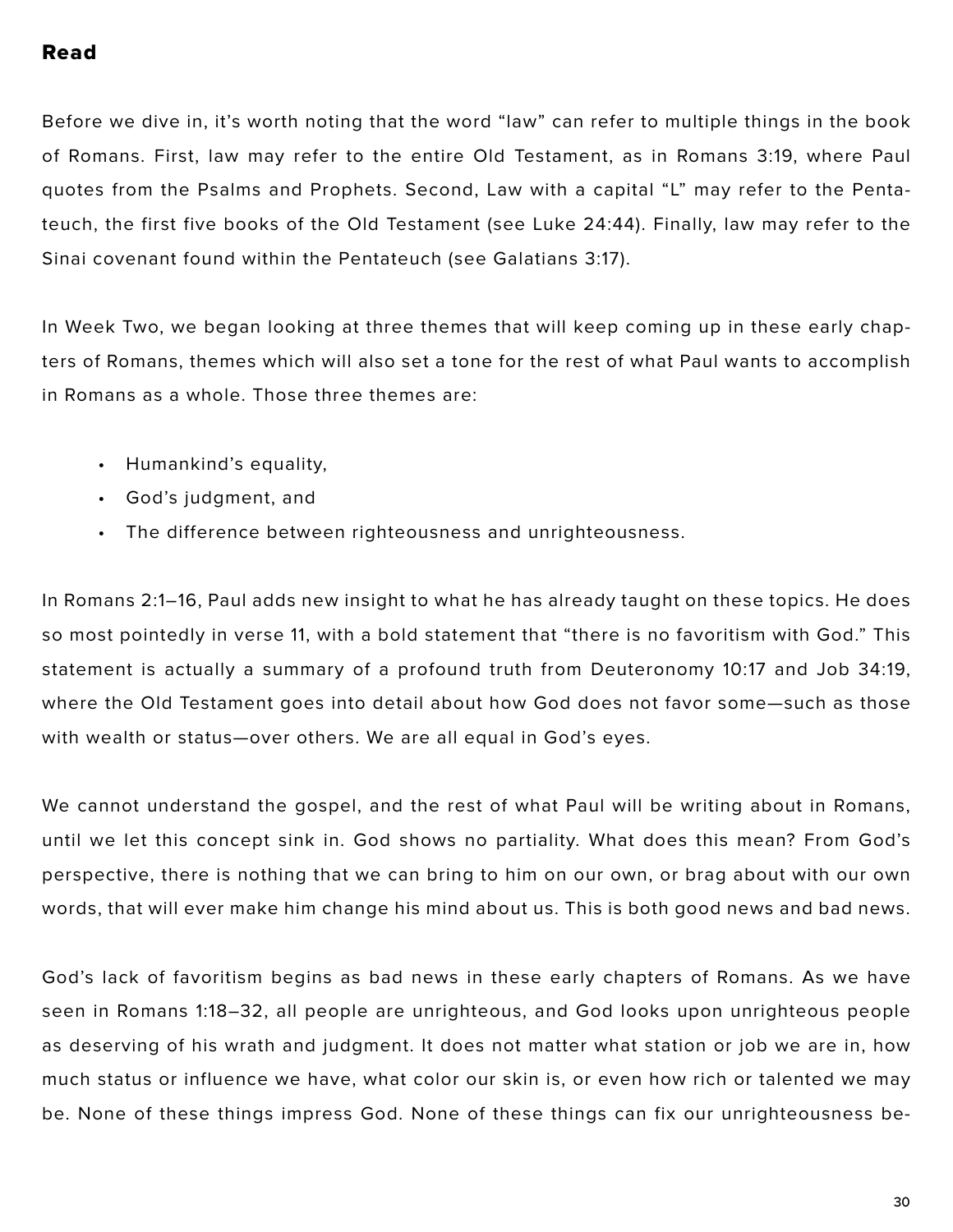fore a righteous God. God sees right through the surface, examining the core of who we are to determine whether or not we have truly chosen life in his name (see Deuteronomy 30:15–20).

But this same attribute—God's lack of favoritism or impartiality—becomes good news for us in the gospel. Since we could never earn our standing before God on our own, God decided to give us righteousness as a gift, by his grace, and through faith in Jesus. And this gift is given to all people, regardless of status, merit, or ethnicity.

Paul will describe this more in the chapters to come, but he mentions God's impartiality here in order to convince Jews and Gentiles (or "Greeks"; Paul uses these words interchangeably) that they must be unified in the gospel. Paul shows that they are all under condemnation; therefore, both groups must acknowledge their own sinfulness without boasting. The gospel is the only thing that could truly succeed in unifying them.

This message holds true today, just as it did back then. No matter what ethnicity, social class, or country we are from, all of us are under God's wrath. But consider what our world would look like if the gospel message unified believers of all different ethnicities, socio-economic backgrounds, and political parties. Paul was writing to the Romans, but this truth is as powerful and life-changing today as it was when Paul first wrote those powerful words, "For there is no favoritism with God" (2:11).

Think about it. God has provided one way of salvation that unites diverse peoples. In the words of 1 Timothy 2:3–5, "This is good, and it pleases God our Savior, who wants everyone to be saved and to come to the knowledge of the truth. For there is one God and one mediator between God and humankind, the man Christ Jesus." The fact that we have one God and one mediator brings diverse peoples together in Christ. This means that all are equal in God's eyes. All were at one time equally guilty and without hope. But through the gospel, God brings us together into his family, where we are all brothers and sisters, equally redeemed by Christ's blood. Praise God!

Romans 2:1–16 presents two more points about God's judgment. First, God's judgment is right, true, and warranted (2:2). Second, God's judgment is active. God is storing up judgment for those who persist in unrighteousness and continue walking in sin. Jesus took all of God's wrath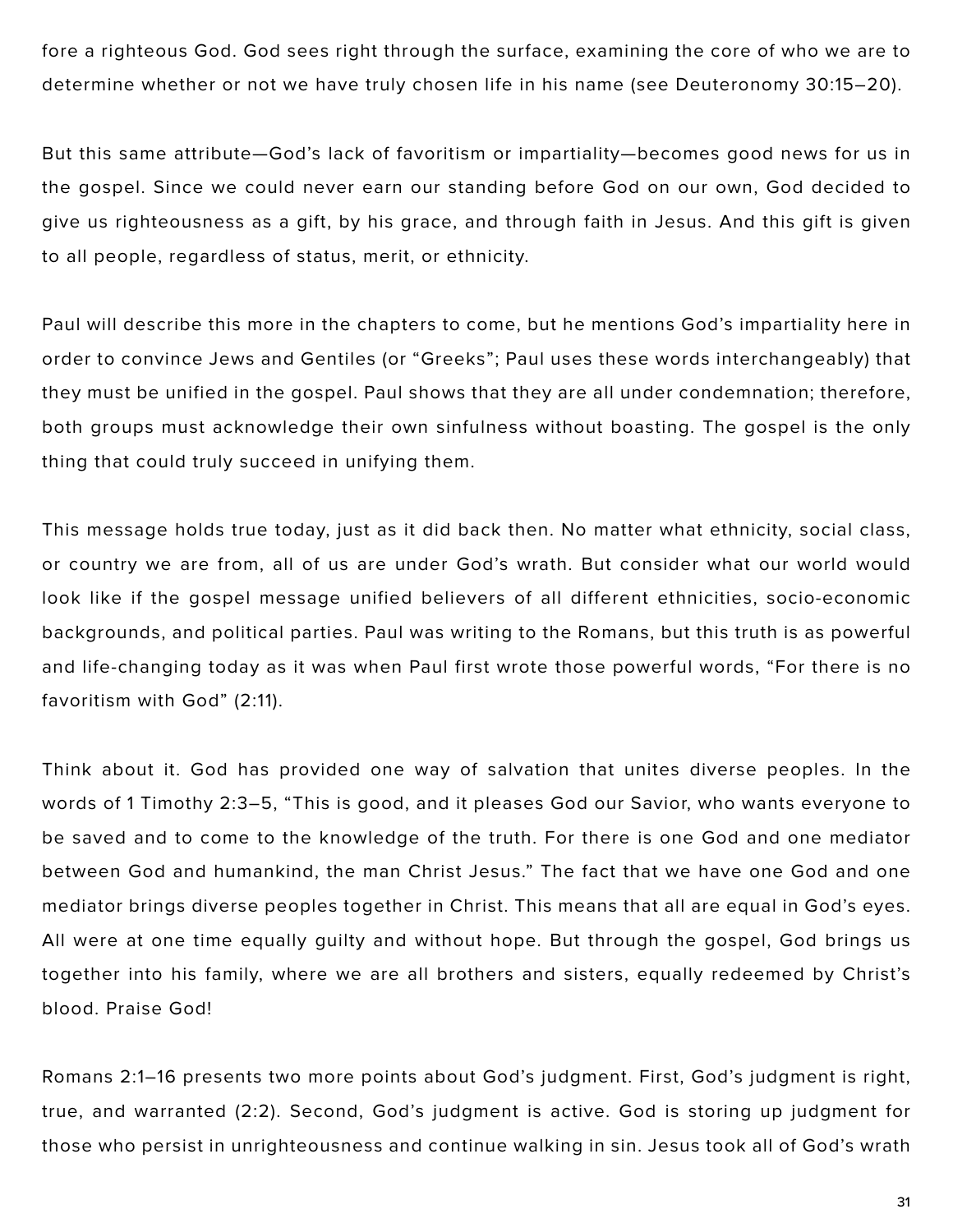for the sin of those who put their faith in him on the cross, so that leaves God's wrath to be poured out only on those who deny his Son. This is a warning to us. God's judgment is not just in the past, when Christ took our judgment upon himself on the cross; it's coming in the future when Jesus returns (2 Corinthians 5:10). We have to be clear with our friends and neighbors: Judgment from an impartial judge is coming.

These points about unrighteousness and God's judgment are a vital aspect of the message of the gospel, and Romans 1–3 only gives us part of the full picture. As Paul will show us, for God to save unrighteous people, he would have to bring a righteousness to us that does not come from us. We'll read more about this, and who and where this righteousness comes from, later in Romans. But for now, it is enough for us to wrestle with the reality that our God is a righteous judge, and we are not.

### Study Guide

The following study questions are meant to help us wrestle with the text of Romans and see how the gospel displays God's righteousness. Set aside some time this week to meet with God and answer these questions for yourself. Complete each question *before* your weekly small group meeting. Then, when you gather with your small group, be prepared to discuss your answers together.

**Read Romans 1:16–17 to remain focused on Paul's major points. Then, read Romans 2:1–16 in preparation for this week's study.**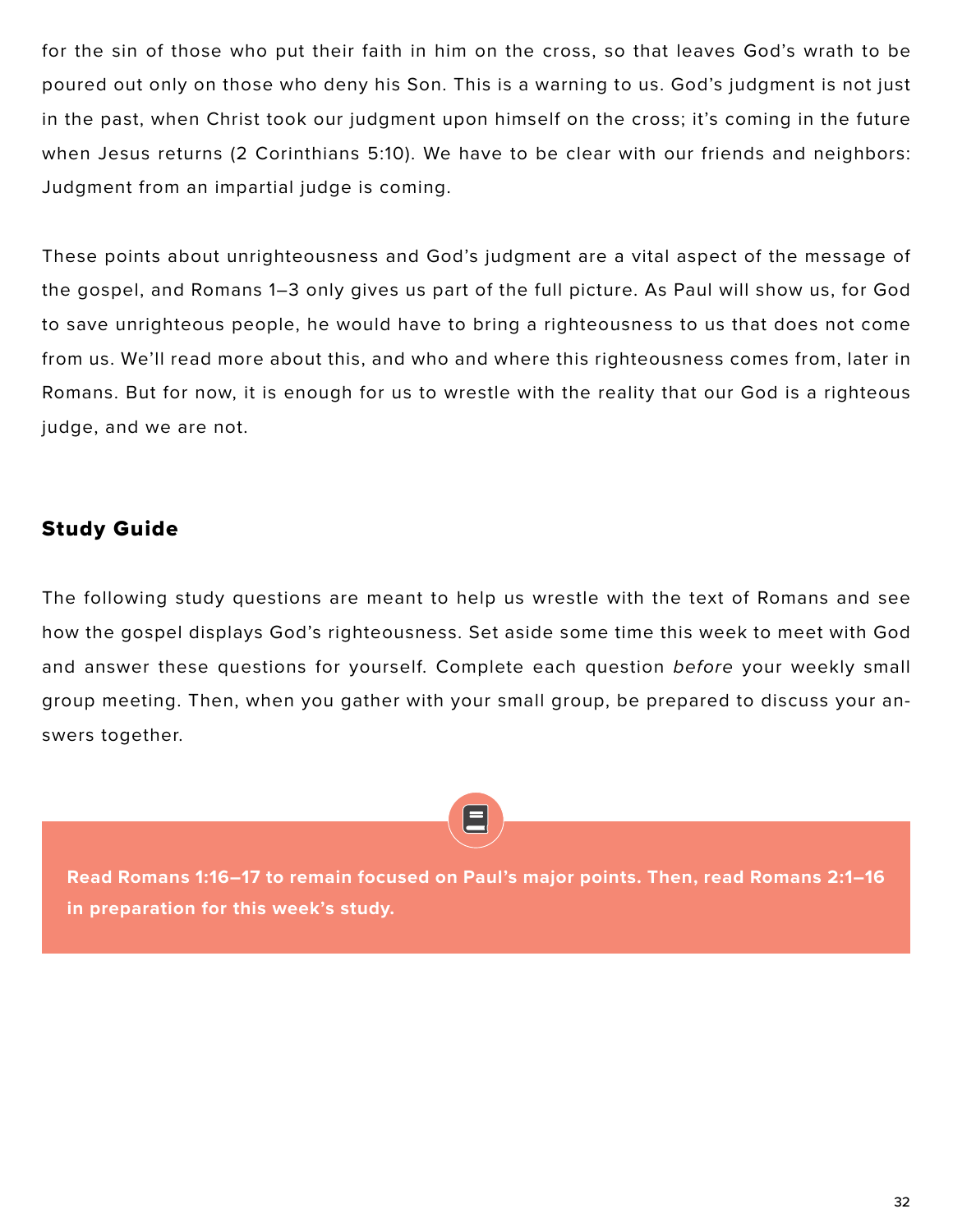### Highlight

1. What do we learn about God's judgment from Romans 2:1–16? How does this compare to what we learned about God's judgment in Romans 1:18–32?

2. What does this passage teach about humankind's equality before God? What standard does the passage say God uses to judge everyone, both Jews and Gentiles?

3. What contrasts and comparisons do you notice in this passage? What differences do you see in this passage between righteousness and unrighteousness?

4. Summarize this passage in your own words. What themes are common in the answers provided by the members of your small group?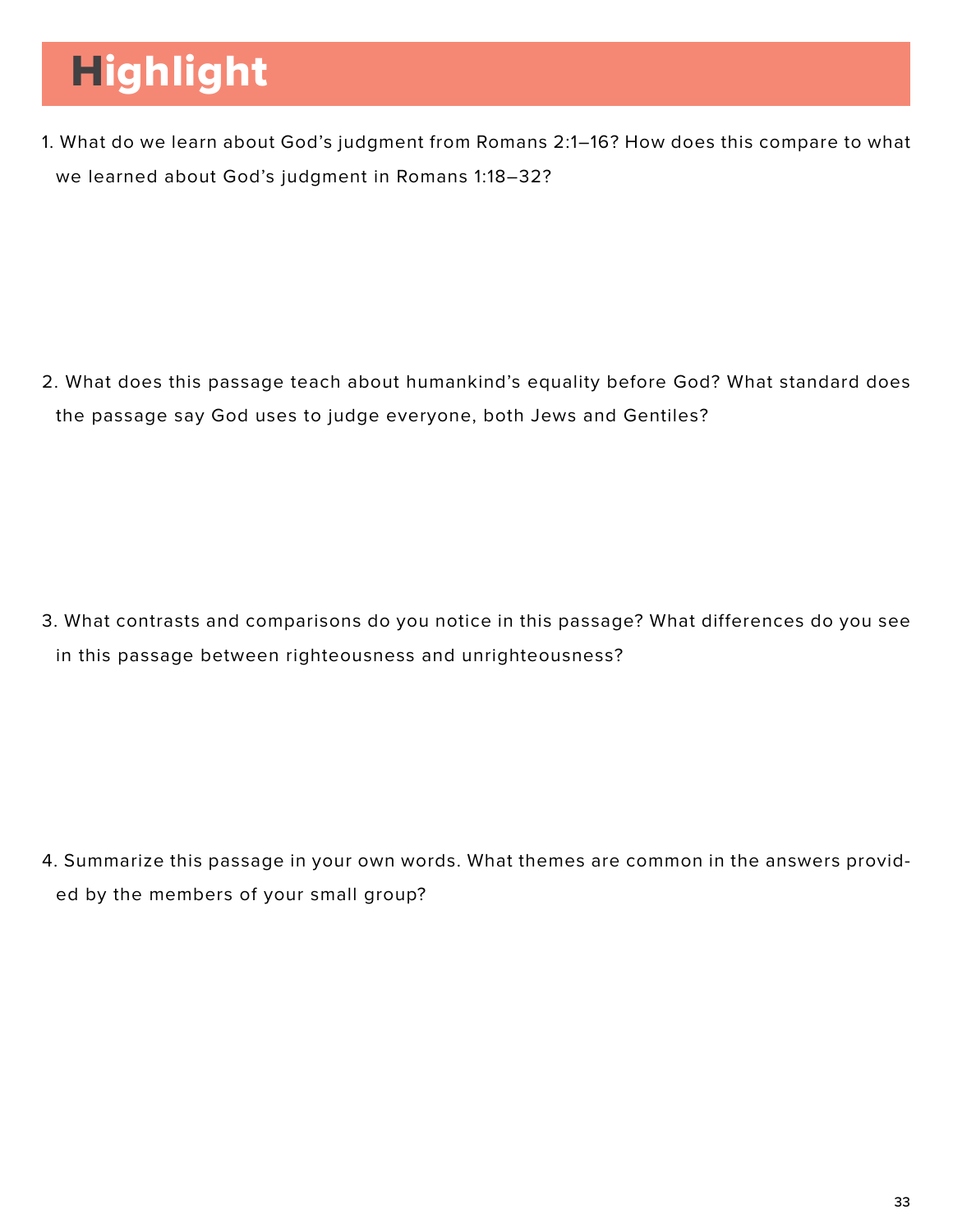**1) 2) 3)** <u> 1989 - Andrea Santa Andrea Andrea Andrea Andrea Andrea Andrea Andrea Andrea Andrea Andrea Andrea Andrea Andr</u> **4)**

34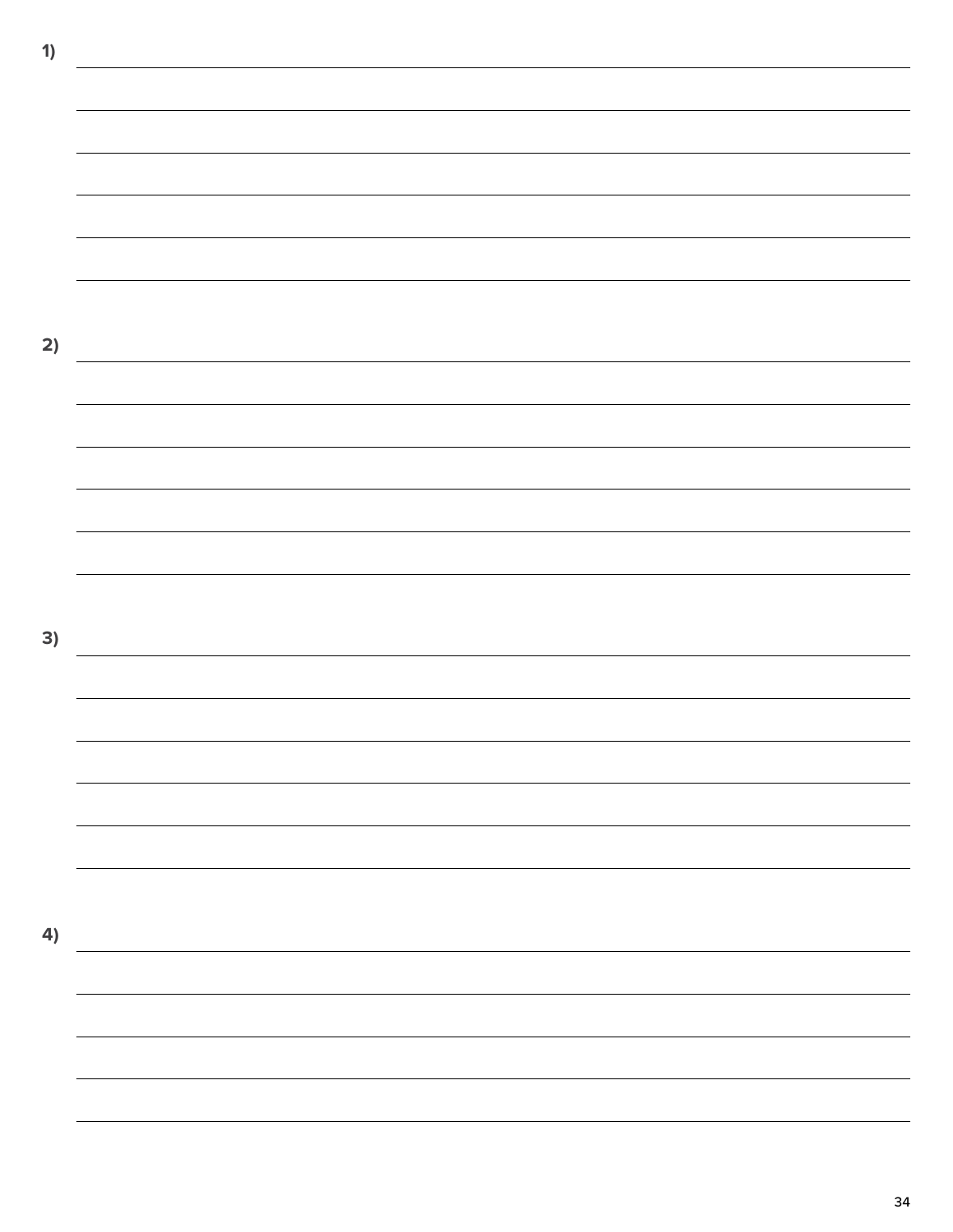5. What is the difference between our human judgment and God's judgment according to Romans 2:1–16?

6. In a passage focused on God's judgment, Paul praises God's kindness (2:4). How do these two aspects of God's character work together in God's gospel?

7. Romans 2:1–16 tells us that God shows no favoritism. What does this mean for your relationship with God? How does this idea influence your relationships with other people?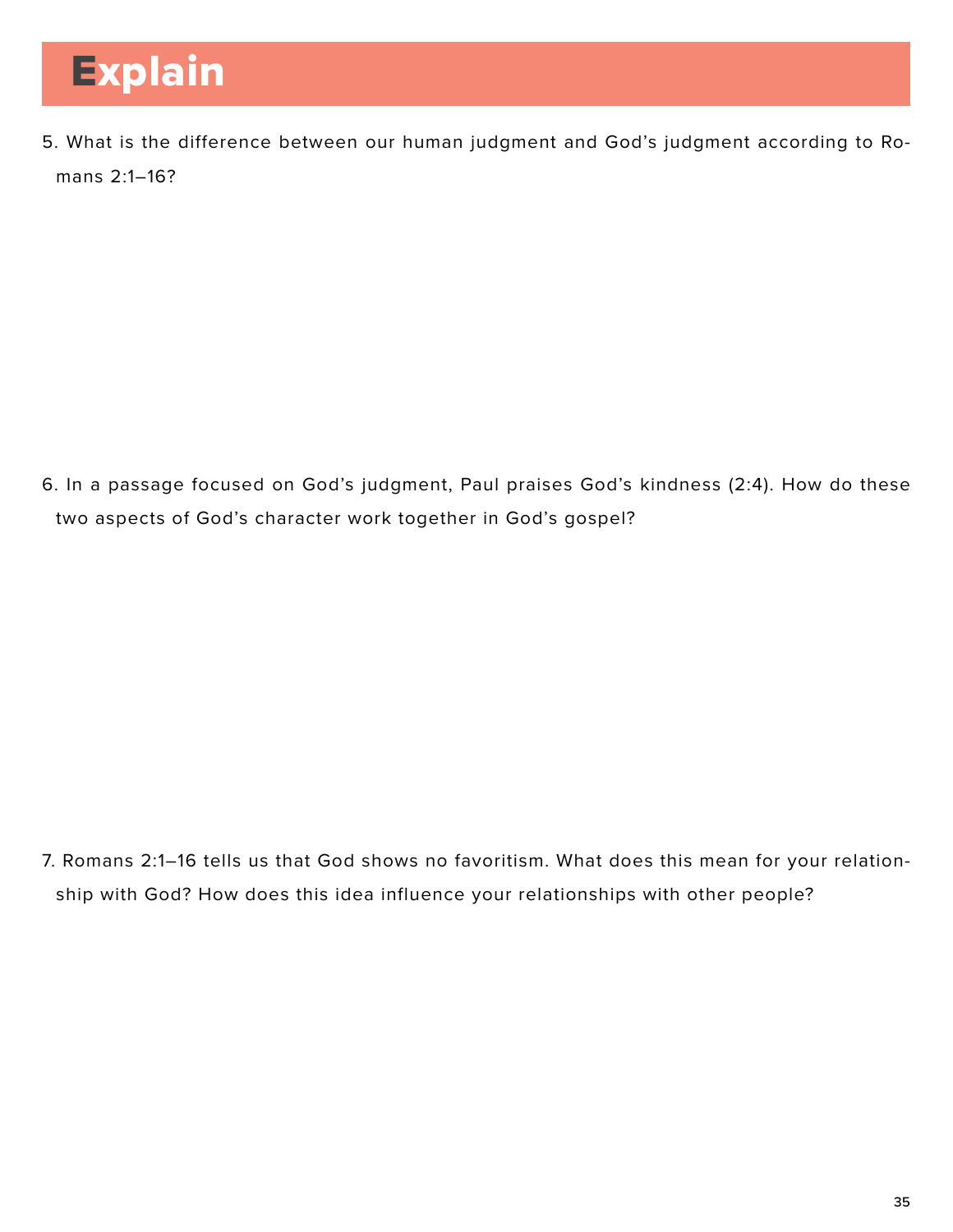**5) 6) 7)**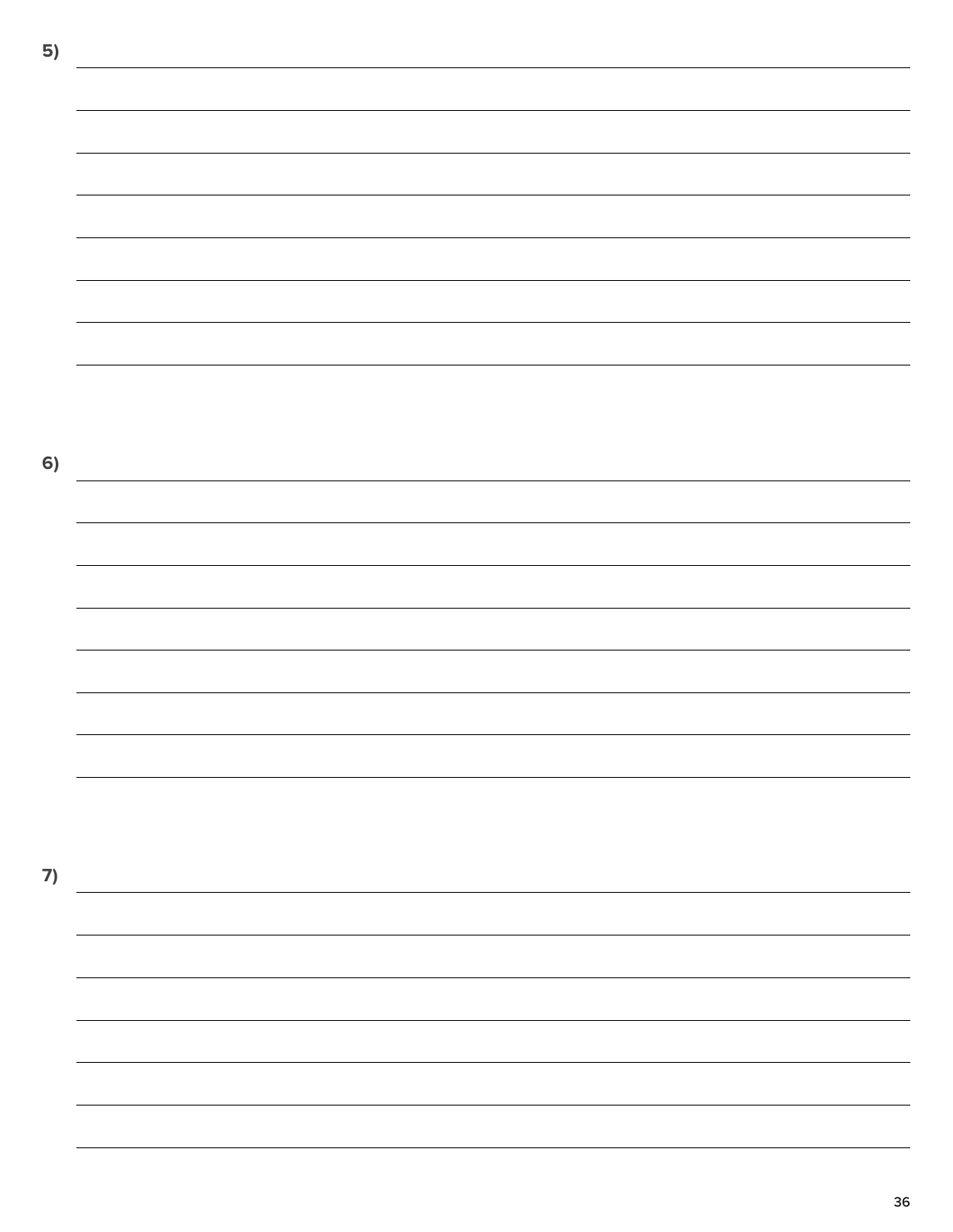8. Romans 2:15 mentions that "the law is written on their hearts." This phrase is borrowed from Jeremiah 31:33. How do we demonstrate that the law is written on our hearts?

9. Share something that you consistently feel guilty about or a way that you are trying to justify yourself before God and others. What does Romans 2:1–16 say about our interaction with guilt and self-justification?

10. What sin have you committed recently that God has withheld the consequences for? How does this reflection affect your view of the gospel?

11. How does this passage affect the way you interact with your family, neighbors, coworkers, church, and community?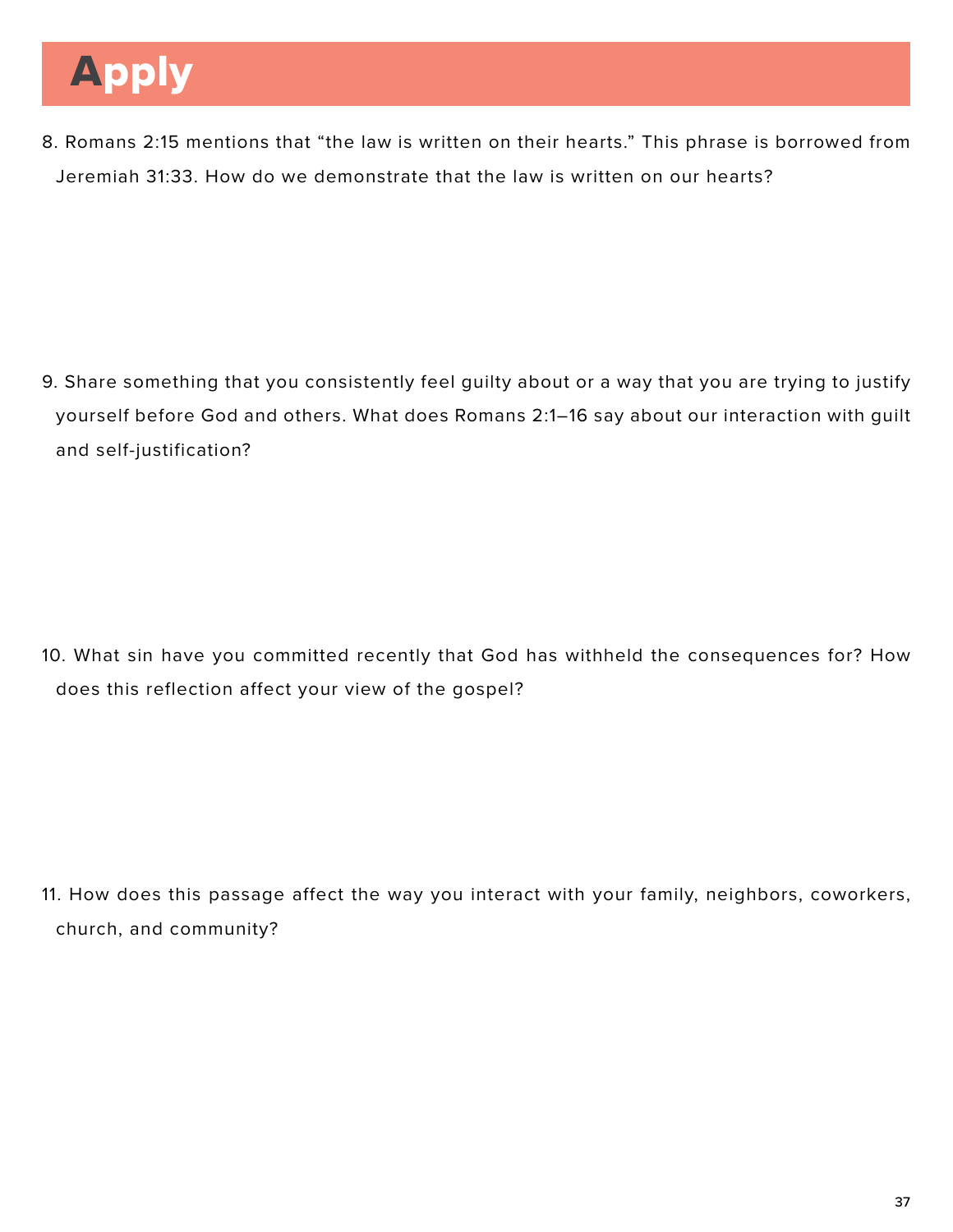**8) 9) 10)** <u> 1989 - Johann Stoff, deutscher Stoff, der Stoff, der Stoff, der Stoff, der Stoff, der Stoff, der Stoff, der S</u> **11)**

38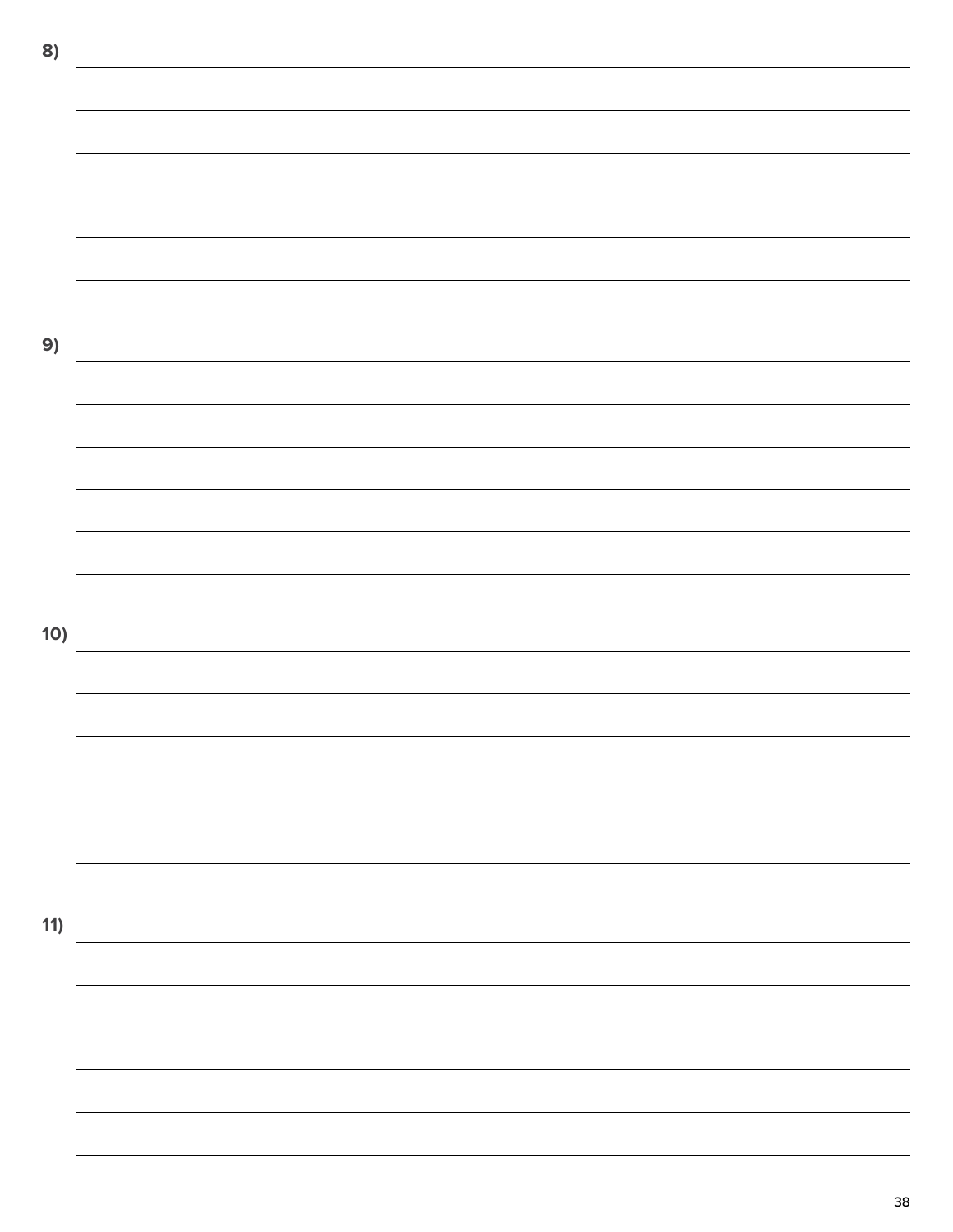# Respond in Prayer

In Romans 1–3, Paul references specific psalms in order to grow our understanding of God's righteousness. Each week of this Study Guide will include a recommended psalm that helps us focus on the righteousness of our great God. Set aside some time this week to read through the selected psalm and use the prayer prompts below as your guide. We recommend praying through this psalm on your own at home and together with your small group. And for those looking for more passages to pray, feel free to return to Romans 1–3 and pray through those passages as well.

## This Week's Prayer Passage: Psalm 36

Read Psalm 36.

Pray through the following prompts, according to the A.C.T.S. method.

- **• Adoration:** Give God praise for these characteristics that you see in Psalm 36:
	- He is steadfast (36:5, 7, 10).
	- He is just (36:6).
	- He is righteous (36:6).
	- He is faithful (36:5).
	- He is our light (36:9).
- **• Confession:** Ask God for forgiveness for the ways we have conspired to do evil with transgressors (36:1). Ask for forgiveness for the ways that you have harbored sin in your life, thinking that you would not be found out (36:2). Confess to God where you have been self-seeking and ask for a change of heart in these areas.
- **• Thanksgiving:** Thank God that we can take refuge in his shadow (36:7). Thank God that he has let you drink from the fountain of life and shined his light on you (36:9). Thank God that feasting on him is the only sustenance that we truly need (36:8).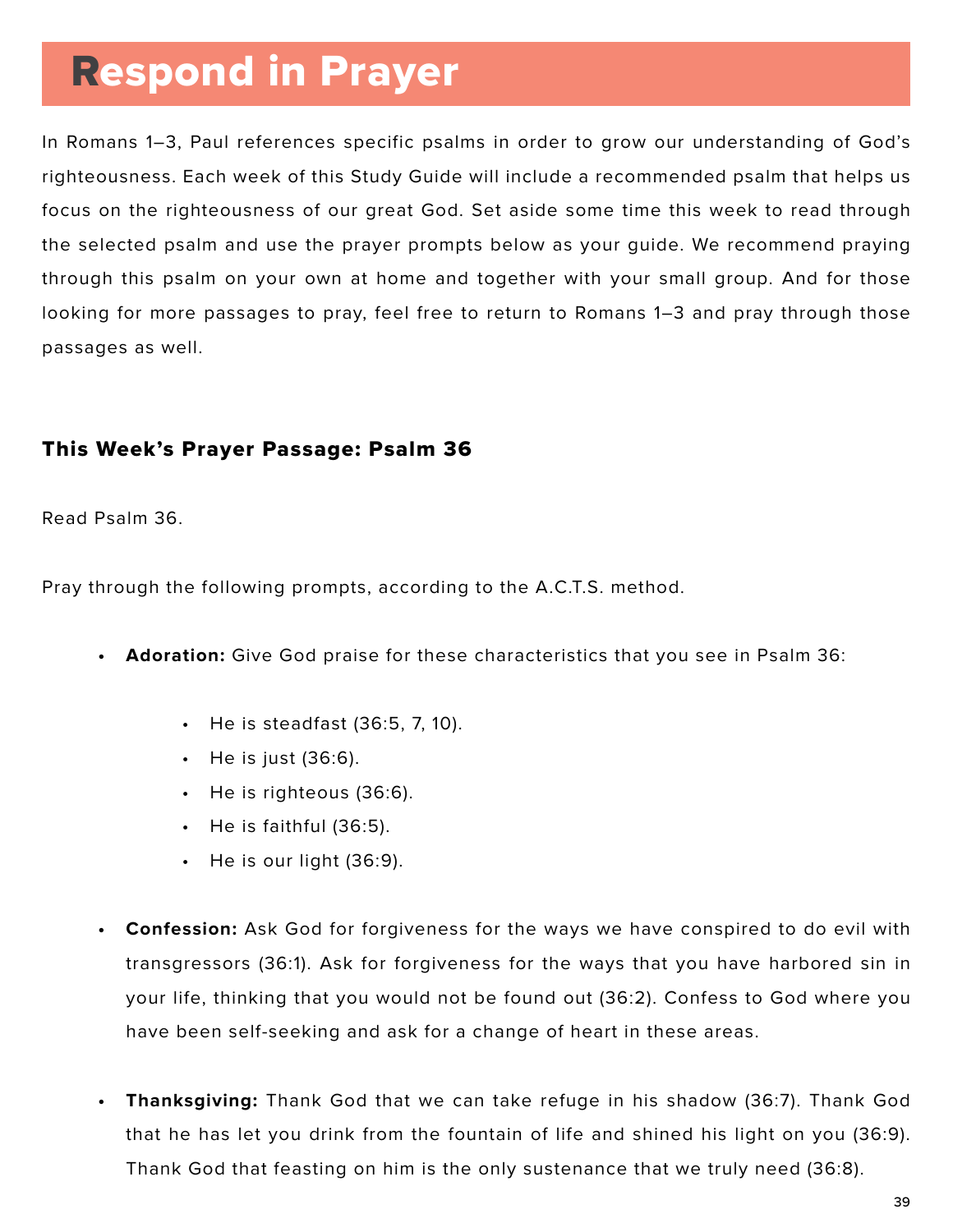**• Supplication:** Ask the Lord to help you see his steadfast love as greater than anything else in your life. Ask him to keep you from arrogance and to give you a discerning spirit, to know when to run from evil and to run straight toward his fountain of life.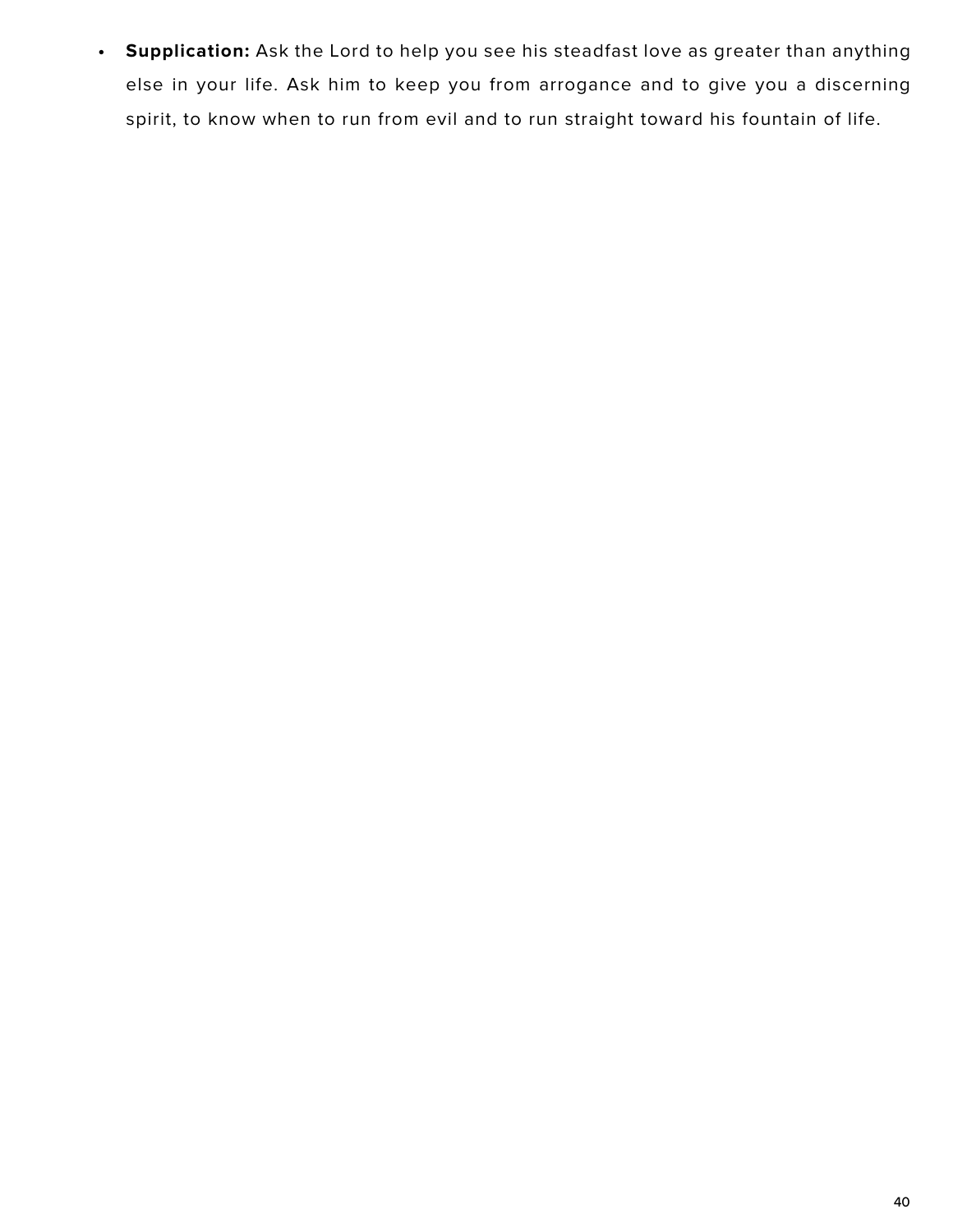# **Week Four: (Romans 2:17–29)**

## Key Verse

"On the contrary, a person is a Jew who is one inwardly, and circumcision is of the heart—by the Spirit, not the letter. That person's praise is not from people but from God." - Romans 2:29 (CSB)

## Key Principles

- The Old Testament taught that the law cannot save us.
- Having God's Word is not a help to us in becoming righteous if we do not live by its words.
- We need God's Spirit to live in a righteous way.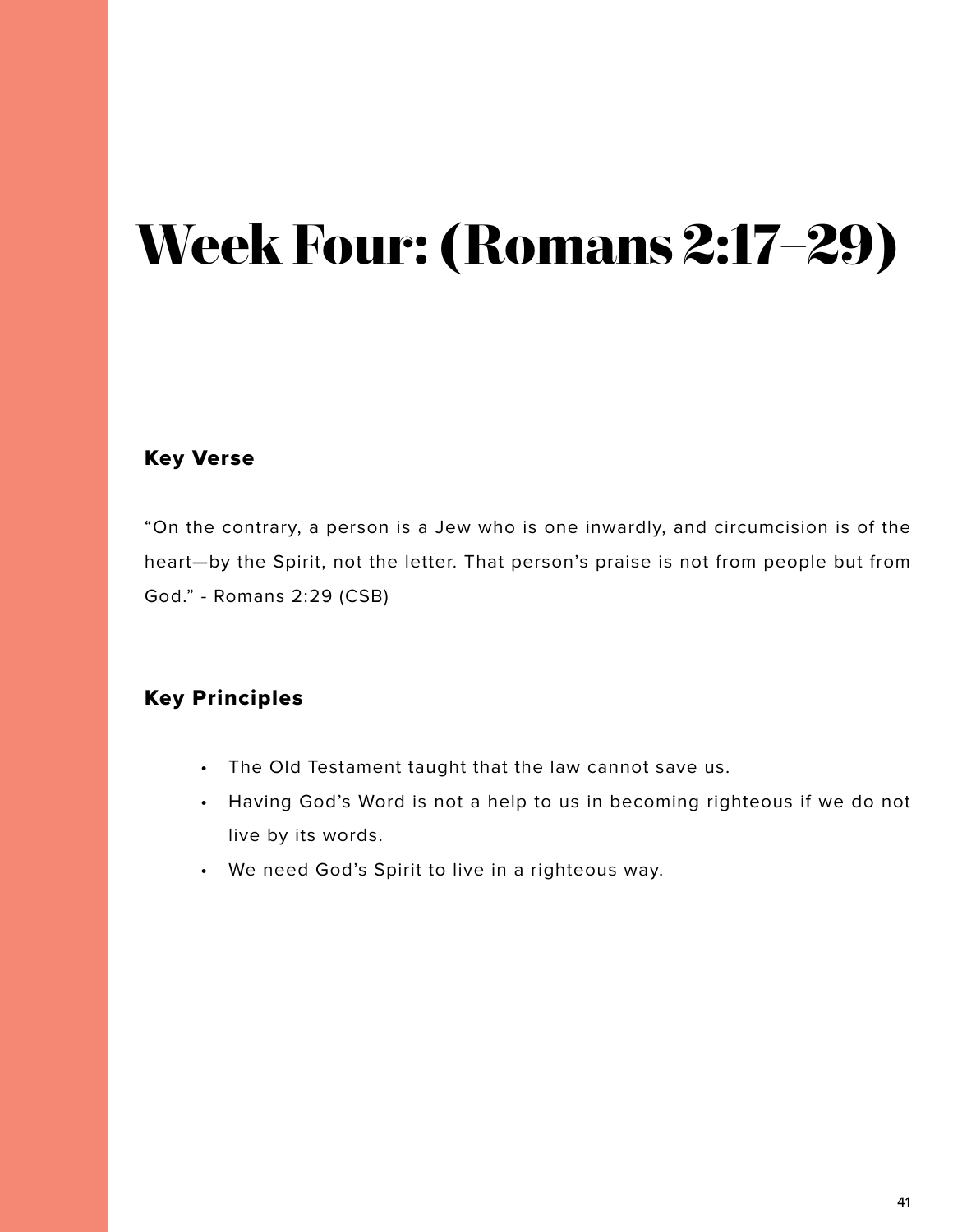### Read

We see in the Old Testament that God directly revealed to the Israelites what actions constituted righteousness in his eyes. He gave them the law, which was quite the advantage to knowing exactly what to do and what not to do to glorify God. Had they chosen to follow the commands of God's law, they could have been "a light to those in darkness" (2:19) and teachers of wisdom to the nations. But they could not, and their inability to attain righteousness on their own made them equal to those who had never heard God's Word.

The Jews of ancient times took pride in their "advantage." They valued circumcision because of what it meant—they were God's chosen people who had received God's law. But they failed to earn righteousness because they were only able to follow part of the law; they were not able to keep all of its commands. Paul says that they failed with things like stealing and adultery, which even the Gentile cultures knew were unrighteous. Thus, the supposed Jewish "advantage" when it came to attaining righteousness was practically not an advantage at all.

It's easy to read this section of Romans and think that these Jews were making decisions that were absurd. But doesn't this sound familiar? We have also been given a greater, unifying advantage: Jesus Christ! And although, as Christians, we claim his righteousness as our own, we still fail and give into sin. But praise God that through Jesus, our righteousness is counted as filthy rags and our unrighteousness was paid for by his blood. As believers, we get to put on the righteousness of Christ which not only saves us, but it serves as an equalizer as well. This is what we discussed in last week's study on Romans 2:1–16. Paul is building on the text in 2:1-16 to show that the Jews, in all their pursuit of holiness and superiority were missing the point that the righteousness they needed was not their own—it was Christ's. Paul will explain this later on in Romans 3:21–31, Week Six in this study series.

It is important to note that everything Paul is saying here about circumcision, the law, and needing a new heart is not originally his idea. He's taking several pages out of the Old Testament to make these claims. Consider these statements from the Old Testament:

• The idea of circumcision is really a matter of the heart (Deuteronomy 10:16; 30:6; Jeremiah 4:4).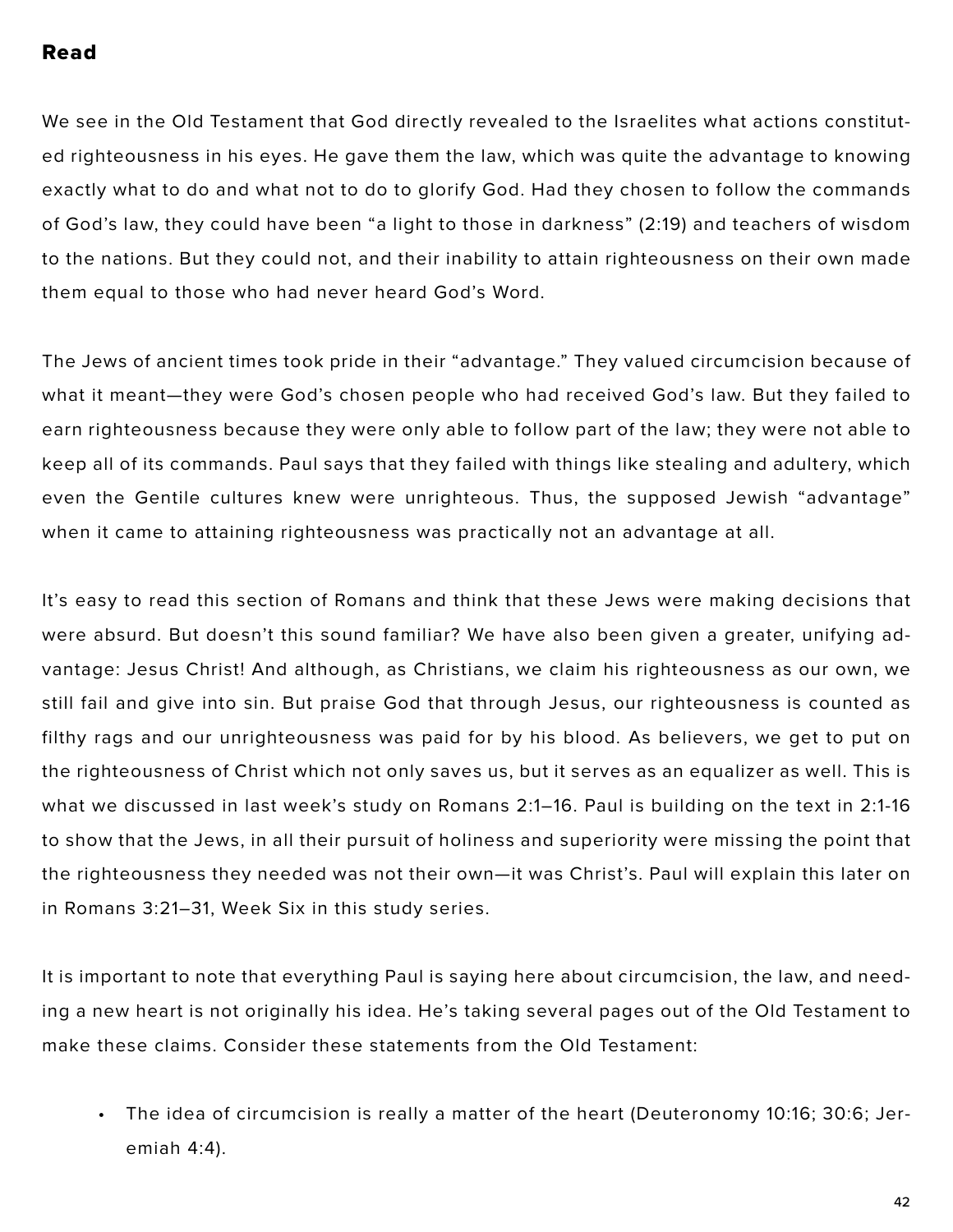- God has to put his Spirit inside us for us to have any hope of following his laws (Jeremiah 31:33–34; Ezekiel 36:26–27).
- Israel was supposed to be a light to the nations during the exile, but instead, they brought dishonor to God (Isaiah 42:6; 49:6; 52:5; Ezekiel 36:22–25).

Here is what these important passages teach us about the message of the Old Testament. First, the Pentateuch was trying to say so much more about faith and obedience to God than simply passing on a legal code of behavior. Second, the Pentateuch and the Prophets (books written by Old Testament prophets) both taught that the law would not be enough to save the Israelites. Third, the Old Testament clearly states that what it means to be truly circumcised has more to do with our obedience and relationship to God than what bloodline you come from. Thus, to truly be an Israelite is to be faithful to God, but the Prophets tell us that as time went on, the Israelites, like all of humankind, were unfaithful to God and were unable to do what God required of them.

And so, God would have to intervene to help heal this broken, sinful people. God would become the light to those in darkness and the teacher of wisdom to all nations. God would reach into the heart of his people and put his Spirit within them in order to make a way for them to become righteous. Only by doing this himself is he able to get the praise and glory he deserved from the beginning.

The rest of Romans will show us how God intervened to bring righteousness to all nations through the work of his Son, Jesus. Jesus is the light to those in darkness (John 1:5; 3:19; 8:12; 12:35; 12:46; referring to Isaiah 9:2; 42:16) and he has brought the New Covenant that allowed God's law to be written on our hearts. A covenant is generally a binding agreement between two people, and this idea of a New Covenant is God's way of declaring the unconditional relationship that he desires to have with his people in Christ. Keep reading Romans, and we will soon learn more about God's amazing gift to his people in the New Covenant!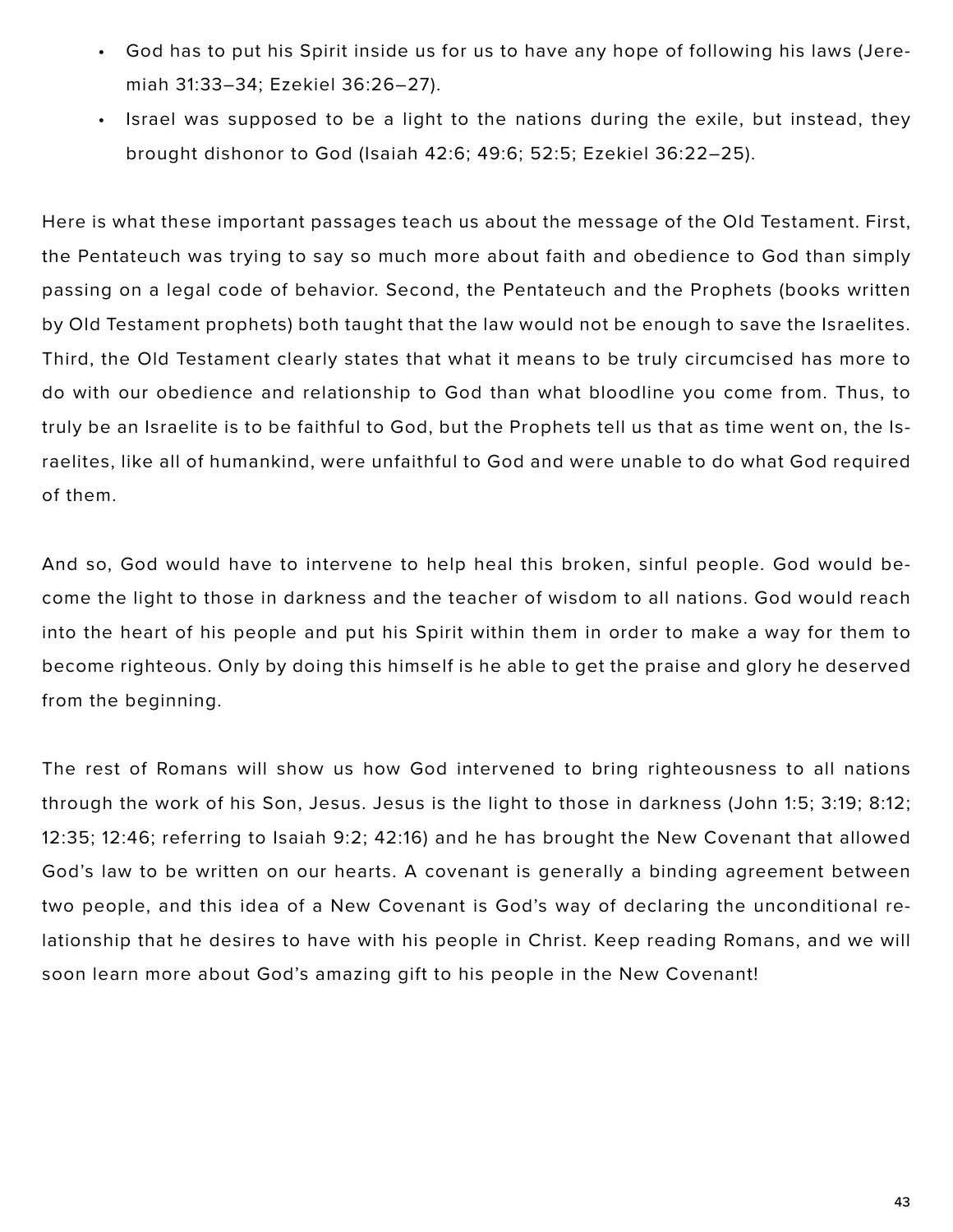## Study Guide

The following study questions are meant to help us wrestle with the text of Romans and see how the gospel displays God's righteousness. Set aside some time this week to meet with God and answer these questions for yourself. Complete each question *before* your weekly small group meeting. Then, when you gather with your small group, be prepared to discuss your answers together.



**Read Romans 1:16–17 to remain focused on Paul's major points. Then, read Romans 2:17– 29 in preparation for this week's study.**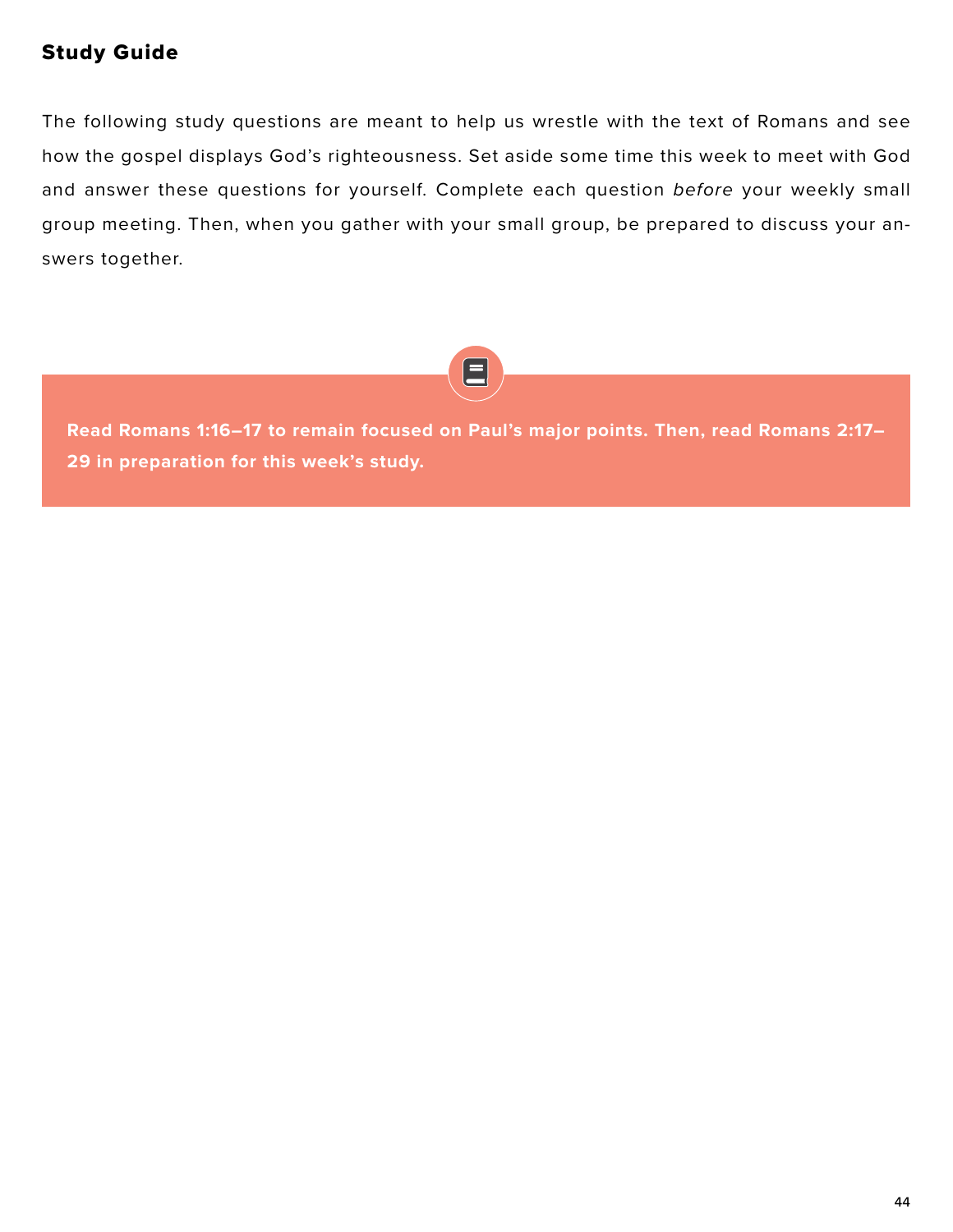# Highlight

1. What are some false assumptions people make about obtaining God's approval? How does Romans 2:17–29 help us understand these false assumptions?

2. According to Romans 2:17–29, what is circumcision of the heart and how is it demonstrated?

3. Where do you see references to the Old Testament in Romans 2:17–29? List them below and discuss their significance with your small group.

4. Summarize this passage in your own words. What themes are common within your small group?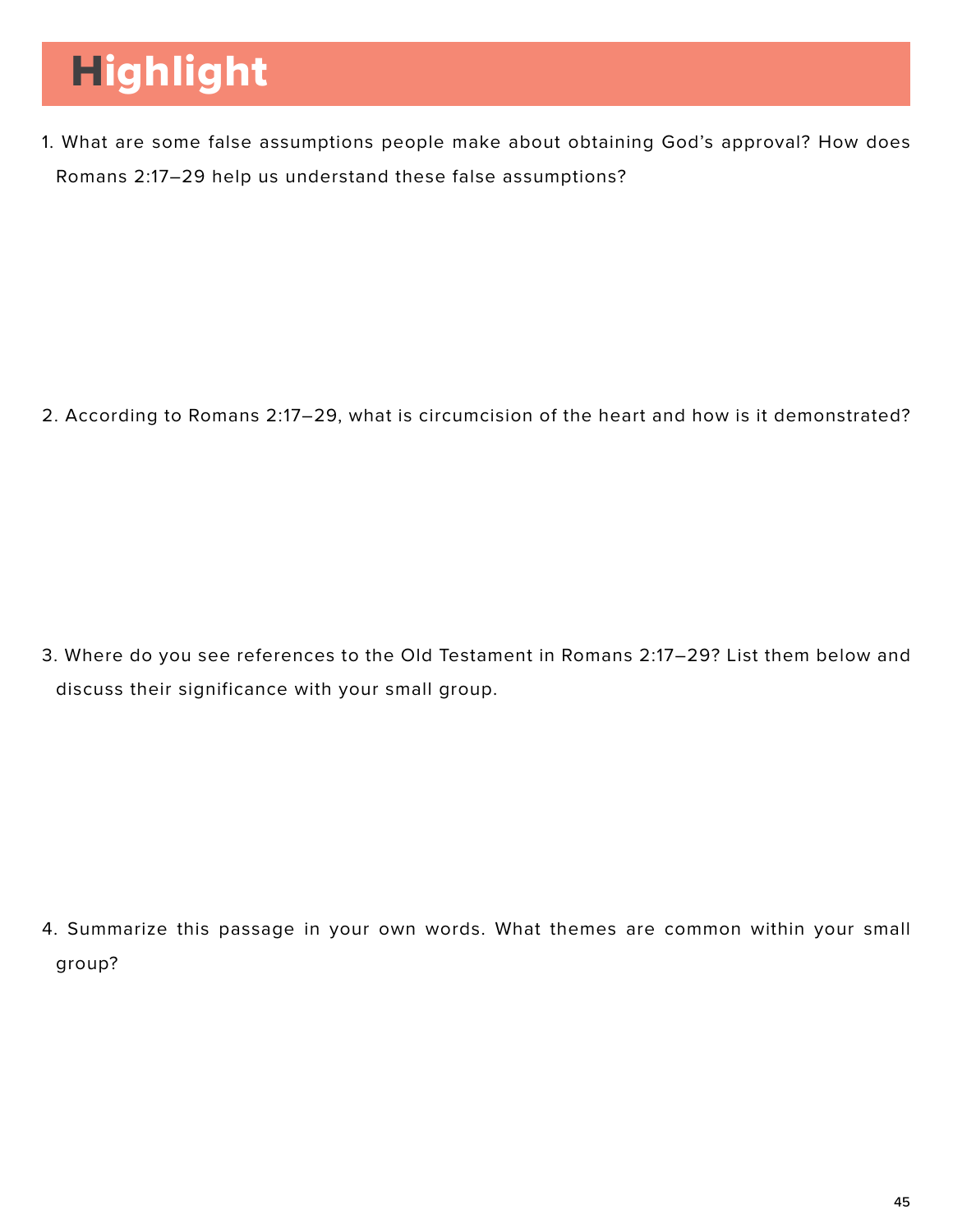**1) 2) 3) 4)**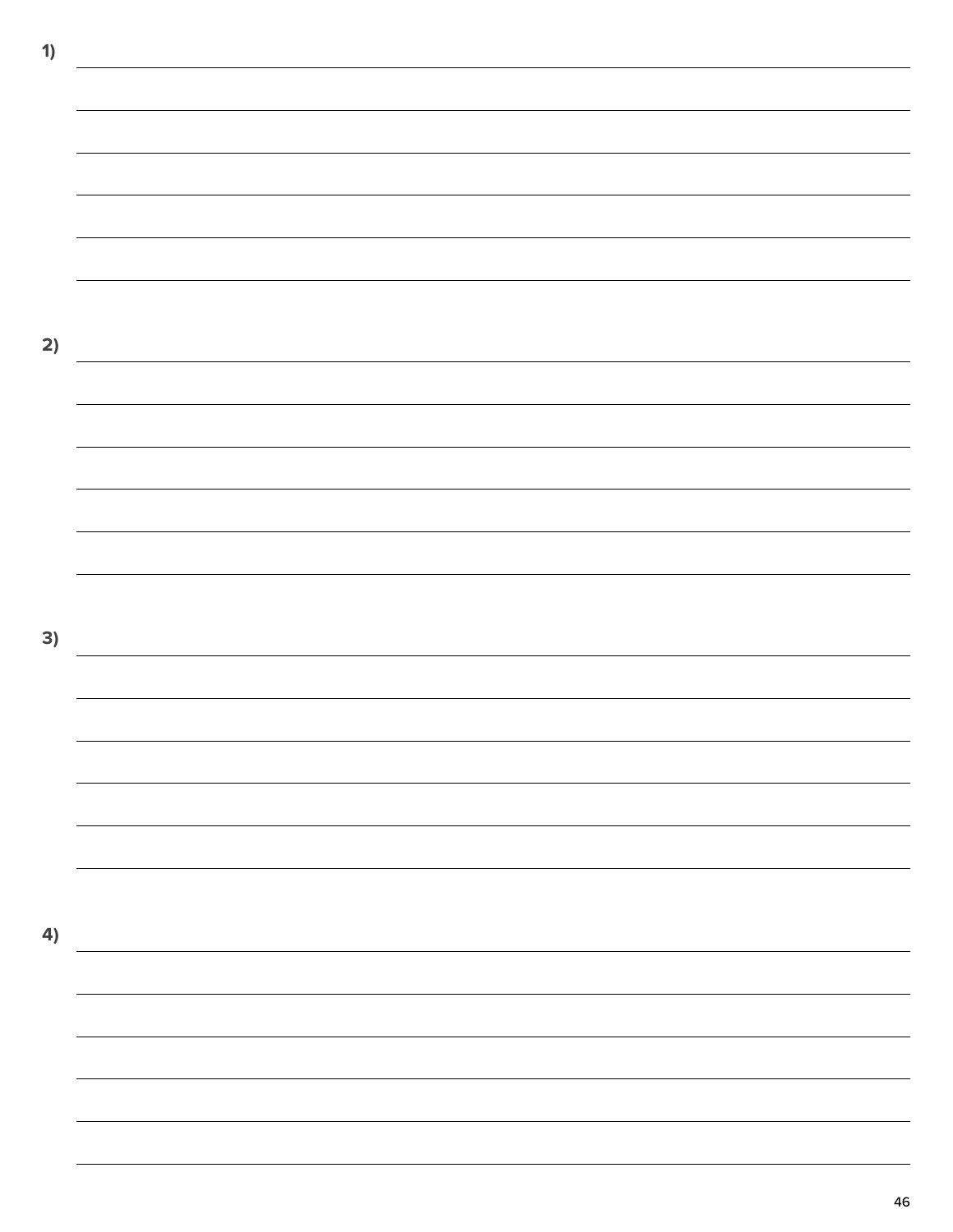# Explain

5. Why would some Jews think that God viewed them as superior to Gentiles? Where, in your life, are you tempted to view yourself as superior to others? How so?

6. What, according to Romans 2:12–16, is the relationship between God's law and his judgment?

7. What other questions do you have from Romans 2:17–29?

8. This passage can leave us feeling hopeless about our inability to please God. As Christians, what hope do we have to be able to please God?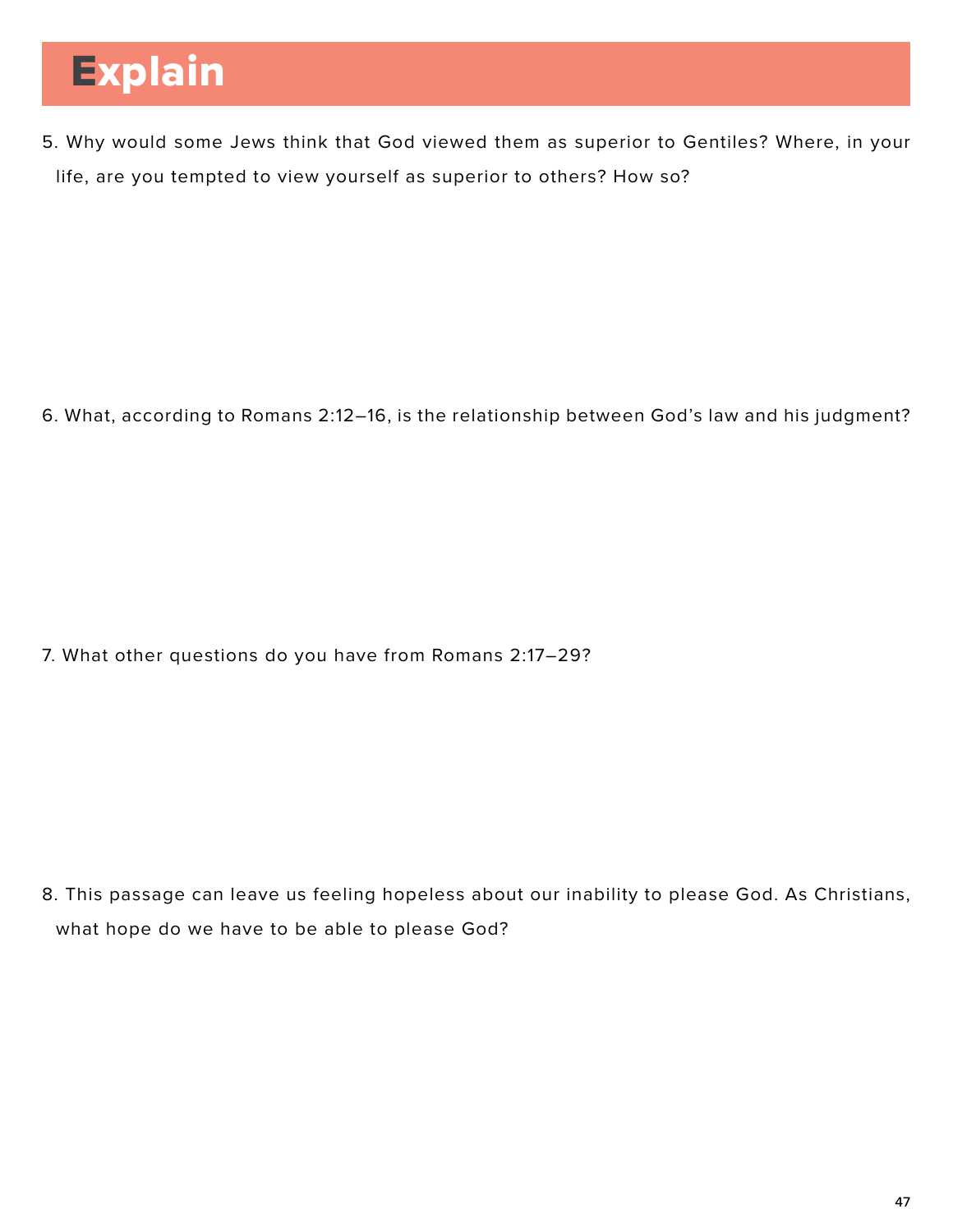**5) 6)** <u> 1989 - Andrea Santa Andrea Santa Andrea Santa Andrea Santa Andrea Santa Andrea Santa Andrea Santa Andrea San</u> **7) 8)**

48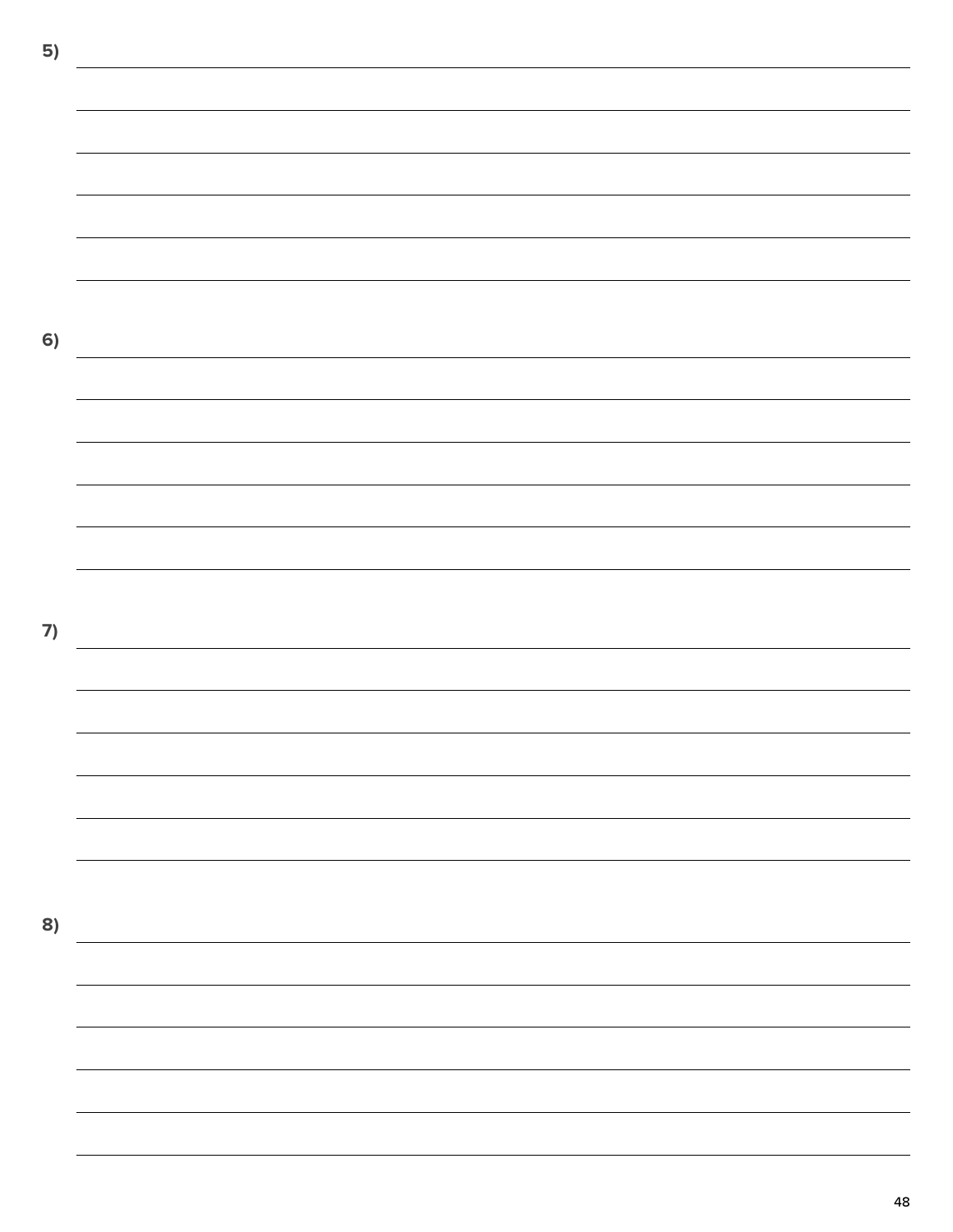# Apply

9. Romans 2:17–29 identifies where some Jews are acting in a hypocritical way—many of them took pride in the law, but at the same time, they were breaking parts of it. How have we, as Christians, been guilty of a similar type of hypocrisy? Share and discuss what it looks like to follow God's commands in a way that honors him and brings him glory.

10. Just like some Jews found purpose and meaning in their ability to follow God's law, where are you tempted to find purpose, affirmation, or belonging in something other than God? What does it look like to satisfy your desires for belonging, affirmation, and purpose in God's gospel?

11. How does reminding ourselves of the gospel prevent us from practicing any form of idolatry? How can we preach the gospel to one another in Christian community so that we do not become self-righteous?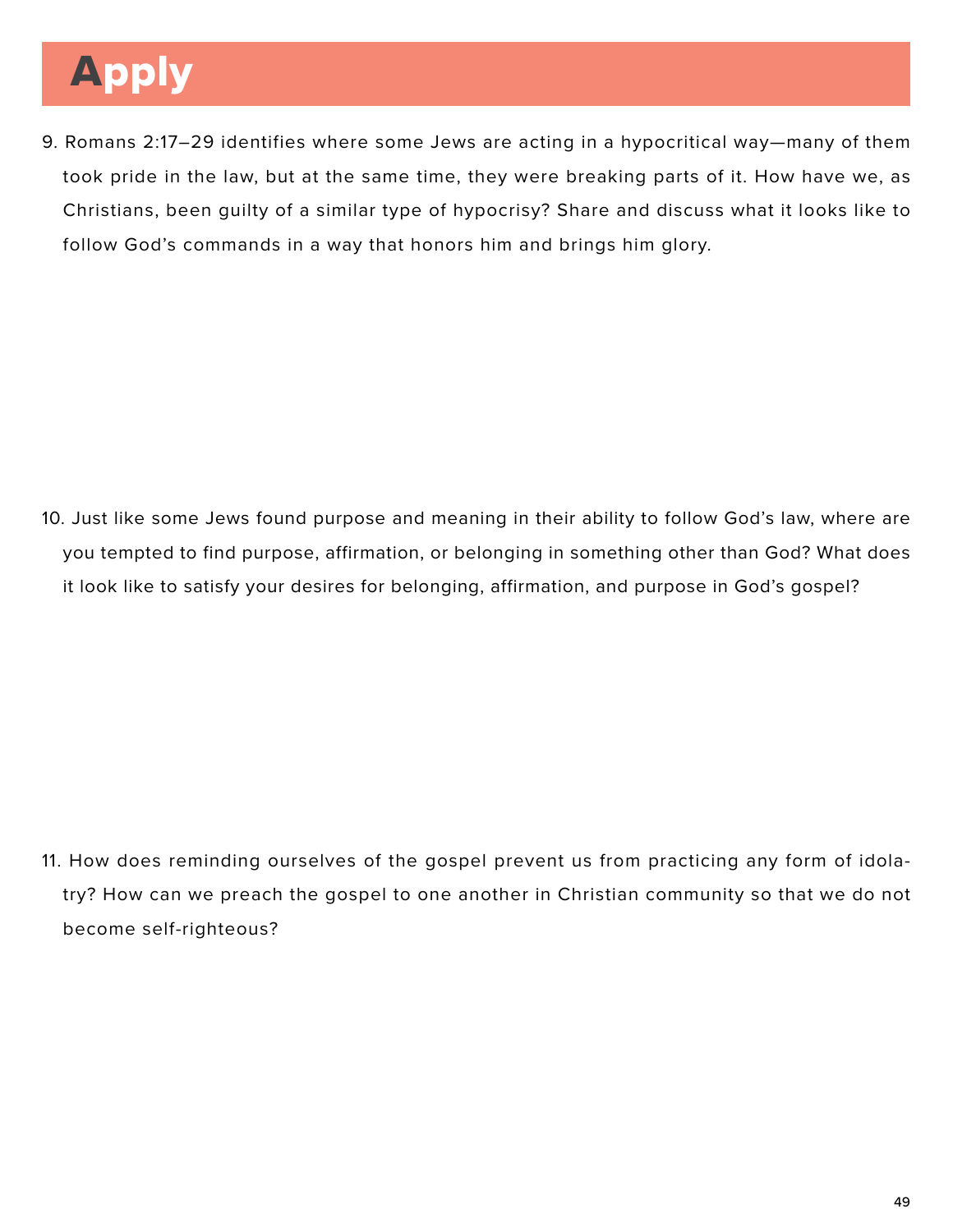**9) 10) 11)**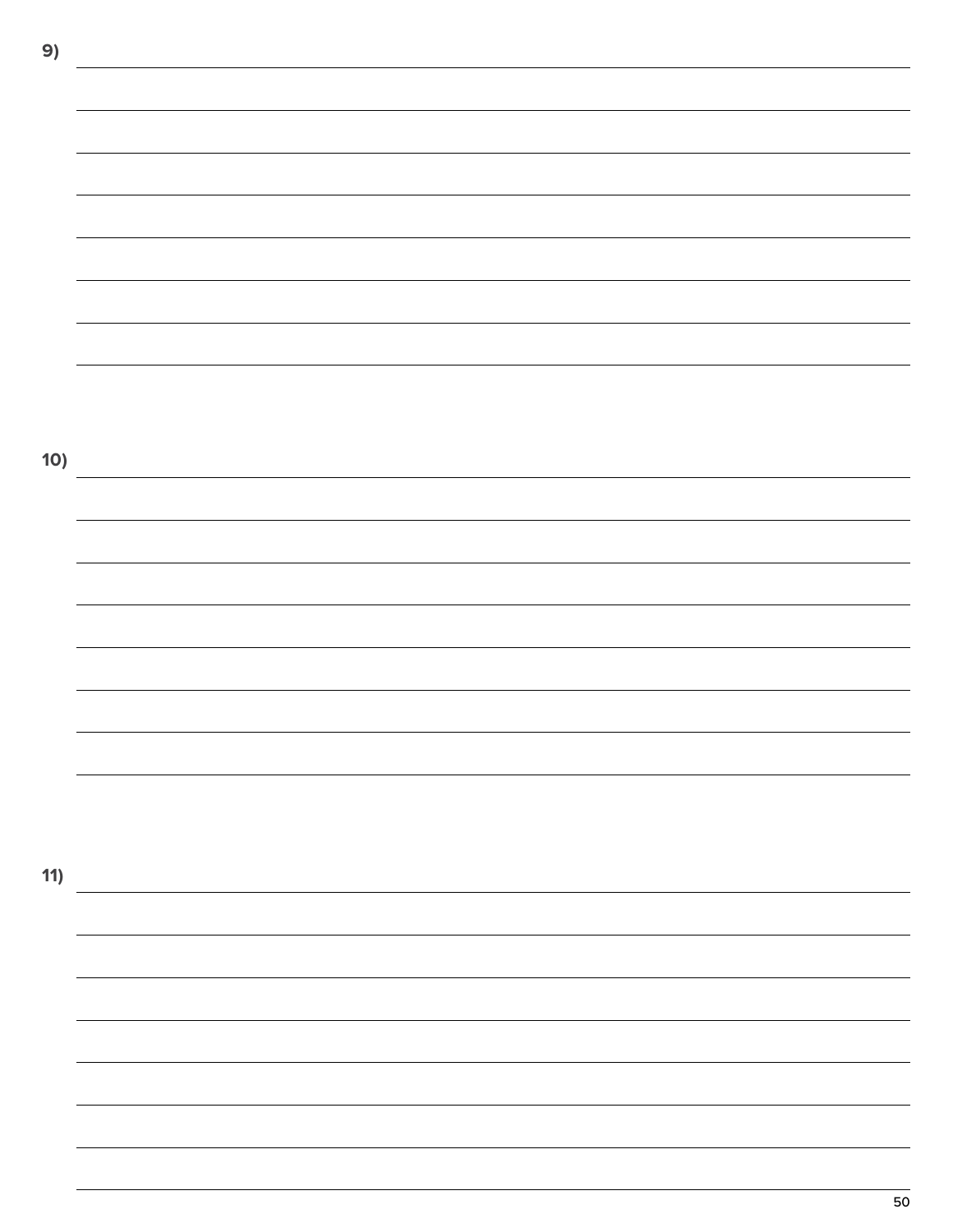# Respond in Prayer

In Romans 1–3, Paul references specific psalms in order to grow our understanding of God's righteousness. Each week of this Study Guide will include a recommended psalm that helps us focus on the righteousness of our great God. Set aside some time this week to read through the selected psalm and use the prayer prompts below as your guide. We recommend praying through this psalm on your own at home and together with your small group. And for those looking for more passages to pray, feel free to return to Romans 1–3 and pray through those passages as well.

## This Week's Prayer Passage: Psalm 5

Read Psalm 5.

Pray through the following prompts, according to the A.C.T.S. method.

- **• Adoration:** Praise God that, in his righteousness, he is opposed to all evil, wickedness, and deceit (5:4–6, 10). Praise God that he is our King, a king who upholds the righteous and deals justly with his subjects (5:7–8, 11–12).
- **• Confession:** Ask God's forgiveness for the ways you have distorted the truth or told lies. Ask God's forgiveness where you have participated in evil and been an enemy of God. Ask for God to forgive you where you have used your words for death and not for life (5:9–10).
- **• Thanksgiving:** Thank God that he hears you and listens to your prayers (5:1–3), even though you have been unfaithful. Thank God that his steadfast love is abundant. Thank God that he has made you righteous through the blood of Christ and that he will bless the righteous and be our shield (5:12).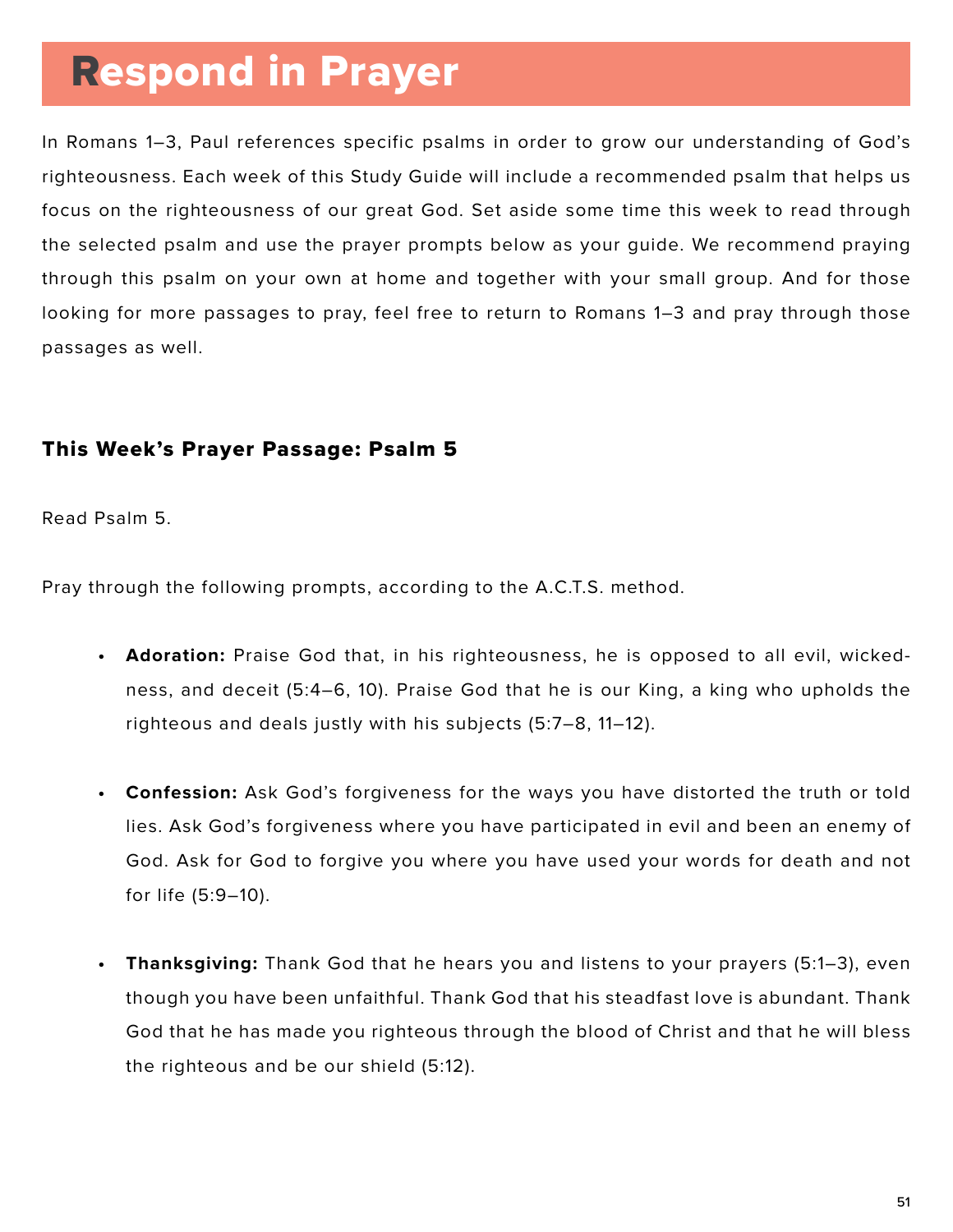**• Supplication:** Ask God to make your ways straight and to help you act in a righteous way to your friends, neighbors, family, and even your enemies (5:8). Ask God that you will be an agent for life in other people's lives. Ask God for the joy that comes with being part of his family (5:11).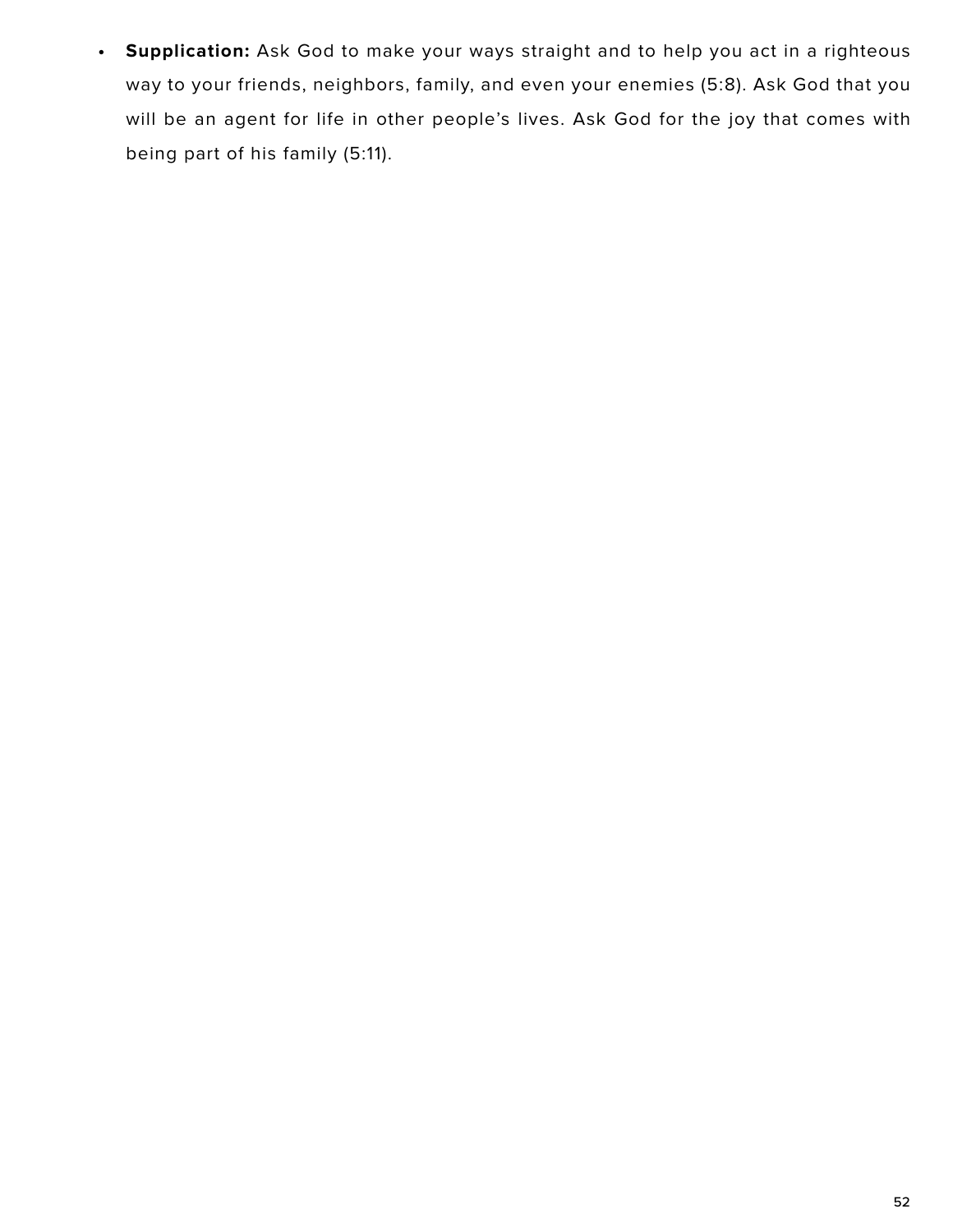# **Week Five: (Romans 3:1–20)**

## Key Verses

"There is no one righteous, not even one. There is no one who understands; there is no one who seeks God." - Romans 3:10–11 (CSB)

## Key Principles

- We are faithless, but God is faithful.
- God's judgment on the unrighteous is completely just.
- We are equally unrighteous in God's eyes.
- Paul makes it overwhelmingly clear that everyone is unrighteous apart from faith in Christ.
- God's righteousness shines all the more clearly amidst the rampant unrighteousness of humankind.
- May our own unrighteousness and sinfulness drive us to God, to cling to him as the only righteous person in the universe.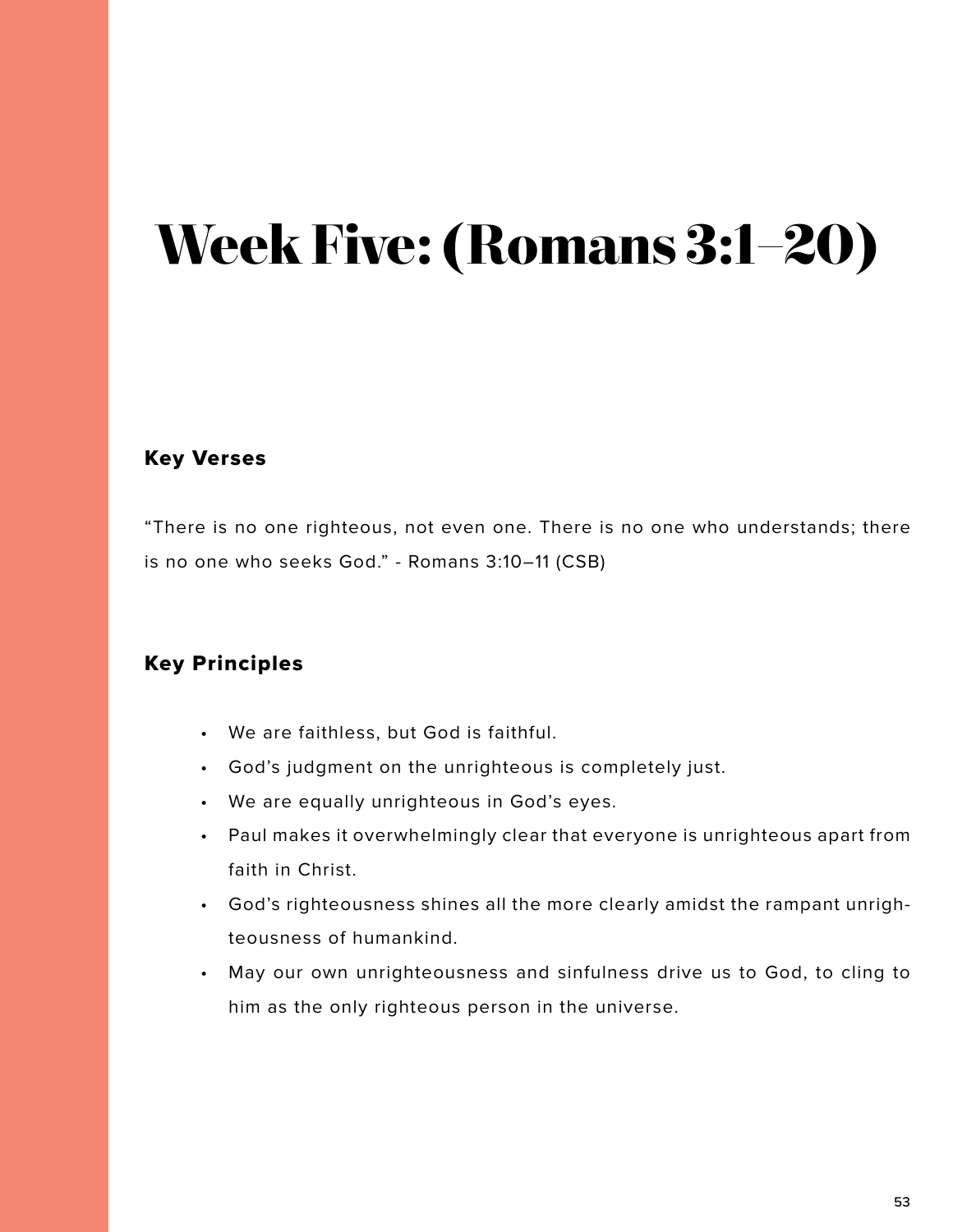#### Read

In Romans 3:1–20, Paul finally addresses two points that he has been leading up to in the previous chapters: 1) the Jews had an advantage in their familiarity with the law and circumcision (3:1–2), but 2) when it comes to righteousness, the Jews are no better off (3:9).

Paul wants the readers to know that, without a shadow of doubt, "... both Jews and Gentiles are under sin, as it is written: There is no one righteous, not even one" (3:9–10). Using a litany of quotations from the Old Testament, Paul makes it overwhelmingly clear that everyone is unrighteous apart from faith in Christ. We are told through the Psalms that everyone—even David—is sinful (Romans 3:4), David's enemies are evil (3:13), God's people are unjust (3:10–14), and the irreligious who deny God are fools (3:10–14). And the book of Isaiah tells us that God's people have no righteousness and justice was found nowhere in Israel (3:15).

Establishing that humankind is unrighteous is a necessary part of Paul's argument throughout Romans 1:18–3:20, but it is not Paul's main point in the whole book. Paul's larger goal in Romans is to explain God's righteousness. In Romans 3:1–20, Paul says that God's righteousness shines all the more clearly amidst the rampant unrighteousness of humankind. Humankind has been unfaithful, but God has remained steadfast in his faithfulness. It's simply a part of his righteous character: Faithful is who our God is.

Sadly, even with God's faithfulness and righteousness clearly on display against the unrighteousness of humankind, some of Paul's audience still didn't understand. In Romans 3:5–8, Paul responds to two common questions. First, some were asking, Does God's wrath make him unrighteous (3:5)? As we have already seen in this study, God's righteousness warrants his wrath and judgment against all unrighteousness. Second, others were asking, Should we commit more unrighteousness and sin in order to let God's righteousness shine more clearly (8:8)? Paul responds to both questions with brief exclamations, such as "Absolutely not!" in Romans 3:6.

We might be quick to dismiss or overlook these questions as irrelevant for us today, but the truth is, many of us live in these ways, too. We question the necessity of God's wrath and judgment. And how many times do we run toward sin, even as believers? How often do we take God's righteousness for granted? We might profess with our mouths that such notions are absurd,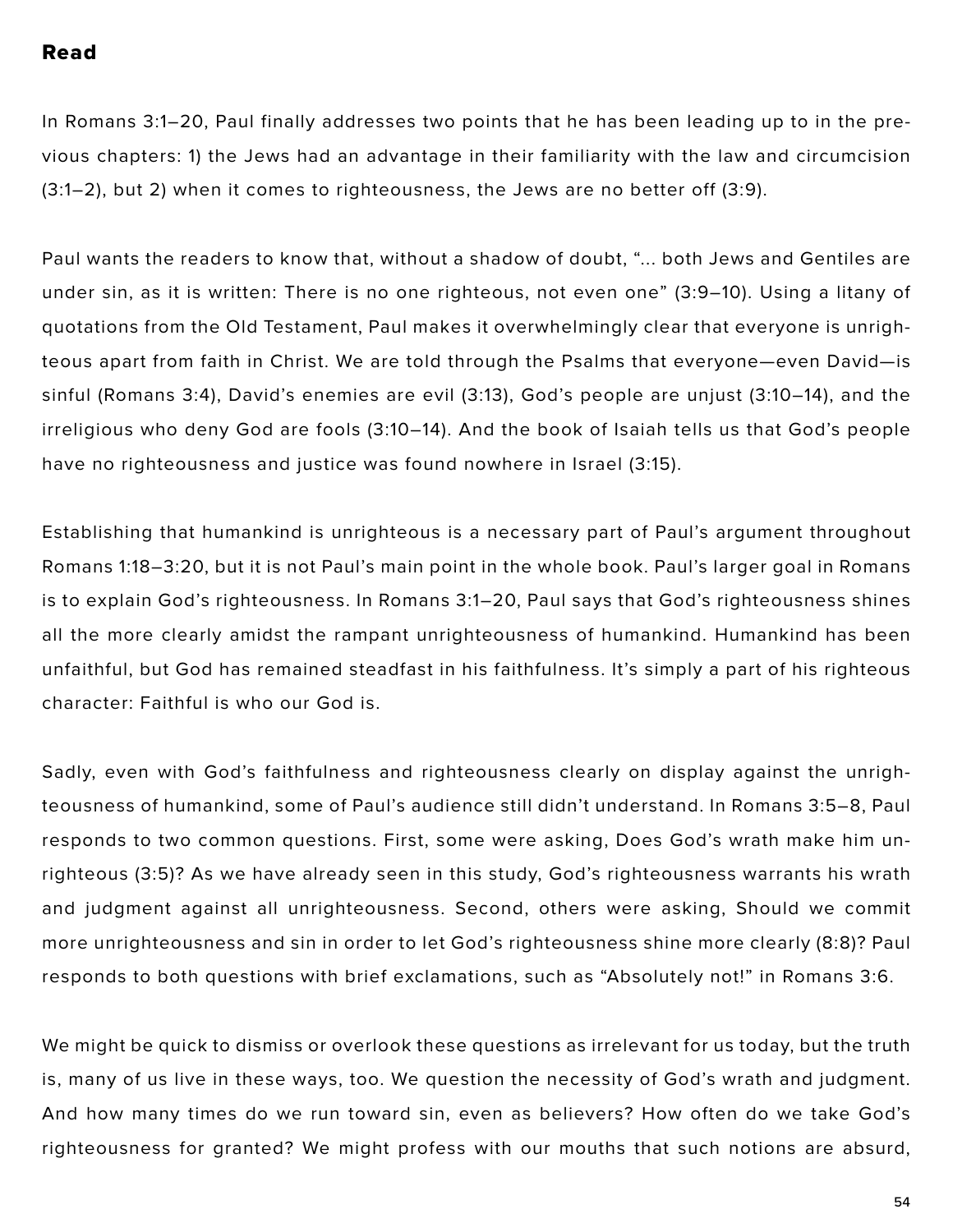but we all have done similar things—we all have chosen the pleasures of sin and taken God's righteousness for granted. Paul corrects this wrong thinking and puts the focus back on God's righteousness, where it belongs, instead of our self-absorbed excuses for our unrighteousness. The real question in Romans 3 has nothing to do with our opinions. Rather, Paul asks, *How can this righteous God bring salvation to an unrighteous world?*

Paul explains God's plan of salvation for the world by turning to the Old Testament. Everything Paul learned about God's righteousness and man's sinfulness comes from the Old Testament. The Psalms and other passages are intentionally chosen for Romans 3:1–20 develop a significant theology of God's righteousness. They declare that God is righteous:

- In his judgments against the wicked (Psalm 10; 14; 53; 143).
- In his concern and justice for the poor (Psalm 10; 140).
- In his establishment of righteous words and decrees (Psalm 119).
- In his forgiveness to sinners (Psalm 51).

Conversely, people in these Psalms are, at many times, wicked and harmful to their fellow man. No one is righteous, but there is hope, forgiveness, and refuge for some. Who gets this refuge?

- Those who praise God (Psalm 5).
- Those who draw near to God (Psalm 143).
- Those who dwell in his presence and call on his name (Psalm 63).
- Those who get God's Spirit on them and who receive God's forgiveness (Proverbs 1:23; Psalm 51; Isaiah 59).
- Those who cling to God and are satisfied in him (Psalm 36; 63).

As we see in Romans 3:1–20, the blueprints for faith and salvation were already in the Old Testament. Paul used that rich tradition to show that God has been steadfastly righteous throughout all generations, and God's salvation through Jesus will be the ultimate declaration of his righteousness. So, may our acknowledgments of our own unrighteousness and sinfulness drive us to God, to cling to him as the only righteous person in the universe. It is in his arms that we will find refuge from the wickedness of our enemies, the brokenness of the world, and mostly from our own sinful hearts.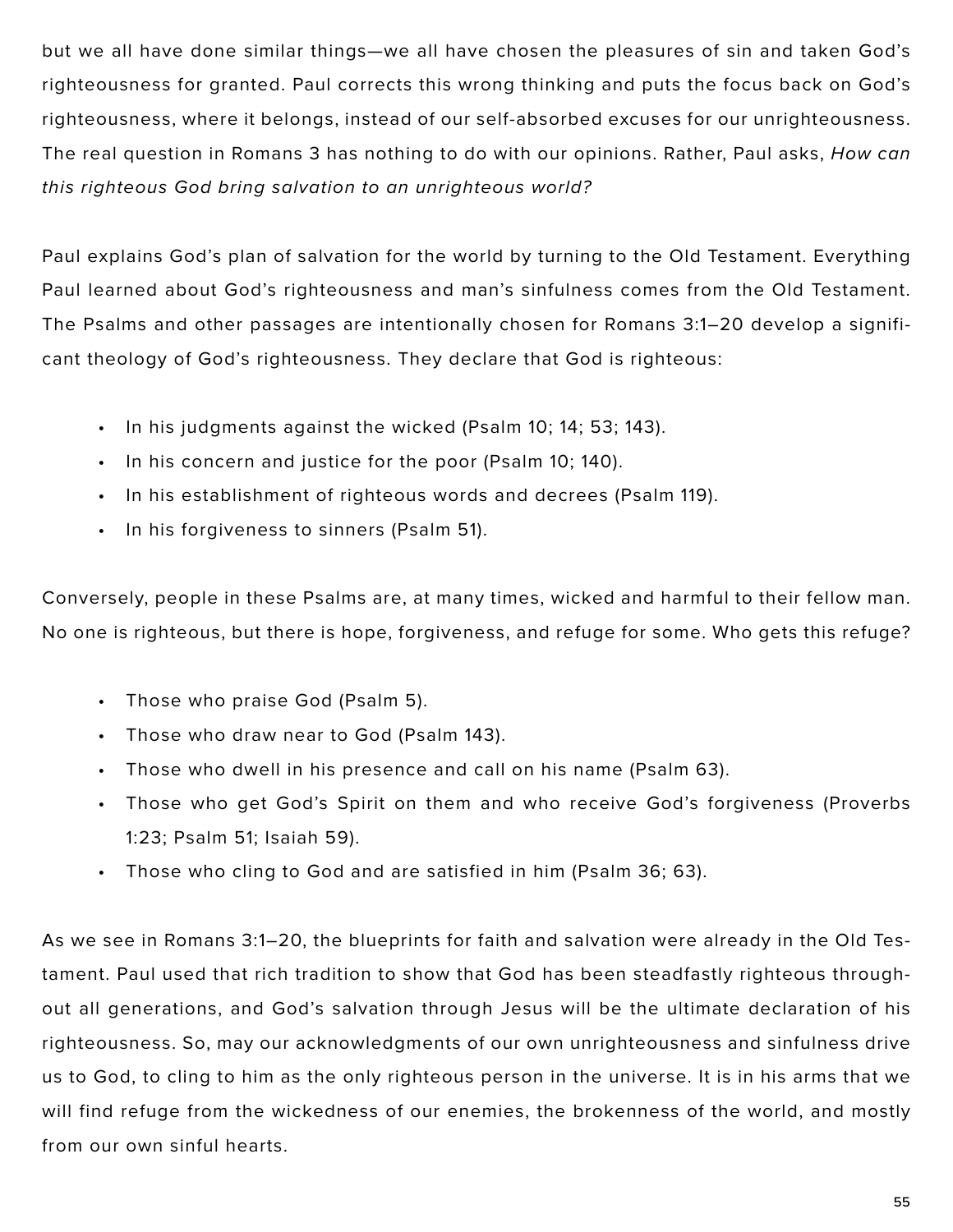## Study Guide

The following study questions are meant to help us wrestle with the text of Romans and see how the gospel displays God's righteousness. Set aside some time this week to meet with God and answer these questions for yourself. Complete each question before your weekly small group meeting. Then, when you gather with your small group, be prepared to discuss your answers together.



**Read Romans 1:16–17 to remain focused on Paul's major points. Then, read Romans 3:1–20 in preparation for this week's study.**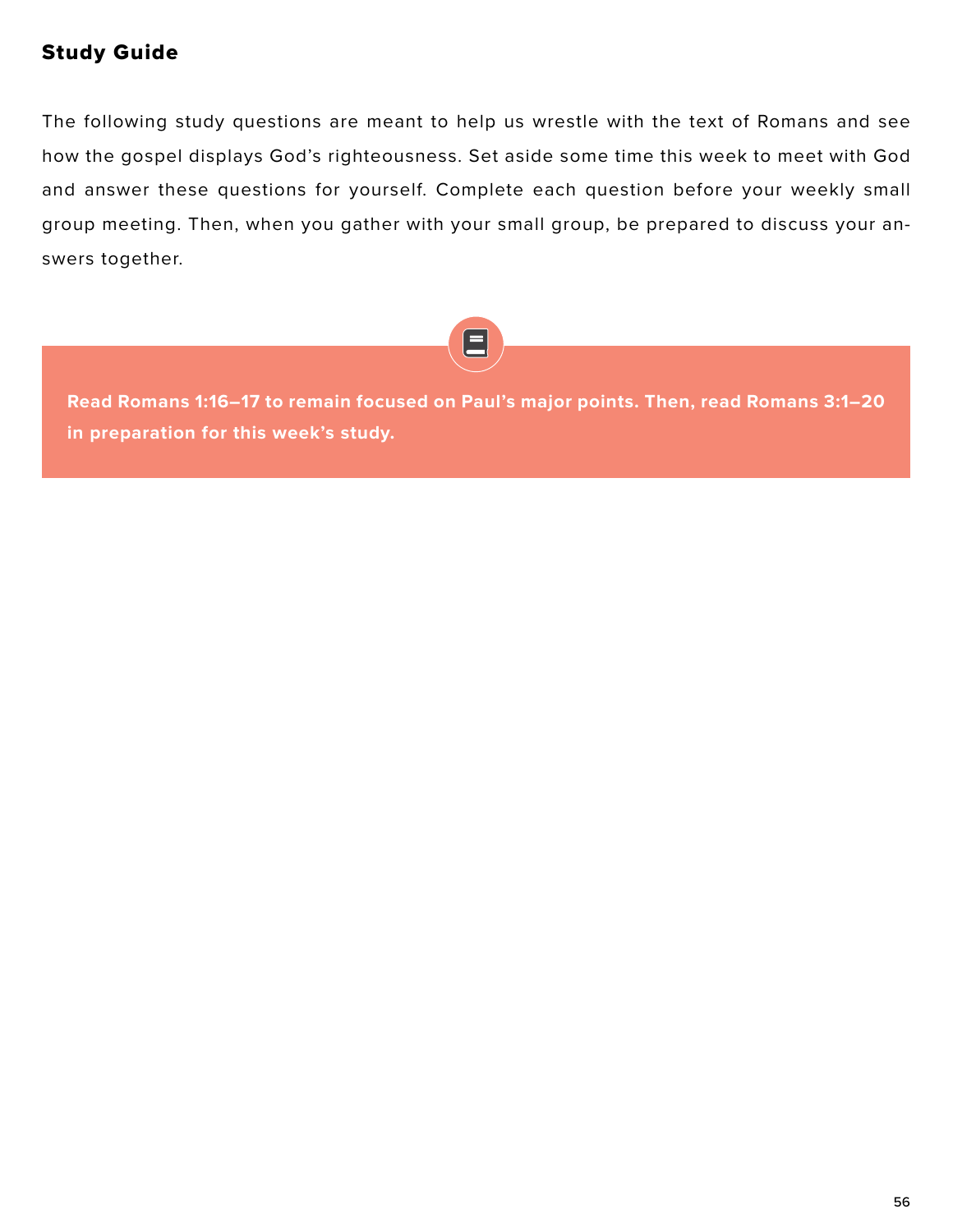# Highlight

1. Read Isaiah 59. When God found a lack of righteousness in Israel, how did he respond? How does the end of this passage remind us of passages we read in Week Four, such as Ezekiel 36 and Jeremiah 31?

2. What do we learn about God's judgment and righteousness from Romans 3:1–20?

3. Notice all the questions that Paul asks in Romans 3:1–8 and Romans 3:1–20. How do they help us follow his argument? How do these questions address common objections to the Christian faith?

4. What key words stand out to you in Romans 3:1–20? Are there any words that you feel like you might know their meaning, but wonder if the Bible has more to say about them?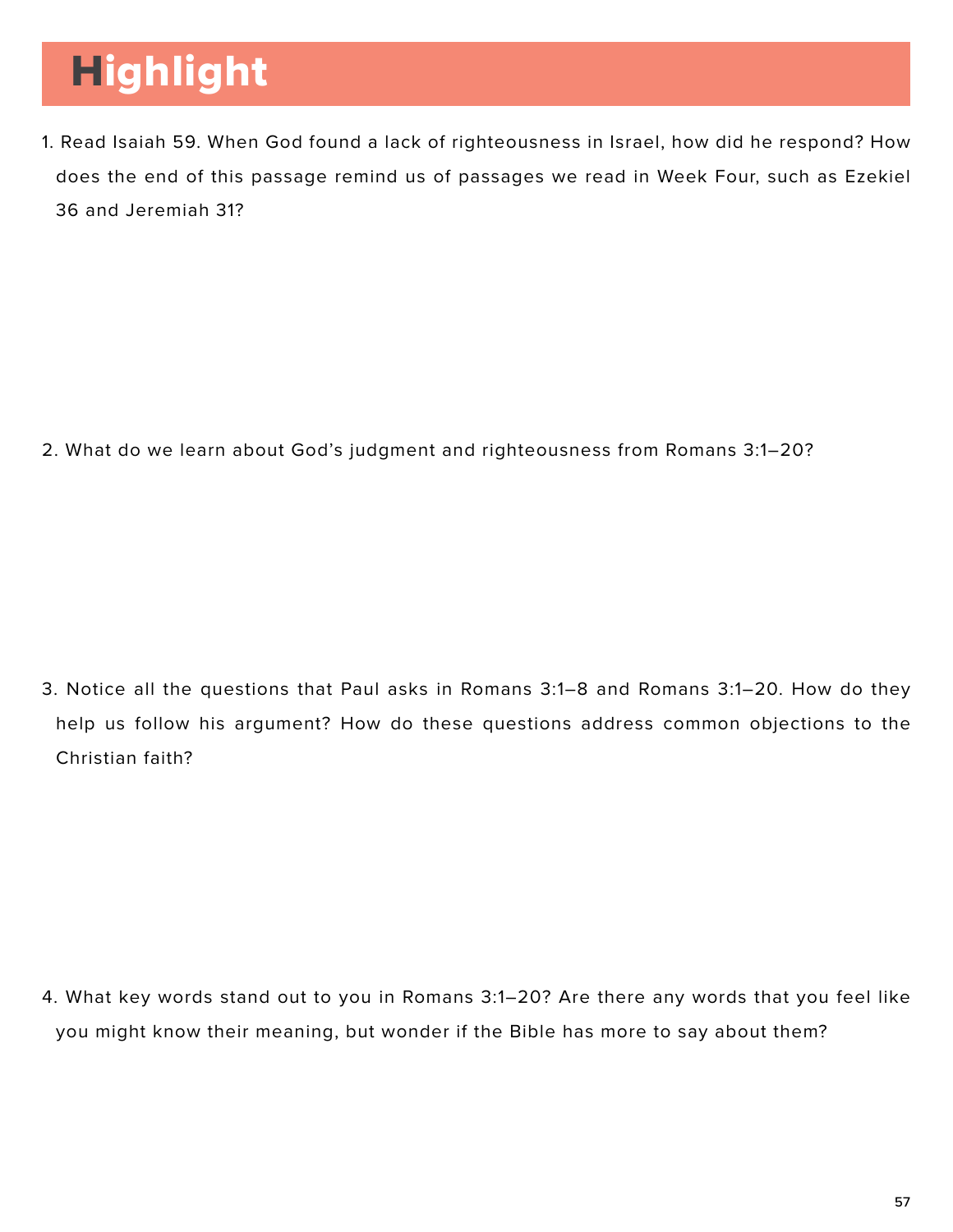**1) 2) 3) 4)**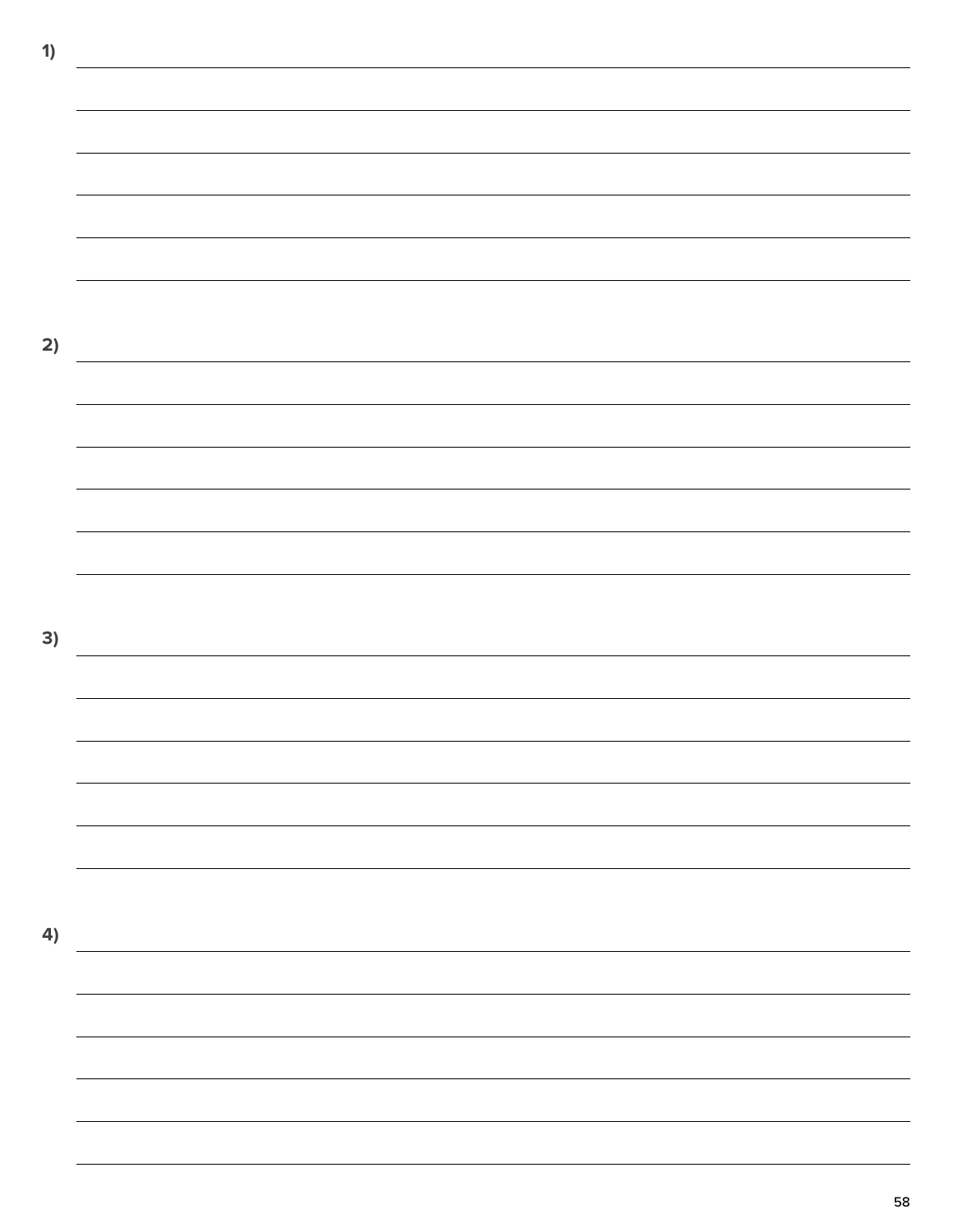5. In Romans 3:1–20, why is it important that Paul establishes that all people are unrighteous?

6. How does the unrighteousness of humankind fit into the good news of the gospel?

7. A common position in our culture believes some people to be more or less sinful than others. Based on our understanding of the gospel and the end of Romans 3:9, is it worth our time to debate who among us is more or less sinful? Why or why not?

8. What is Paul's main message to his audience from Romans 3:1–20?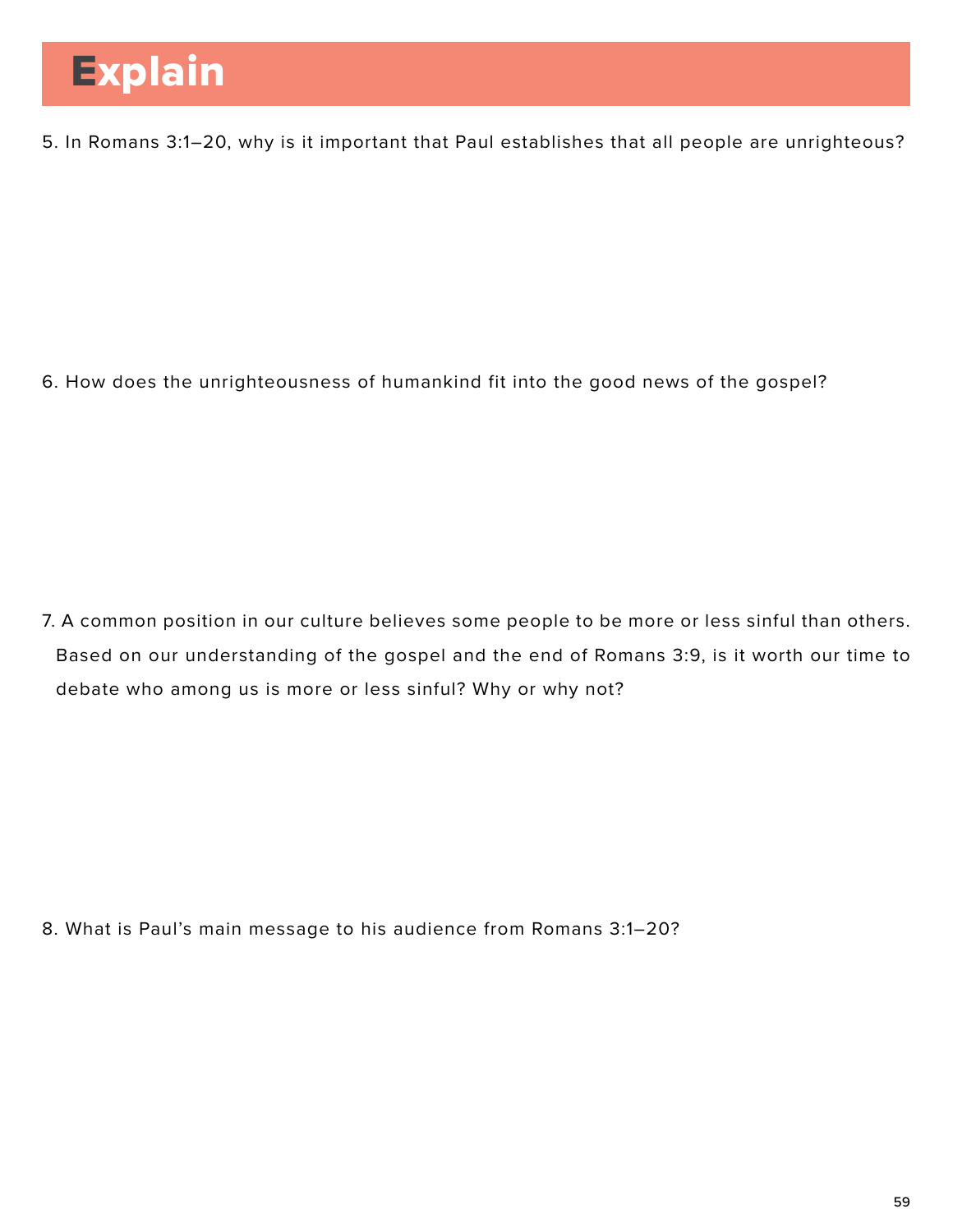**5) 6) 7)** <u> 1989 - Andrea Santa Andrea Andrea Andrea Andrea Andrea Andrea Andrea Andrea Andrea Andrea Andrea Andrea Andr</u> **8)**

60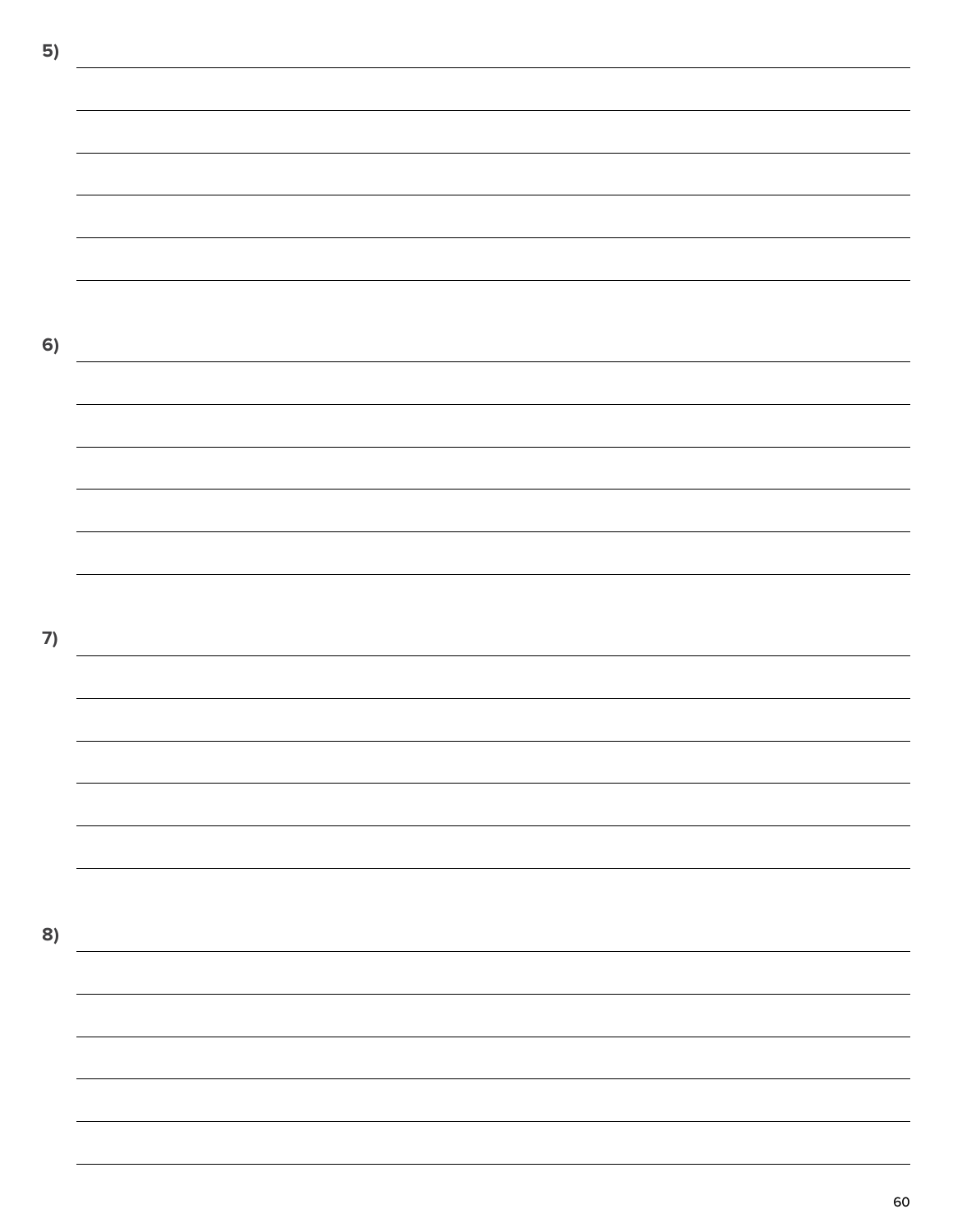9. The news that no one is righteous can be unsettling to hear at first. How have you come to accept your own unrighteousness apart from Christ?

10. Where do you see the effects of unrighteousness? These effects might be from your own sin or the sin of others in your community. Discuss your observations and reflections with your small group.

11. Briefly review Romans 1:18–3:20. Think about the implications of this passage for how we explain Christianity to others in our communities. How would you explain the unrighteousness of the world to someone that does not believe in God or his standards of righteousness?

12. Many in Paul's audience had a great degree of misplaced confidence when it came to their relationships with God. How have you been tempted to trust in things other than the gospel when it comes to your relationship with God?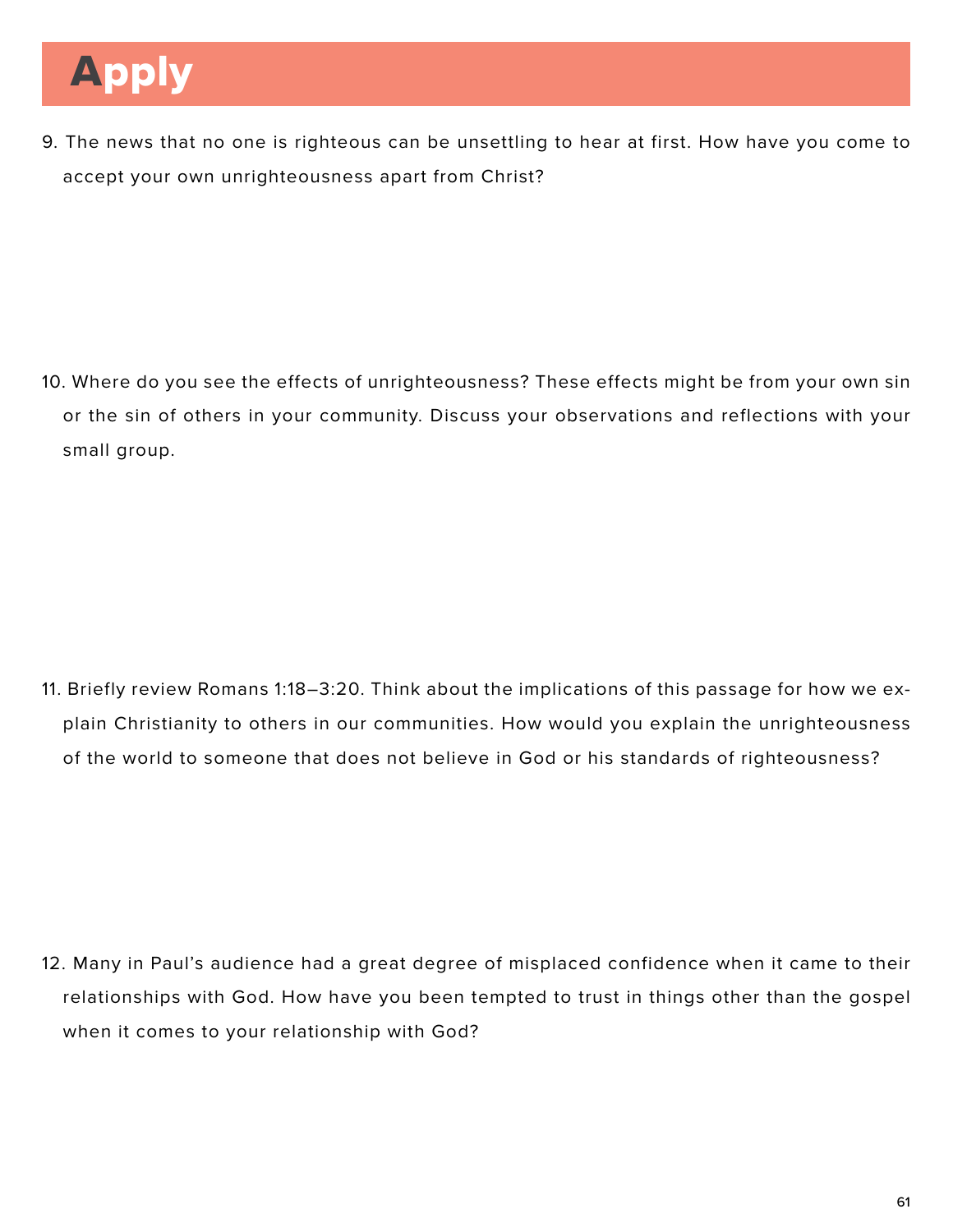**9) 10) 11) 12)**

62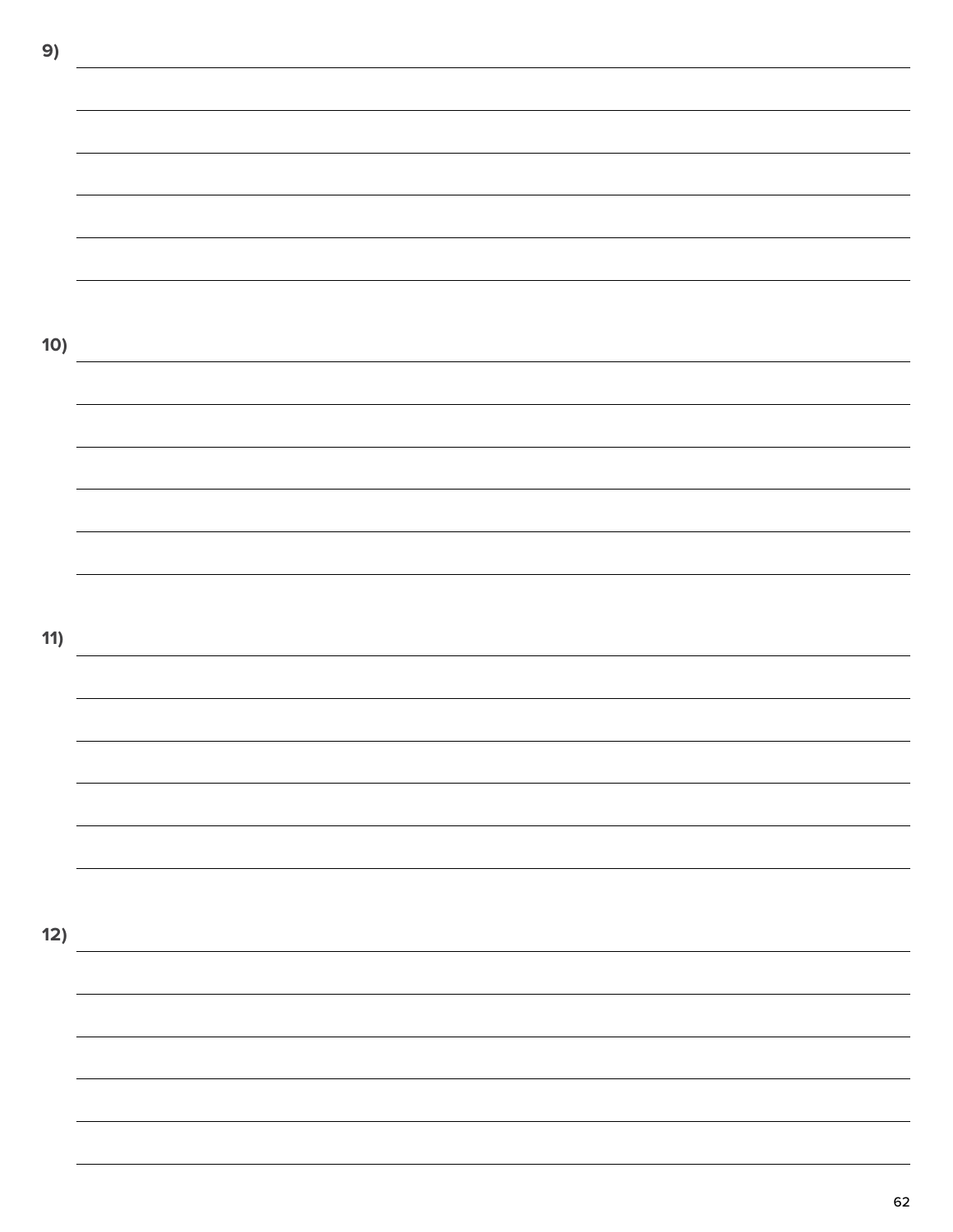# Respond in Prayer

In Romans 1–3, Paul references specific psalms in order to grow our understanding of God's righteousness. Each week of this Study Guide will include a recommended psalm that helps us focus on the righteousness of our great God. Set aside some time this week to read through the selected psalm and use the prayer prompts below as your guide. We recommend praying through this psalm on your own at home and together with your small group. And for those looking for more passages to pray, feel free to return to Romans 1–3 and pray through those passages as well.

## This Week's Prayer Passage: Psalm 51

Read Psalm 51.

Pray through the following prompts, according to the A.C.T.S. method.

- **• Adoration:** Praise God for the following characteristics that we see in Psalm 51:
	- He is a God of faithful love and his compassion is abundant (51:1).
	- His judgments are blameless (51:4).
	- He is the teacher of wisdom (51:6).
	- He restores, sustains, and gives joy (51:12).
	- He is the God of our salvation (14).
- **• Confession:** Let us ask God to bring to mind an awareness of our sin, that we might say along with verse 3, "For I am conscious of my rebellion, and my sin is always before me." Confess your specific examples out loud as displeasing in the sight of God. Ask God to bring awareness to the devastating effects of sin. Acknowledge with your own words the harmful work your sins have done to yourself, to others, and to God himself.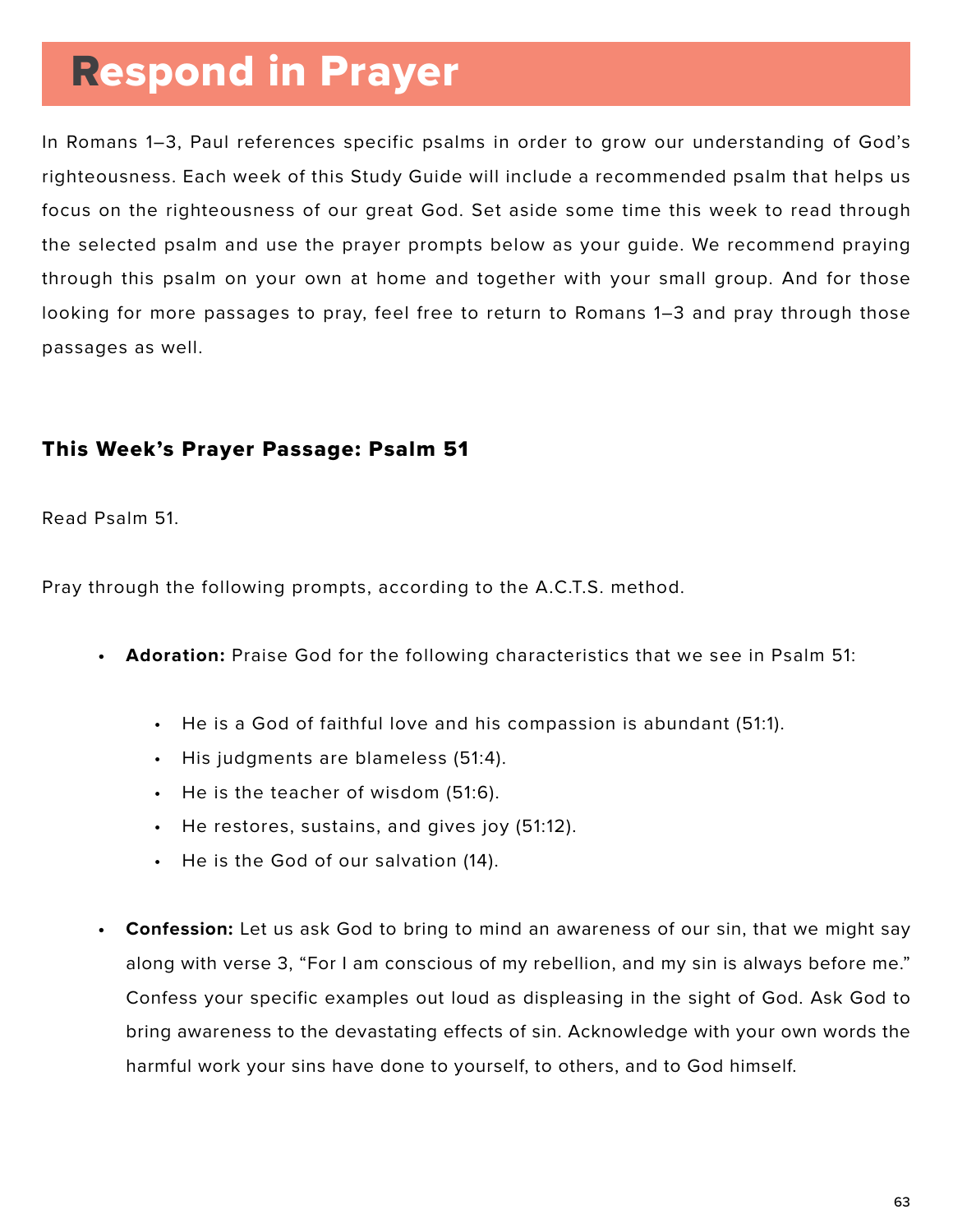- **• Thanksgiving:** As surely as God is the one to provide awareness for our sin, he alone provides restoration and renewal through the cross and resurrection of Jesus Christ. Raise your voice and express your confidence to God in the words of verse 7, in his willingness to purge us and make us clean and his ability to wash us whiter than snow. Thank God that he deals with our sin directly and also offers us forgiveness. Praise God for his grace and mercy toward his people.
- **• Supplication:** Ask that God would grant you the grace to experience verse 8, "Let me hear joy and gladness; let the bones that you have crushed rejoice." No matter how dark and deep the circumstances of your sin may be, ask God to restore to you the joy of your salvation. Verse 18 makes a request from the Lord, "In your good pleasure, cause Zion to prosper; build the walls of Jerusalem." Pray for the work that God is doing in and through your local church in your community. Ask him to provide care for his people and ask him to rebuild what sin has destroyed. Ask God to do good in your city.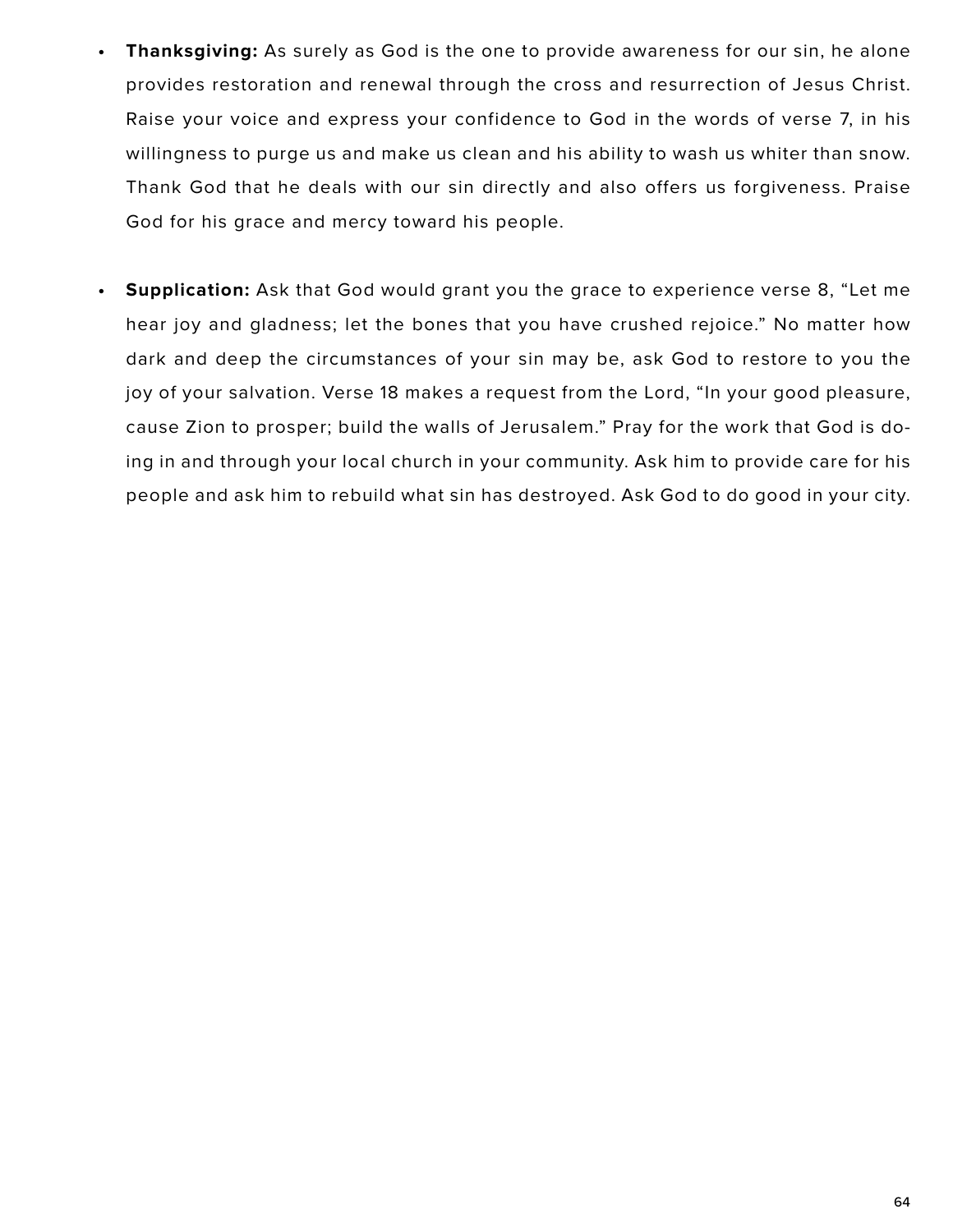# **Week Six: (Romans 3:21–31)**

## Key Verses

"For all have sinned and fall short of the glory of God. They are justified freely by his grace through the redemption that is in Christ Jesus." - Romans 3:23–24 (CSB)

## Key Principles

- The righteousness of God does not come to us by "the works of the law" (Romans 3:20).
- The righteousness of God comes upon us because of what Christ did on the cross.
- We can only receive this gift of righteousness by faith.
- Because God set it up this way, we get unity and righteousness, God gets all the glory, and his righteousness is on display in the story of our lives.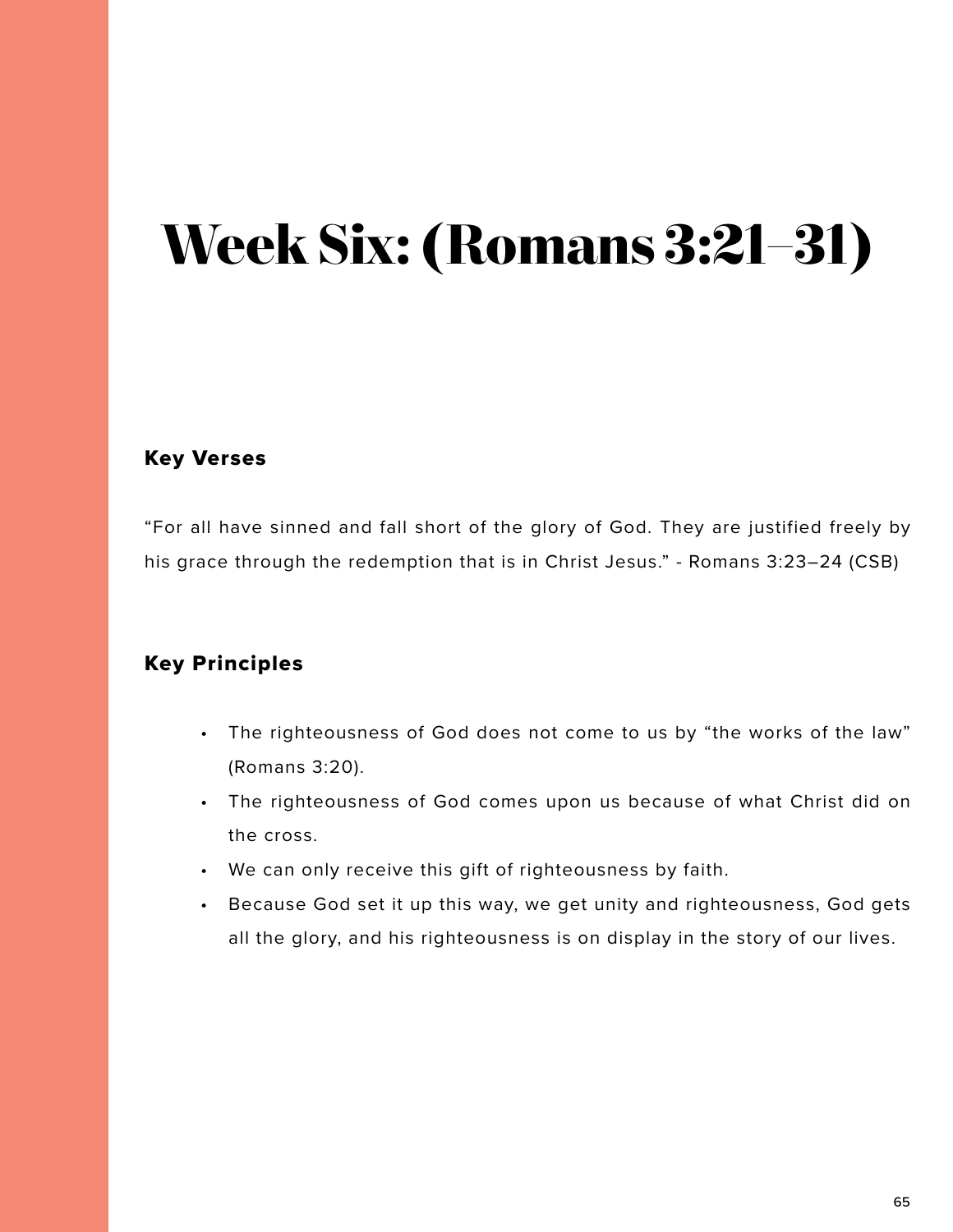#### Read

Romans 3:1–20, our study passage for Week Five, brings a great conclusion to the larger argument Paul has been making in 1:18–3:20. Here, beginning in 3:21–31, we are finally going to see how Christ's work on the cross solves the problem of humankind's unrighteousness. This provides us with the answer to the question that hangs over this section of Romans—*How can a righteous God save unrighteous sinners?*

Remember, as we discussed in Week Two, righteousness can be defined as the extent to which one is morally right or virtuous. Romans 3:21–23 serves to summarize what Paul has said earlier in Romans. We cannot create our own righteousness, and doing works of the law cannot make us righteous, so we need a righteousness to come in some other form. This righteousness will come *by faith*. We'll read in Romans 4 that God had been declaring sinners, like Abraham, righteous in his sight because of their faith. This righteousness-by-faith all happened before the law came into existence, since the law came through Moses, and Moses arrived centuries after Abraham. What does this prove? Righteousness comes to us from something outside of ourselves and something other than the law. God has graciously provided the righteousness humankind needed all along and it is gained only by faith in the work of Christ.

Romans 3:24–26 declares the glorious redemption that Christ brings us. God's righteousness comes to us as a gift. But make no mistake, it is a costly gift. For a righteous God to declare us righteous, he had to deal with our sinfulness somehow. Think for just a moment of all of the unrighteousness and sin that has existed in your life—and then imagine what it would take to right every single one of those wrongs. God, being rich in mercy, sent his Son to be a sacrifice for our sins. Through his great love, he paid for it all, and not just your sins, but the sins of the entire world. By his blood, Jesus died for our sins and redeemed us from being under judgment. This is the essence of what is meant by the words "atoning sacrifice" or "propitiation" in verse 25—our sins have been removed and our guilt has been dealt with through the self-sacrifice of Jesus. The atoning sacrifice of God's own Son is the only way a righteous God can be in relationship with unrighteous humankind. More than that, God's plans revealed in Christ (3:24) are actually a demonstration of God's righteousness (3:25–26). By punishing Christ for all sin, God shows his righteousness and can also now declare us righteous by faith.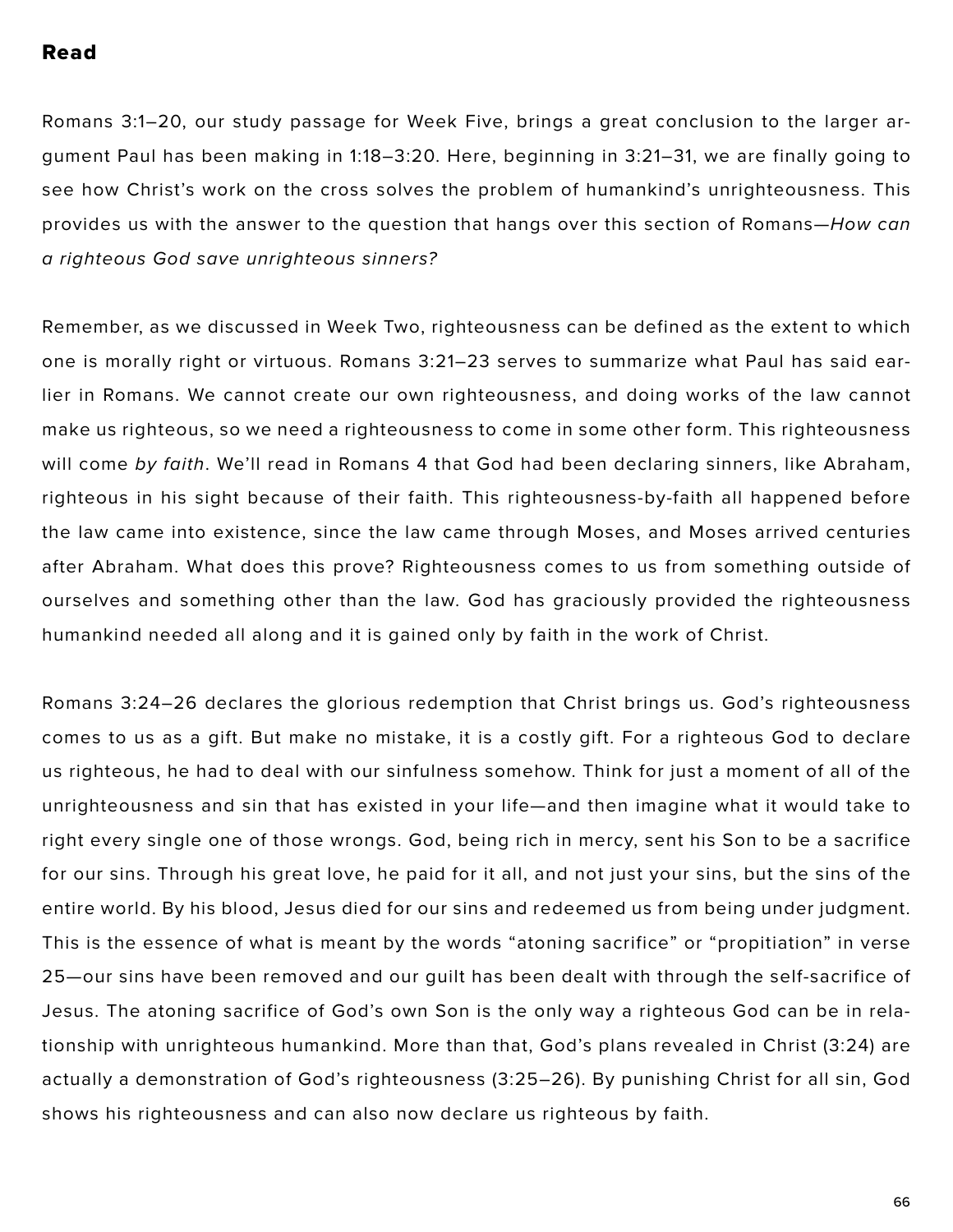Romans 3:27–31 explains that our only part in receiving this gift is to have faith in Christ's finished work of redemption. Thus, faith becomes our way to enter into God's righteousness, showing God's brilliance and great character. We have to be saved by faith, and not by works, because we do not have the capability of righteousness in our actions. We have to be saved by faith in Jesus Christ, so that God can receive all the glory for this wonderful salvation. It is through faith in Jesus Christ that Jews and Gentiles alike can be united equally through the same salvation, entering into one righteousness. Because God set it up this way, we get unity and righteousness, God gets all the glory, and his righteousness is on display in the story of our lives.

This week, as you wrestle with the text, look for moments to praise God for the redemption he's provided through the gift of righteousness. As you reread the text, answer questions, and pray through a psalm, ask the Lord to open your eyes to how profound this gift truly is and to let it take root deep in your heart.

## Study Guide

The following study questions are meant to help us wrestle with the text of Romans and see how the gospel displays God's righteousness. Set aside some time this week to meet with God and answer these questions for yourself. Complete each question before your weekly small group meeting. Then, when you gather with your small group, be prepared to discuss your answers together.

**Read Romans 1:16–17 to remain focused on Paul's major points. Then, read Romans 3:21– 31 in preparation for this week's study.**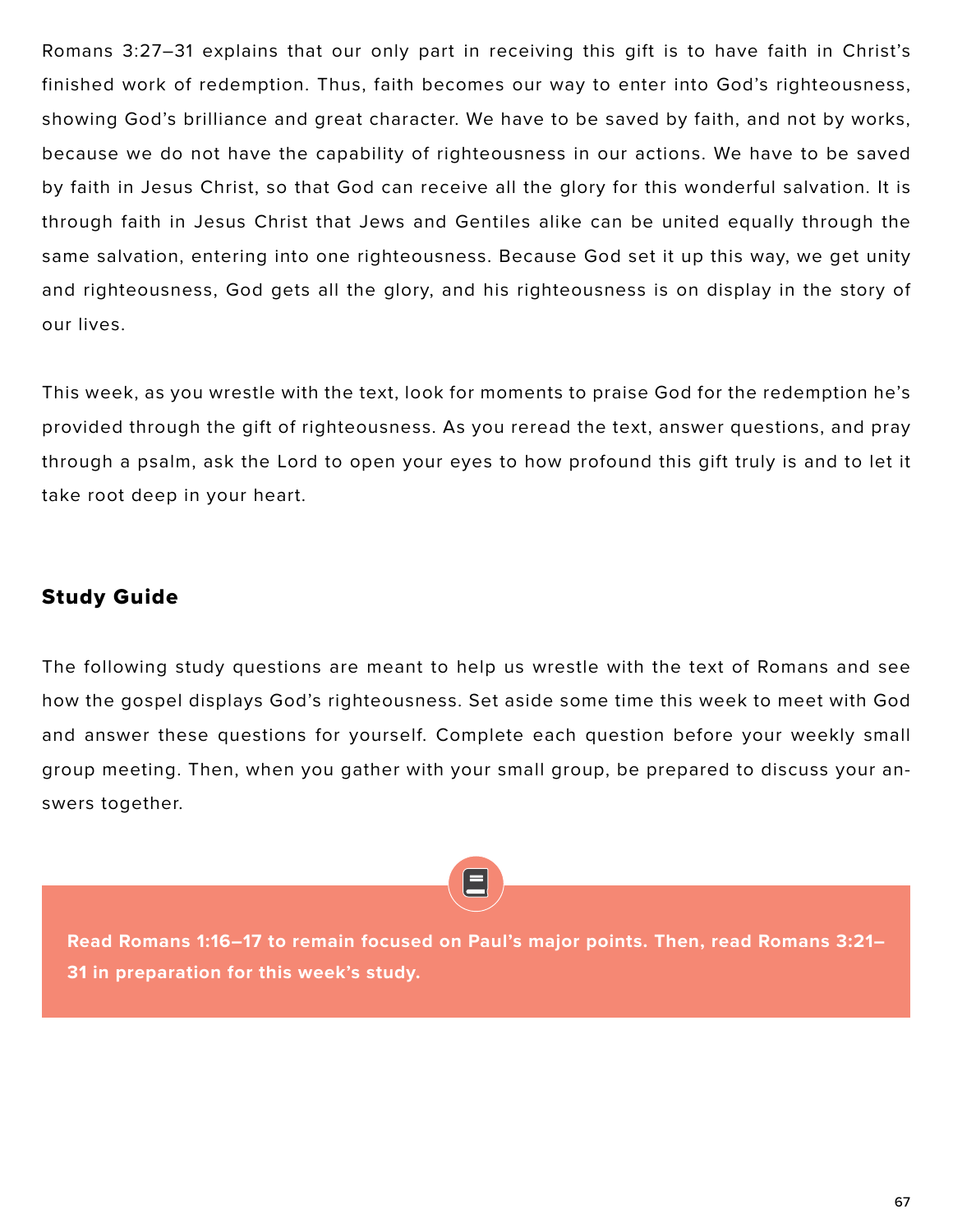# **Highlight**

- 1. Summarize Romans up to this point by giving titles to the main sections we have looked at in our study. Write your summary statements next to each passage:
	- Romans 1:1:1–17:
	- Romans 1:18–32:
	- Romans 2:1–16:
	- Romans 2:17–29:
	- Romans  $3:1-20$ :

When you meet with your small group, share your summary statements and discuss the different nuances and ideas as a group.

- 2. How often is righteousness mentioned in Romans 3:21–31? What are the things that put righteousness on display according to this passage?
- 3. How do the first two words of Romans 3:21, "but now," tie everything that has come before in Romans with what Paul is about to say in Romans 3:21–31?
- 4. How does Romans 3:21–31 say people can obtain righteousness from God? Why do we need it?
- 5. Paraphrase this passage in your own words. What themes are common in the responses of your small group?
- 6. Think back to Week One when we asked you to write a phrase or sentence to summarize the theme of Romans. What do you think the theme is now? Look back to your answer and compare it with your answer now.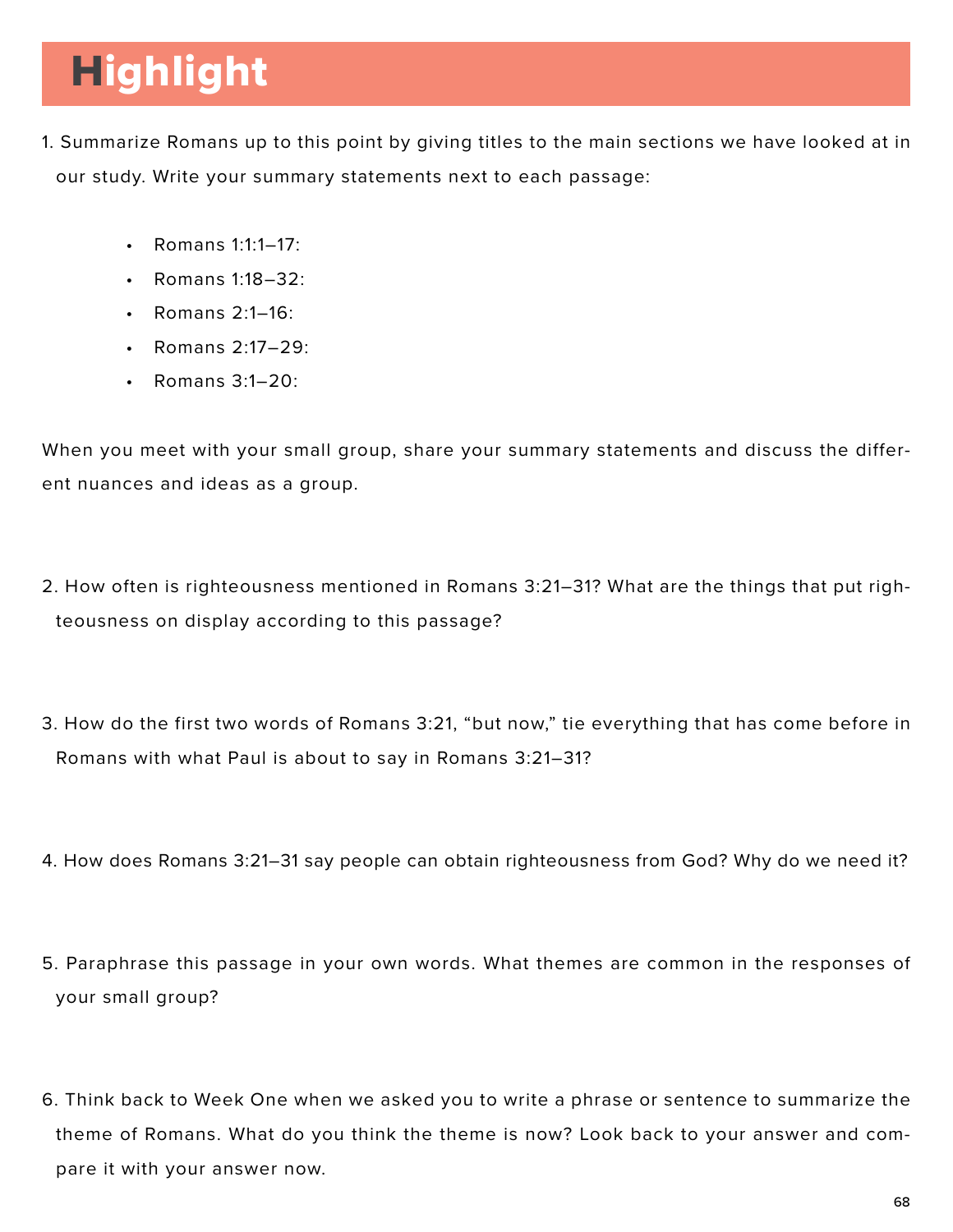| 1) |                                       |
|----|---------------------------------------|
|    |                                       |
|    |                                       |
|    |                                       |
|    |                                       |
|    |                                       |
|    |                                       |
|    |                                       |
|    |                                       |
|    |                                       |
|    |                                       |
|    |                                       |
|    |                                       |
|    |                                       |
|    |                                       |
| 2) |                                       |
|    |                                       |
|    |                                       |
|    |                                       |
|    |                                       |
| 3) |                                       |
|    |                                       |
|    |                                       |
|    |                                       |
|    |                                       |
| 4) |                                       |
|    |                                       |
|    |                                       |
|    |                                       |
|    |                                       |
| 5) |                                       |
|    |                                       |
|    |                                       |
|    |                                       |
|    |                                       |
| 6) |                                       |
|    |                                       |
|    | <u> 1990 - Jan Barnett, politik e</u> |

69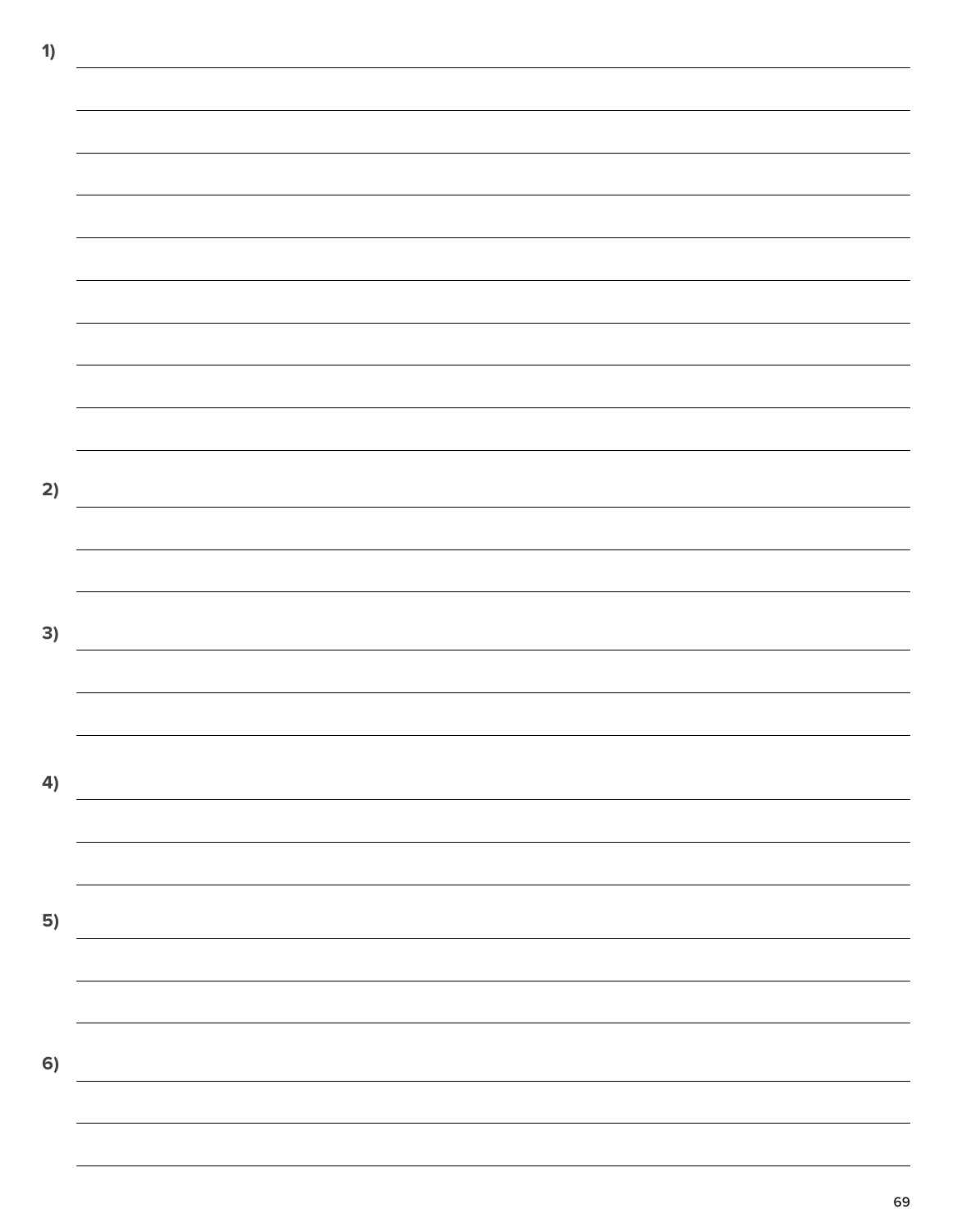# Explain

7. Do all of Paul's uses of the term "righteousness of God" refer to the same thing? How might it be different in Romans 3:22?

8. How is Christ's sacrificial death an appropriate solution to the problems and questions Paul has been raising up to this point?

9. Romans 3:22 says that there is no difference or distinction among those who believe in God. List as many ways as possible that Romans 3:21–31 illustrates that there is no difference between people.

10. What everyday implications does Romans 3:24 have on our lives?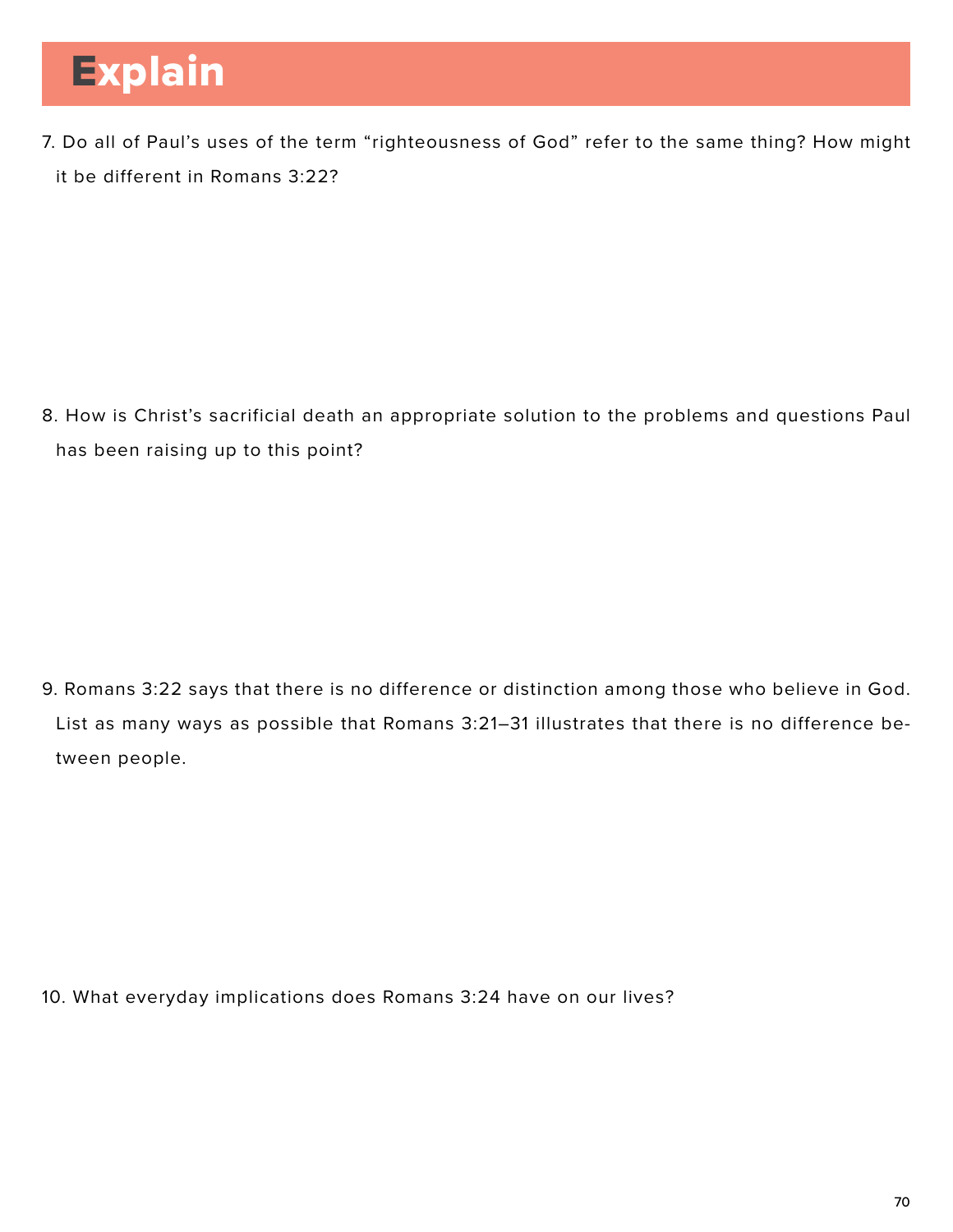**7) 8)** <u> 1989 - Andrea Station Barbara, actor a component de la componentación de la componentación de la componentaci</u> **9) 10)**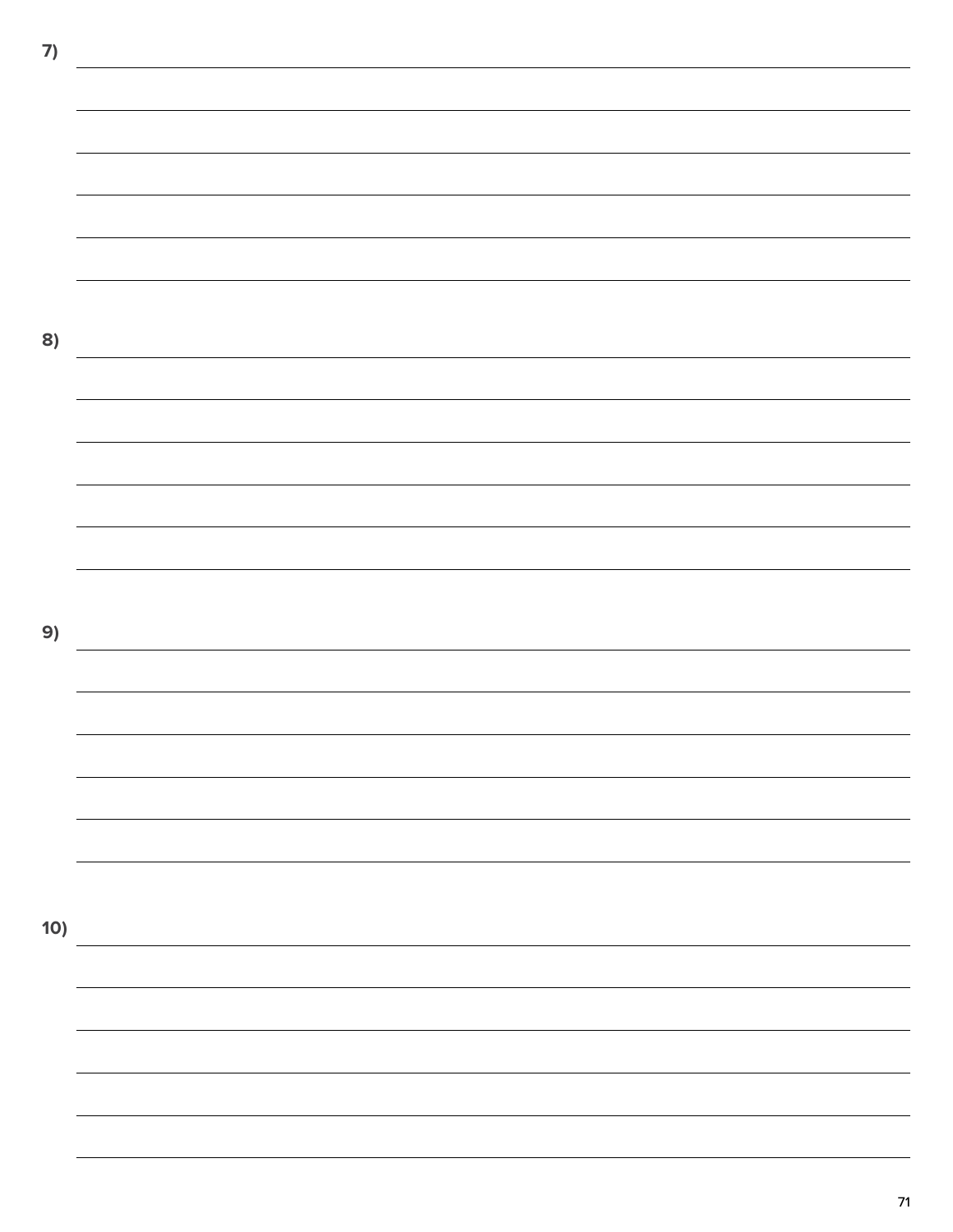# Apply

11. In Chapters 1 and 2, some Jews are described as trying to uphold the law, but doing so cannot produce righteousness. At the end of Romans 3:31, Paul says that "we uphold the law." What has changed to make this a possibility for people who join Jesus's church?

12. Romans 1–3 teaches that we cannot find lasting significance on our own apart from Christ. Where are you tempted to find your identity or significance apart from Christ?

*Hint: Where are you tempted to feel pride or boast in something other than Jesus?* 

13. How does believing the gospel humble us and enable us to be honest about ourselves?

14. Consider all that we've covered in this six-week study. What have been some of the most important takeaways for you from Romans 1–3? List at least one or two important applications of this study for your everyday life and share them with your small group.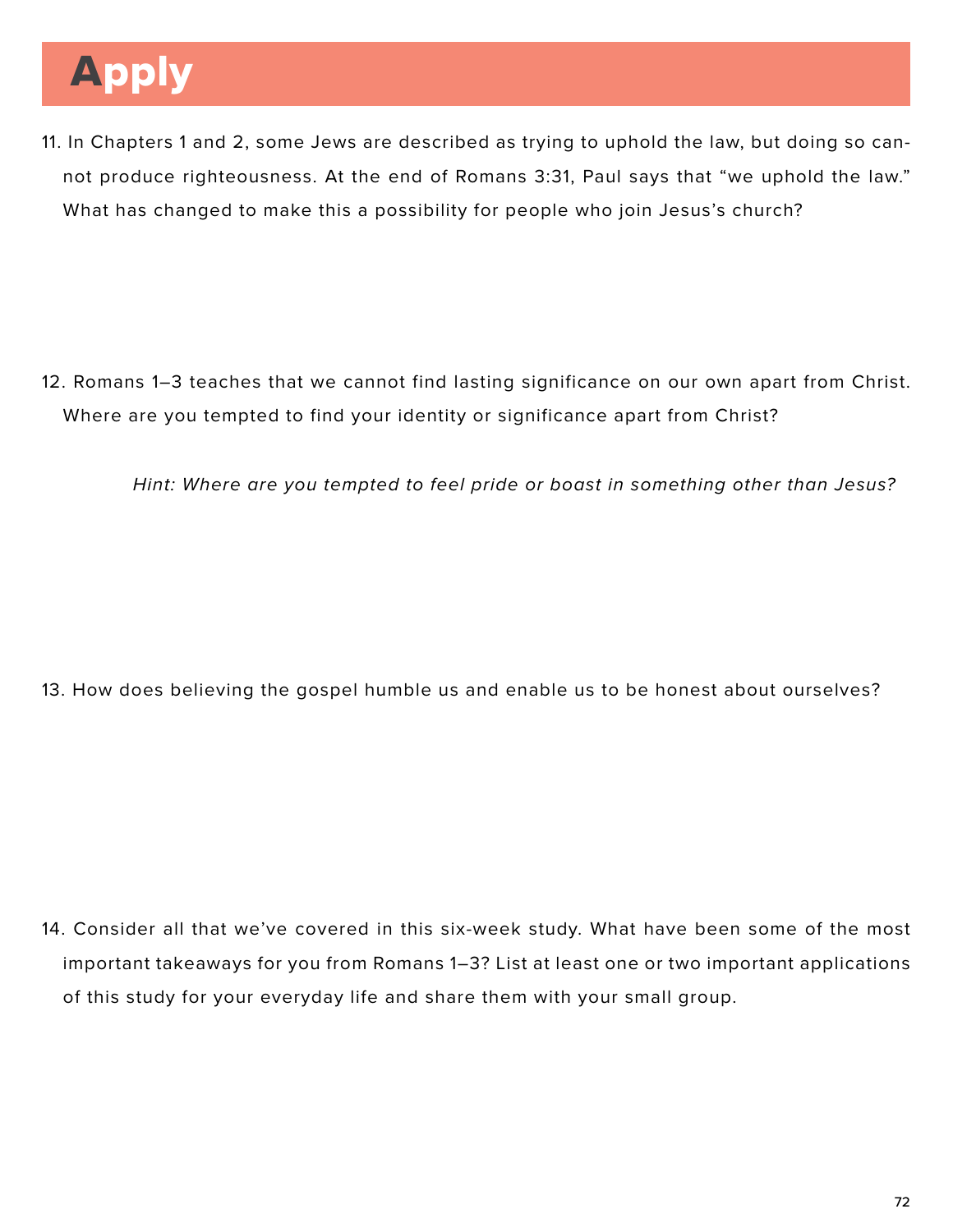**11) 12) 13) 14)**

73